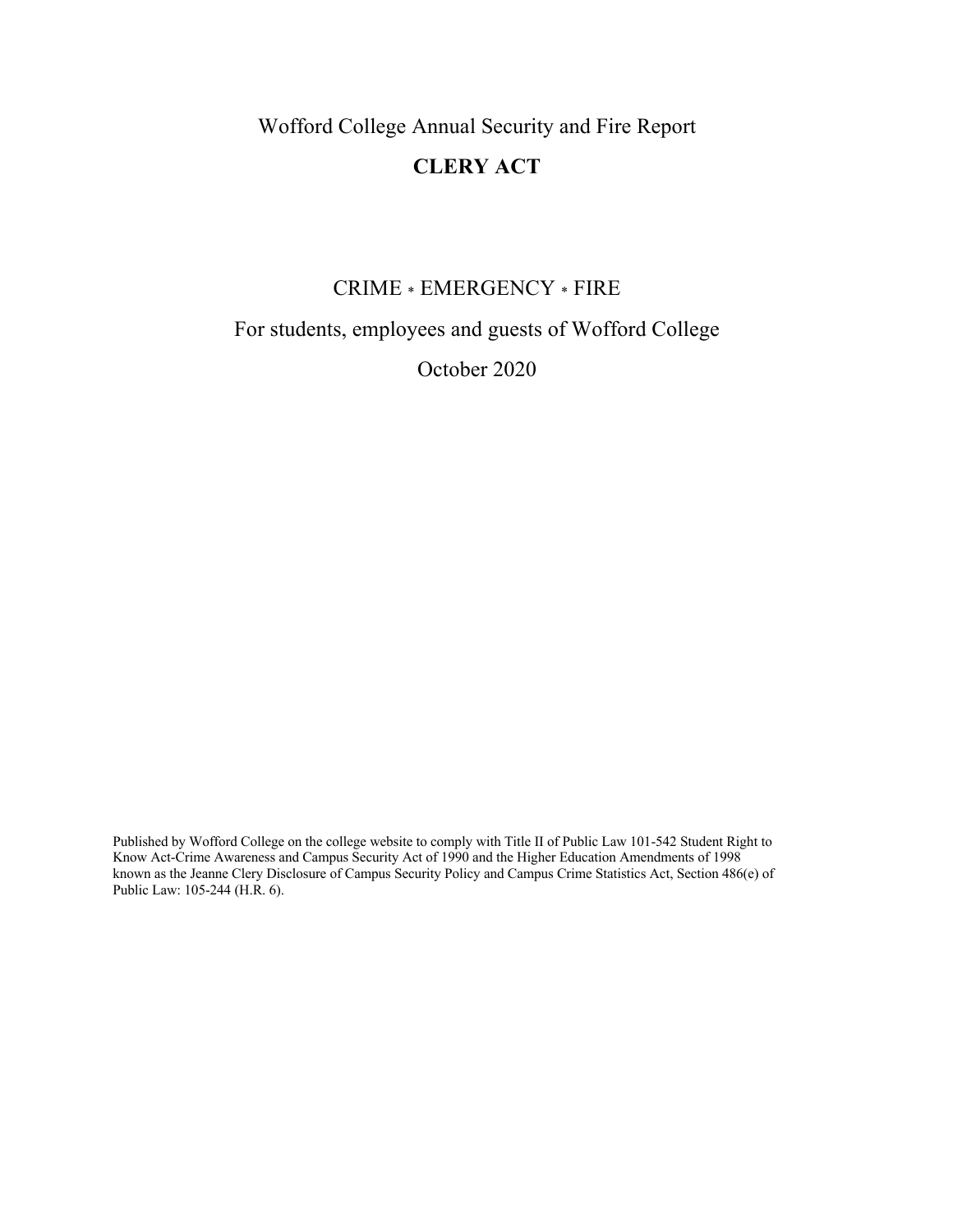# **Table of Contents**

| Introduction                                                                         | 3  |
|--------------------------------------------------------------------------------------|----|
| Wofford College Campus Safety Arrest Authority and Relationships with other Agencies | 3  |
| <b>Campus Safety Services</b>                                                        | 4  |
| <b>Emergency Call Boxes</b>                                                          | 6  |
| <b>Building Access Policy</b>                                                        | 7  |
| Crime/Emergency Reporting                                                            | 7  |
| <b>Campus Security Authorities</b>                                                   | 7  |
| <b>Confidential Reporting Procedures</b>                                             | 8  |
| Weapons on Campus                                                                    | 8  |
| Missing Residential Student                                                          | 9  |
| Alcohol and Drug Policy                                                              | 10 |
| Sexual Assault/Misconduct Policy                                                     | 11 |
| <b>Sexual Assault Education Programs</b>                                             | 46 |
| Sex Offender Registry                                                                | 48 |
| Hate Crimes                                                                          | 49 |
| Discrimination and Harassment                                                        | 49 |
| Campus Emergency Notification                                                        | 50 |
| <b>Emergency Response</b>                                                            | 52 |
| Campus Crime Log                                                                     | 53 |
| Three Year Crime Report                                                              | 53 |
| <b>Annual Fire Safety Report</b>                                                     | 61 |
| Fire Drills                                                                          | 62 |
| Prohibited Items                                                                     | 62 |
| <b>Fire Evacuation Areas</b>                                                         | 63 |
| Fire Reporting Procedures                                                            | 64 |
| Plans for Improvement                                                                | 64 |
| Three Year Fire Log                                                                  | 65 |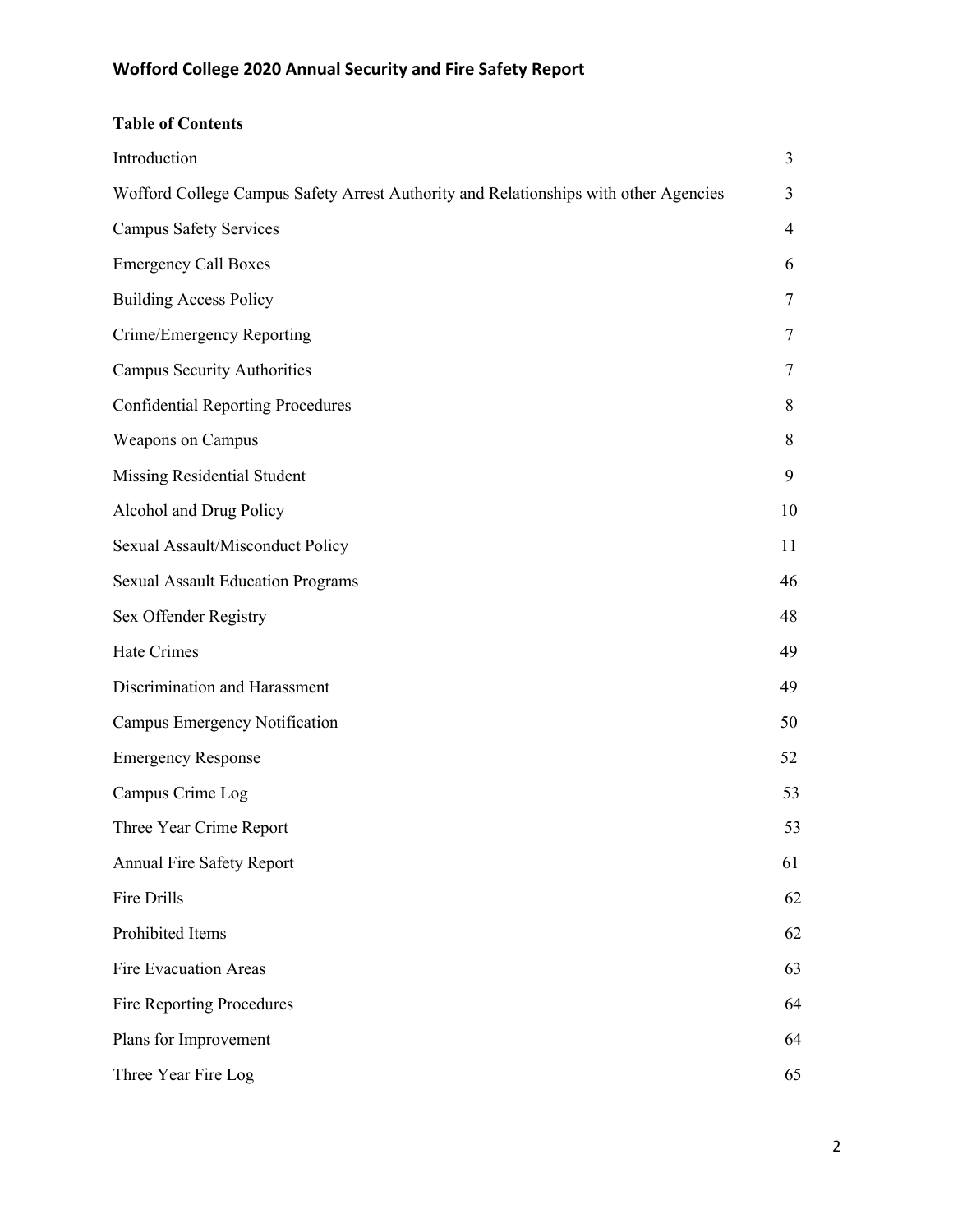The Jeanne Clery Disclosure of Campus Security Policy and Campus Statistics Act, part of the Student Right-to-Know and Campus Security Act, was passed in 1990. Since then, it has been amended no fewer than four times and requires all institutions of higher education that receive federal funding to produce an annual security report. This report will be available to all current and prospective students, visitors and employees. As required by the act, Wofford College maintains and presents for public display crime statistics for the past three calendar years for the campus, immediately adjacent public property and college property maintained away from the main campus location. These statistics can be found in this document as well as on the Wofford College website at http://www.wofford.edu/campussafety/reports/. The Annual Security and Fire Safety Report will be normally prepared prior to Oct. 1, but because of delays associated by the world-wide pandemic, will be and will be posted to the college website through the Office of Campus Safety web page by Dec. 31st. The report is made available to the entire campus community and prospective students and employees. The report is available in a printed format and may be requested from the director of campus safety at 864-597-4351.

Campus crime, arrests and referral statistics used by this report include those reported to the Wofford College Office of Campus Safety, designated Campus Security Authorities (including but not limited to directors, student organization advisers, athletic coaches and Division of Campus Life and Student Development (CLSD) staff, to include the director of the Wellness Center (when not acting in the role as a professional counselor), the assistant dean of students for student involvement, the assistant dean of students for diversity and leadership development, the assistant director of student activities and campus life, the director/assistant director of residence life and all resident advisers/directors), contracted security personnel/law enforcement personnel working events and all coaches. These crime statistics also may include incidents that have occurred on public property adjacent to the campus as reported by local law enforcement.

Wofford College*,* established in 1854, is an independent liberal arts college with its main campus located in Spartanburg, S.C. The Goodall Environmental Studies Center, controlled and operated by the Wofford Department of Environmental Studies in Glendale, S.C., is considered under the Student Right-to-Know and Campus Security Act to be a separate campus with courses taught there that lead to an environmental studies degree, a program director and its own budget. The center is eight miles from campus. Students taking classes at the Goodall Environmental Studies Center are there for several hours a week with their other classes taught on the main campus. All students are provided the same emergency, crime prevention, sexual assault and other programs and training at the main campus. Typically, all residential students live on the main campus. During the 2019 fall semester September through December), 11 residential students resided in student housing at nearby Converse College during construction of a new residence hall at Wofford. The college community historically has enjoyed a low crime rate as compared to the surrounding city area. The campus, like those in every part of the country, is not totally immune from crime and social problems facing modern urban areas. The Office of Campus Safety is charged with keeping the campus safe and works diligently to encourage community members to be safety conscious and develop security and property protection habits. Deputies with the Spartanburg County Sheriff's Office as well as campus safety personnel respond to incidents at the Glendale location.

#### **Arresting Authority and Relationship with Other Agencies**

Wofford College campus safety officers have the authority and power to arrest persons violating South Carolina law and to enforce Spartanburg city and county ordinances on Wofford's campus and on college-owned and college-leased property, including the Terrier Plaza apartments for resident director use, Magnolia Lofts apartments on Magnolia Street leased for faculty use and the building at 121 College St. used by the Office of Marketing and Communications and adjacent green space directly across North Church Street from main campus, non-campus property, to include the separate campus of the Goodall Environmental Studies Center property. Wofford College, operating under the college premise security license #1021 as issued by the South Carolina State Law Enforcement Division (SLED), employs both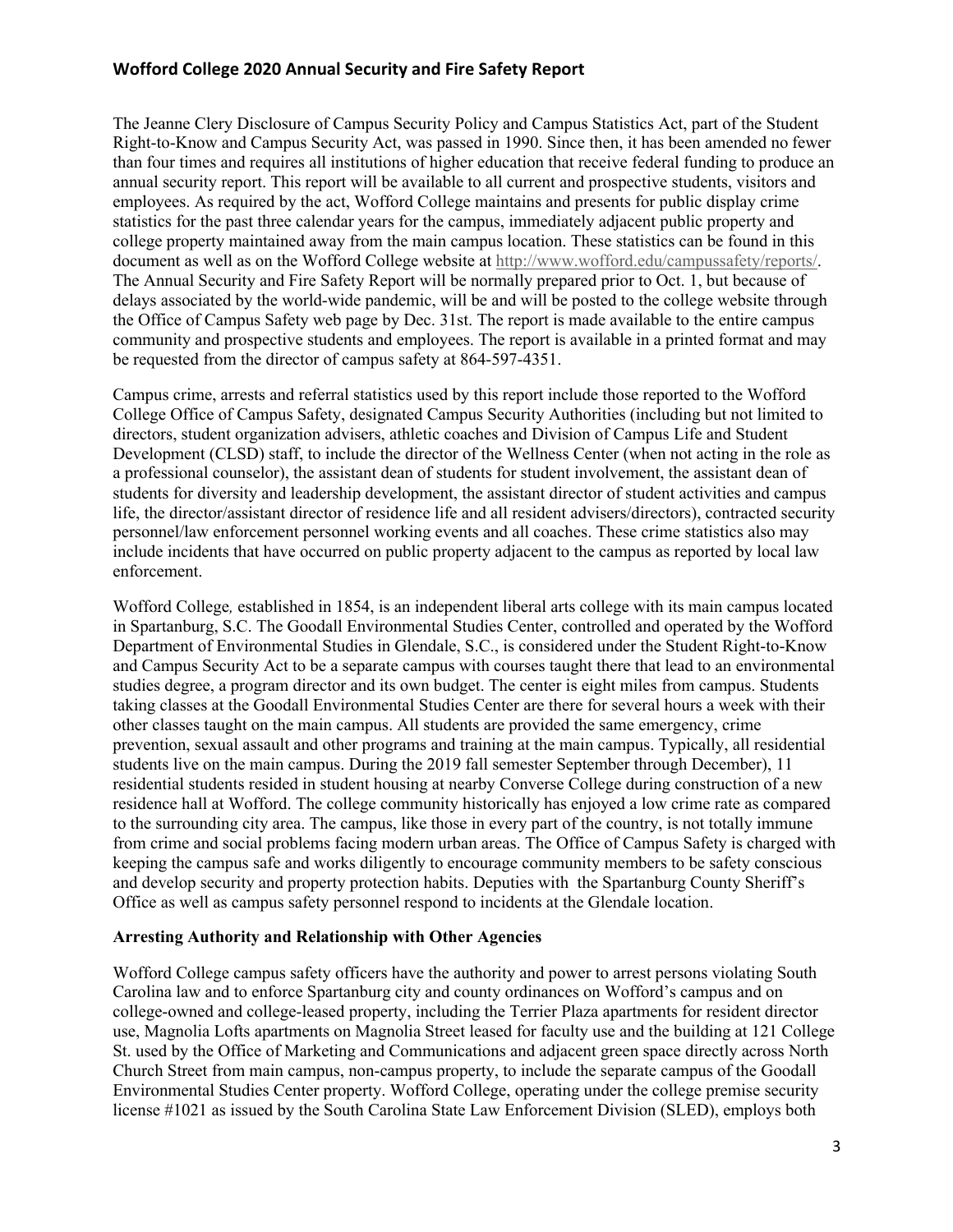sworn, commissioned state constables and premise security officers to patrol and maintain good order on campus. Premise security officers are certified by SLED and complete a standardized security officer basic course and mandatory annual training thereafter. The sworn, commissioned officers are certified law enforcement officers who have been through training and certification at the South Carolina Criminal Justice Academy and are state constables. All Wofford officers wear Wofford College Office of Campus Safety uniforms. Each officer is armed and patrol with the power of arrest on campus and collegecontrolled or college-owned property outside of the main campus location. All officers operate under the department's policy and procedures manual and other requirements set by the college. The department also employs an emergency dispatch unit that assists officers with calls from the campus and by maintaining communications with the Spartanburg County Communications Department.

Campus safety staff members work closely with local law enforcement agencies, the city of Spartanburg Police Department, the Spartanburg County Sheriff's Office and SLED. In addition, the department works closely with the security and public safety departments of the county's six other colleges and universities and shares information and intelligence readily. The City of Spartanburg Police Department and the Spartanburg County Sheriff's Office provide crime statistics for inclusion into the Annual Security and Fire Safety Report. In addition, Spartanburg Police Department provides the campus safety director with electronic incident reports daily to ensure that the college is informed of criminal activities throughout the city. The college has a memorandum of agreement with the Spartanburg County Sheriff's Office for investigative support to include NCIC reports and forensics services of the crime lab. There are, however, no formal written memoranda of understanding (MOU) between Wofford College Office of Campus Safety and the Spartanburg County Sheriff's Office or the city of Spartanburg Police Department for mutual support because South Carolina state statue prohibits private colleges from having extended police powers into any jurisdiction for any reason. The office also has agreements signed by the city of Spartanburg Police Department, Spartanburg Emergency Medical Services (EMS) and the Spartanburg County Sheriff's Office allowing the department to use radio talk groups of the other agencies for emergencies on campus. By state law, SLED provides investigative assistance when requested by the director. In cases of sexual assault and any death on campus, the college is mandated by South Carolina law to report to SLED, which provides investigators and support. In addition, Spartanburg County Communications works closely with Wofford campus safety and has conducted several training classes for the department. The county communications department typically notifies Wofford campus safety when there is an event on or in proximity of campus that will affect the safety and security of the campus, enabling the prompt issuance of a campus-wide alert or warning. When Wofford College students are involved in an off-campus offense, campus safety personnel may assist with the investigation in cooperation with local, state or federal law enforcement when asked by the external agency. The Campus Safety Dispatch Center maintains direct communication with the county communications department in order to facilitate rapid emergency dispatch of fire, EMS and other law enforcement support personnel.

#### **Campus Safety Services**

Wofford College Office of Campus Safety provides services 24 hour a day, seven days each week. Officers patrol campus grounds, buildings and parking lots. Officers also provide vehicle registration, oncampus escort and lock-out services to students and employees. The office also is responsible for making identification cards for students and employees as well as maintaining the building access control system for college buildings with electronic door locks on campus. Campus safety also maintains and operates the emergency communication mass notification system and tests it regularly. A dispatch center augments and supports officer actions seven days per week. Although not 24-hour coverage, the dispatch center provides critical coverage and support during key hours each day. Dispatch services include video camera monitoring and rapid communications support with the city of Spartanburg police and fire departments and the Spartanburg County Communications Center. The dispatch center also acts as a warning center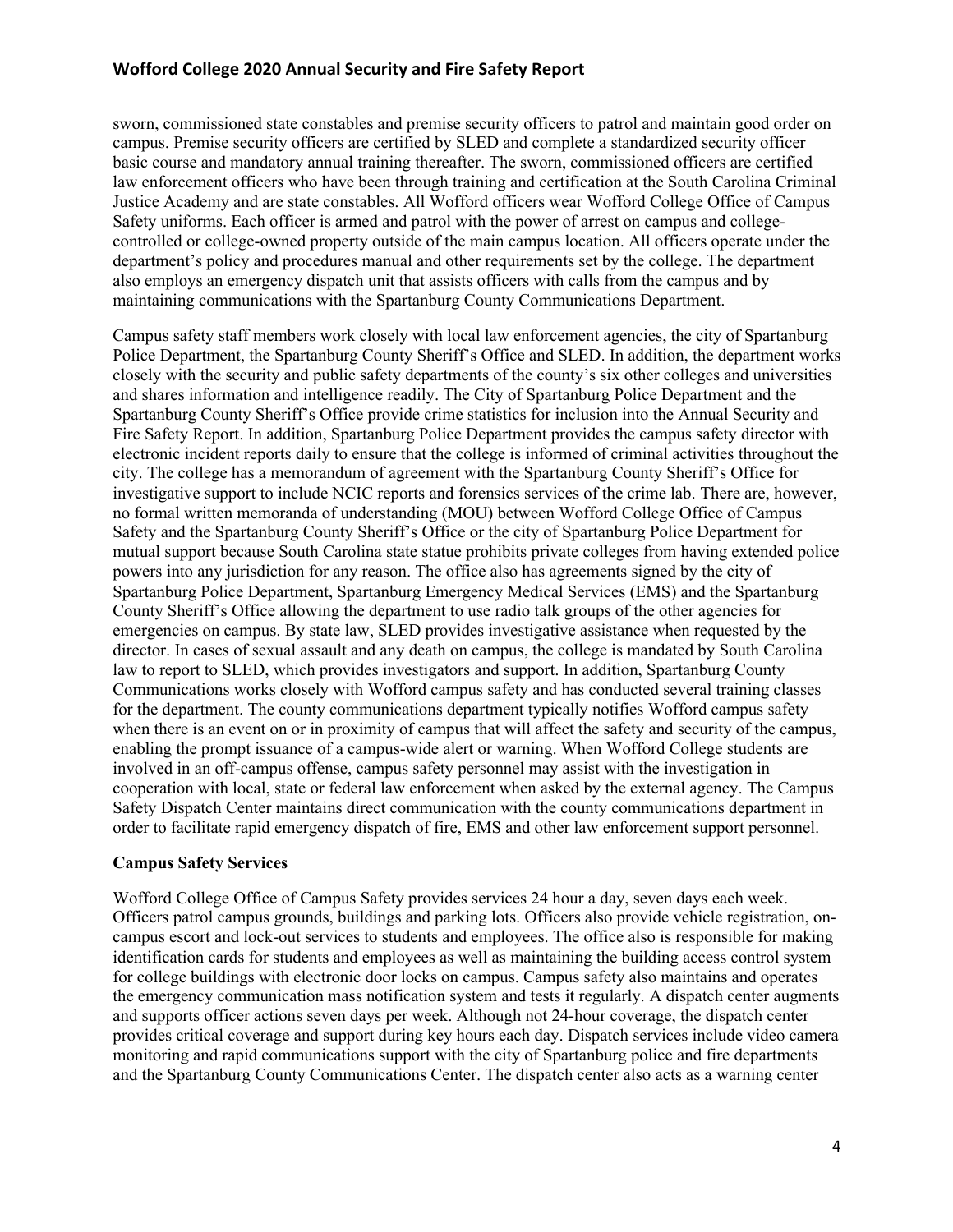for the campus. Besides fire drills, campus safety conducted evacuation under smoke and adverse conditions training for students on April 18.

#### **Crime Prevention/Safety Services**

Campus safety conducts safety and crime prevention programs as part of orientation programming for new students and their families twice each summer. In addition, campus safety conducts additional fire and life safety and crime prevention programs for first-year and transfer students in August and again in February for transfer student orientation each year. Topics covered include personal safety, property protection, fire and severe weather evacuation, and campus alcohol and drug policies. Officers work with residence life staff to conduct crime prevention presentations during residence hall meetings and programs and may contribute information for the college's student newspaper. Campus safety directs fire safety and prevention classes for residence life coordinators and resident assistants each year. Campus safety executes fire safety and evacuation training for resident students in on-campus residence halls during the first 10 days of the semester. Officers also conduct evacuation drills of academic buildings as well as administrative buildings on campus. Campus safety officers organize other programs for residential students and campus organizations, such as personal safety and crime prevention programs and other campaigns throughout the year. Campus safety provides safety escorts for employees and students and officers are available 24 hours a day for this service. Typical crime prevention services and programming include:

- **Operation Property ID:** The Operation Property ID program is presented during all orientation programs and is on the campus safety web page. Campus safety encourages all students to register valuable and pilferable items that they bring to campus; forms are available online. These forms can be stored at the Office of Campus Safety and retained by the students for identification in case items are stolen. Engravers also are available in the Office of Campus Safety to mark property. To access a useful form to record your serial numbers, go to https://www.wofford.edu/Wofford.edu/Documents/Student%20Experiences/Campus%20Safety/Oper ationID.pdf.
- **Alcohol awareness:** Campus safety partners with the Office of Residence Life to sponsor alcohol awareness programs that include those focusing on the effects of alcohol impairment and related laws and a controlled drinking exercise. Other programs sponsored by the Wellness Center, Greek Life and the Wofford Activities Council also are conducted throughout the year. All first-year students have a module in their first-year seminar that covers the college alcohol and drug policy and bystander intervention.
- **Personal safety:** Safety tips are provided for students during orientation programs and in residence life programming in conjunction with campus safety. Emergency phones are located throughout campus, and these are explained in new student orientation presentations. Campus safety provides safety escorts for any student or employee on campus 24 hours a day, seven days a week. To access a safety escort, call 864-597-4911.
- **Workplace violence prevention/active shooter training:** Campus safety provides training on workplace violence on its website for all students and employees.
- **First-year student, transfer and parent orientation:** The director of campus safety educates students and their parents on security programs, services, the card key access system, emergency notification, campus parking policies, vehicle registration and property theft protection and identification. In 2018, campus safety officers conducted six orientation programs for students and parents during summer orientation in June.
- **Escorts from parking lots and to/from buildings**: Campus safety officers provide escort services for students and employees to ensure that they reach their destination safely. Escorts may be requested by calling 864-597-4350.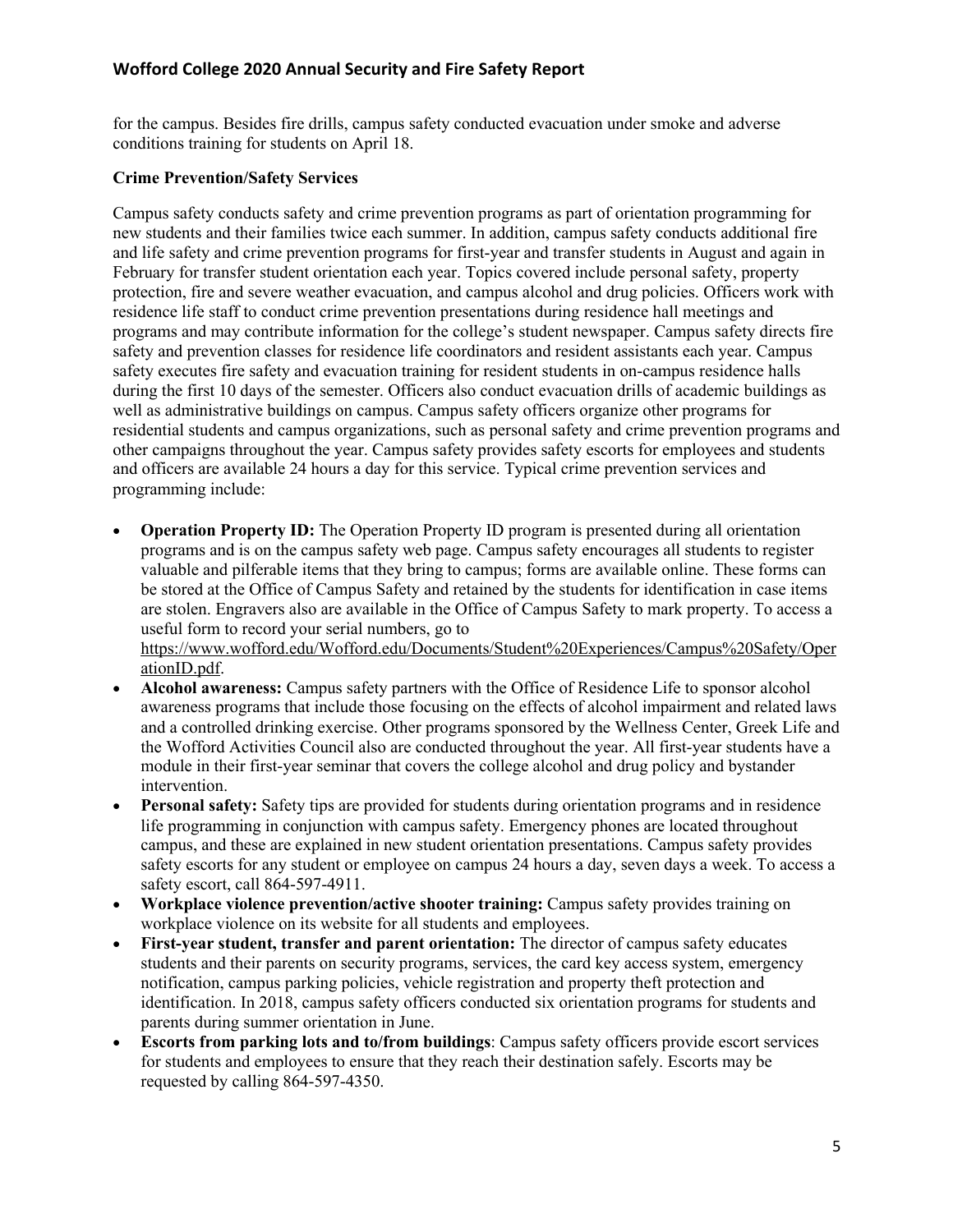- **Pizza and Police**: Collaborative effort between the Safety and Wellness Committee and campus safety to provide a social gathering with residents and officers. The event included a fire and life safety and personal safety presentation.
- **Bicycle registration program**: Campus safety offers a free bicycle registration program that allows bike owners to register bikes on campus with the Office of Campus Safety. Campus safety provides registration permits at no cost. To access the bicycle registration form online, go to https://my.wofford.edu/student and click on Bicycle Registration in the center column. Go by the Office of Campus Safety and pick up a registration sticker.
- **Operation Secure Your Room**: Officers routinely pick apartment blocks at the senior Village and check for blocked/propped doors. After door surveys, officers report to residence life, which addresses the violations.
- **Operation Lock Your Car**: Officers, while on patrol in parking lots on campus at night, look for unlocked vehicles. When identified, dispatch alerts the student of the safety violation and are encouraged to secure the vehicle.
- **Safety/Crime Prevention Flyer campaign**: Officers hang safety and crime prevention flyers on bulletin boards in residence halls or supply these for resident assistants to be used in their areas.
- **Lighting and Safety Walk:** Officers, facilities staff, residence life staff and student leaders conducted a lighting and safety survey on Nov. 4.

The Office of Campus Safety is the only office on campus open seven days a week, 24 hours a day. The officers receive calls for maintenance when the college is closed. They register these requests into the online facility maintenance request system. Staff and students frequently call during the workweek as well with maintenance issues. Campus safety registers these maintenance requests through the physical plant's automated maintenance work order system (School Dude) or, in the case of emergencies, safety/security issues or other urgent-need situations, officers call the physical plant staff on-duty or oncall worker directly. Campus safety responds directly to emergency maintenance issues when required, especially when the maintenance issue affects security or safety.

## **Emergency Call Boxes**

The Office of Campus Safety maintains a system of emergency call boxes throughout campus. These are in and around high-use parking lots and along sidewalks. These boxes are mounted on tall, blue metal pedestals with blue lights on the top. To make an emergency call directly to campus safety, one must push the button on the face of the phone. Some call boxes will announce the location so one will not have to wait until the announcement is complete to speak. After pushing the button, one may either wait until the phone announces the location (if so configured) or speak directly to the phone face when campus safety answers. Most residence halls also have emergency call boxes mounted at main entrances. Conventional residence halls as well as the Michael S. Brown Village Center have emergency call boxes on every hall. Each fraternity and sorority house in the Stewart H. Johnson Greek Village also has an emergency call box. To activate these, one must simply push the "on" button and dial the four-digit campus phone number (4911 for campus safety). When the call is completed, one must push the "off" button to terminate the call. For Greene Hall phones, simply push the single button to contact campus safety. Campus safety officers perform tests on these phones and the components of the mass-notification system (email, text and outdoor warning siren system) at least monthly.

## **Wofford College Building Access Policy**

Wofford College maintains an open campus. As such, the public (including, but not limited to, students, visitors, alumni and parents) can and do come onto college property throughout the day and night. Residence halls and apartments are secured 24 hours a day through a campus key card security system.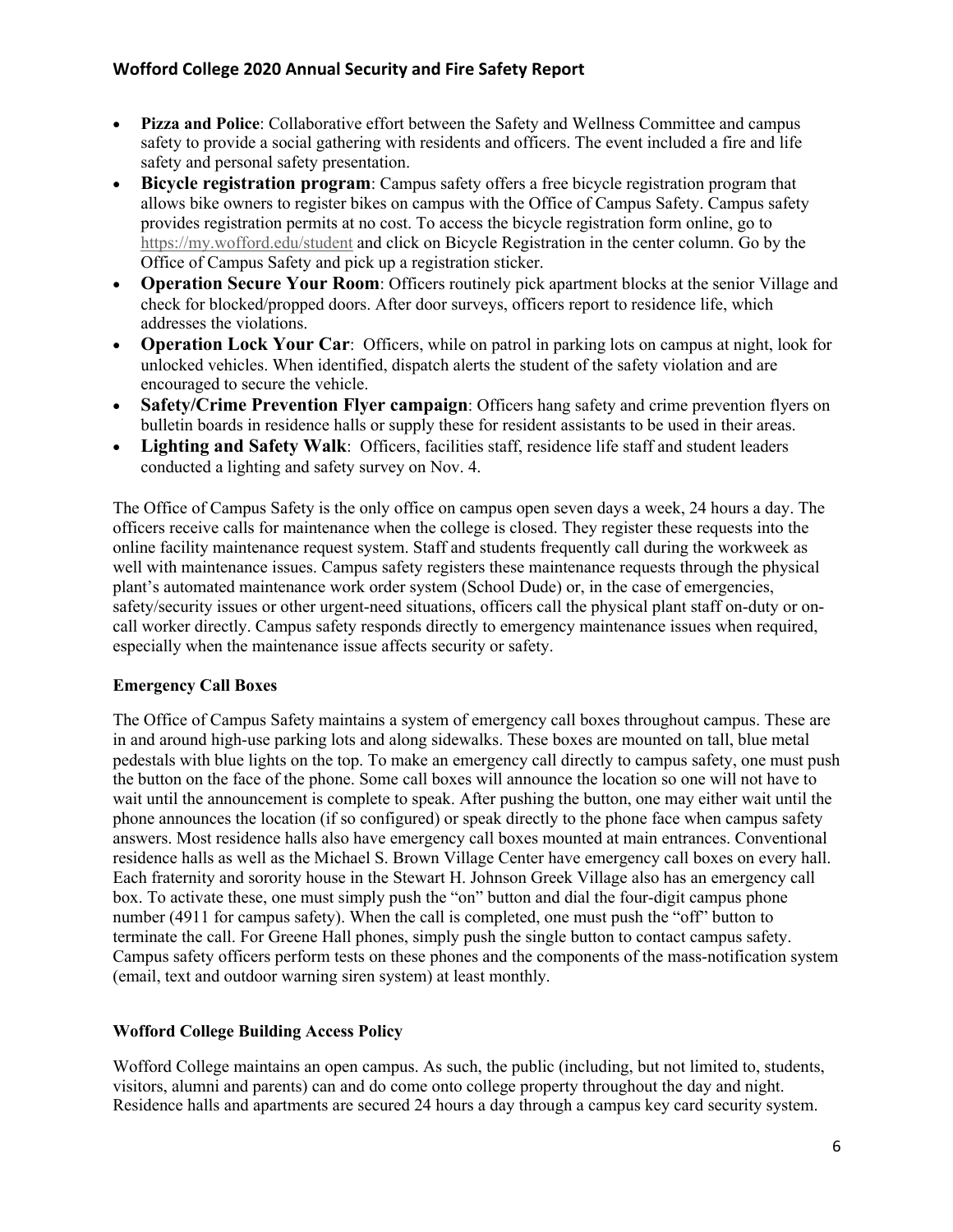Campus safety issues each student an ID card that serves as a key card to access his or her residence hall. The card also opens the Roger Milliken Science Center, the first floor of the Michael S. Brown Village Center, the Rosalyn Sallenger Richardson Center for the Arts, the Jerry Richardson Indoor Stadium and the Richardson Physical Activities Building on weeknights and on weekends. During business hours, the college buildings (except residence facilities) are open to students, guests, parents, contractors and employees. During non-business hours, access to college facilities is gained through employee-issued keys or by campus safety personnel (with prior approval). During academic holidays, residence halls are locked by deactivating student key card systems. Campus safety officers routinely patrol the interior and exterior of campus administrative and academic buildings at night and the exterior of residence facilities.

#### **Crime or Emergency Reporting**

Students and employees are encouraged to report all crimes, emergencies and safety issues to the Office of Campus Safety in a timely manner. To report an emergency or crime, call 864-597-4350 or 864-597- 4911 in the event of an active criminal/emergency incident. Officers will answer that number 24 hours a day and will respond to the caller. Students also may report issues and concerns to those employees listed below as Campus Security Authorities as well. Key phone numbers to report emergencies are:

| 864-597-4911                                                                                                                                                                                                                                                                                                                                                                                                         |
|----------------------------------------------------------------------------------------------------------------------------------------------------------------------------------------------------------------------------------------------------------------------------------------------------------------------------------------------------------------------------------------------------------------------|
| 864-597-4044                                                                                                                                                                                                                                                                                                                                                                                                         |
| 864-597-4370                                                                                                                                                                                                                                                                                                                                                                                                         |
| 864-597-4068                                                                                                                                                                                                                                                                                                                                                                                                         |
| 864-597-4048                                                                                                                                                                                                                                                                                                                                                                                                         |
| 864-597-5107                                                                                                                                                                                                                                                                                                                                                                                                         |
| 864-597-4047                                                                                                                                                                                                                                                                                                                                                                                                         |
| 864-597-4048/4066                                                                                                                                                                                                                                                                                                                                                                                                    |
| 864-597-4227                                                                                                                                                                                                                                                                                                                                                                                                         |
| 911                                                                                                                                                                                                                                                                                                                                                                                                                  |
| 1. Campus Safety<br>2. Dean of Students<br>3. Wellness Center<br>4. Assistant Dean of Students for Residence Life<br>5. Assistant Dean of Students for Student Involvement<br>6. Assistant Director of Student Activities and Campus Life<br>7. Title IX Coordinator (Sexual Misconduct/Harassment)<br>8. Title IX Deputy Coordinators<br>9. Human Resources Director<br>10. Spartanburg City Police/Fire Department |

## **Campus Security Authorities**

Wofford is required to disclose "statistics concerning the occurrence of certain criminal offenses reported to local law enforcement agencies or any official of the institution who is defined as a Campus Security Authority or CSA.

The law defines Campus Security Authority as: "An official of an institution who has significant responsibility for student and campus activities, including, but not limited to, student housing, student discipline and campus judicial proceedings." Officials at Wofford include the dean of students, who has overall responsibility for student discipline and all student programming; the assistant dean of students for residence life, who oversees student housing; the assistant dean of students for student involvement, who oversees student co-curricular activities and has significant responsibility for Greek life; campus safety officers and dispatchers; the Title IX coordinator and all deputy coordinators; the director of human resources; the athletics director and associate athletics directors; team coaches; the director of the Wellness Center; all faculty and staff members who lead student short-stay trips; student workers who provide safety escorts for the college or are employed as attendants in the college fitness facility; and faculty and staff advisers to student organizations who have significant responsibility for student and campus activities.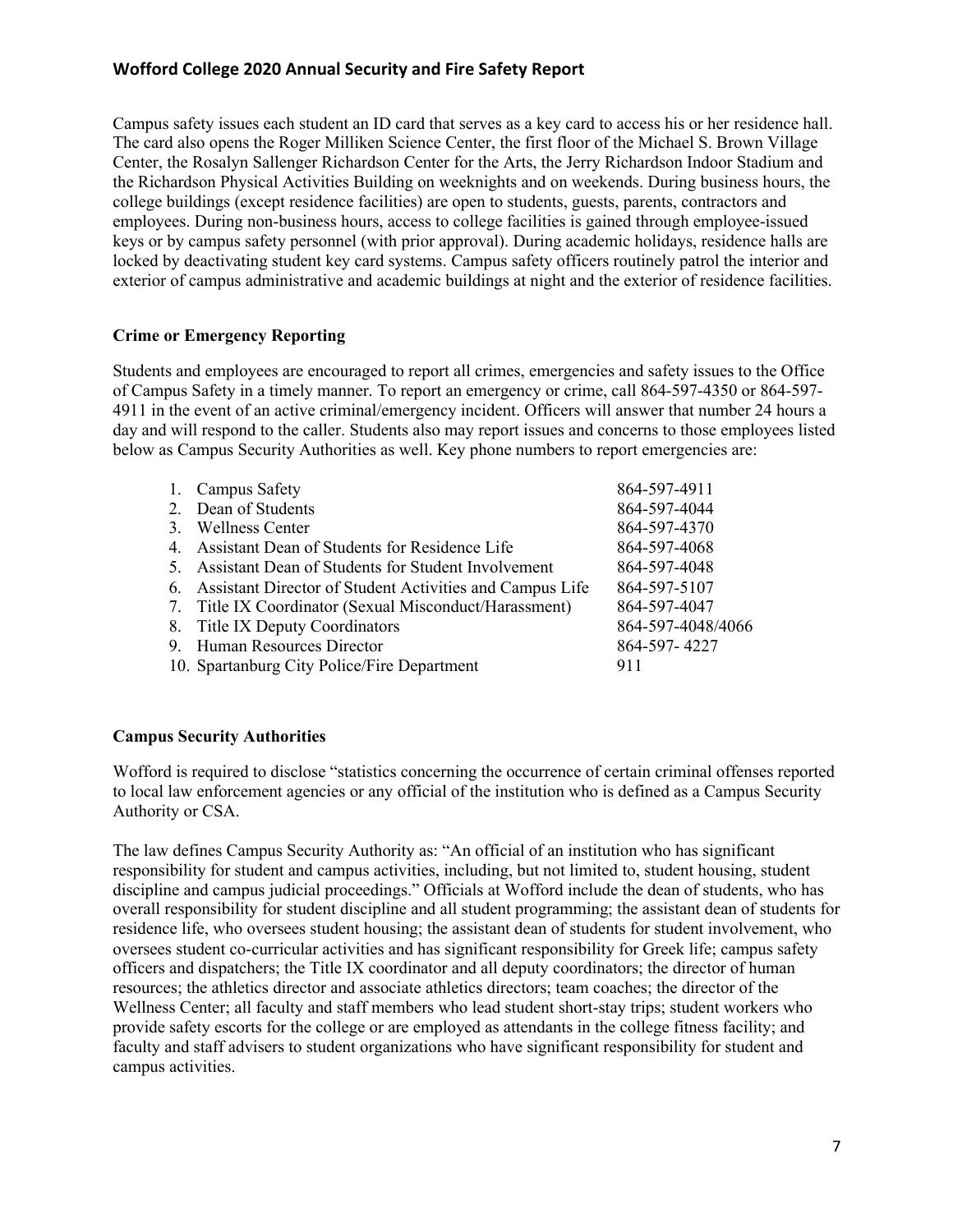The criminal offenses for which these officials are required to disclose statistics are murder/non-negligent manslaughter, negligent manslaughter, sex offenses (forcible and non-forcible), robbery, aggravated assault, burglary, motor vehicle theft, arson, liquor law violations, drug abuse violations and weapons (carrying, possessing, etc.). The director of campus safety conducted Campus Security Authority training for resident assistants and directors on Aug. 7 and Aug. 27 in 2018, and all identified CSA employees in fall semester 2018 through an online CSA module consisting of a video module and survey/quiz for participants. The training video was produced by the National Association of Campus Safety Administrators and also was used to train contracted event staff, security and off-duty law enforcement officers conducting security for events on campus, and student workers providing safety escorts for the Office of Campus Safety.

#### **Confidential Reporting Procedures**

Victims of crime sometimes do not want to pursue action through either the college judicial system or local or state legal system. The college encourages victims to consider making a confidential report in cases in which the victim does not want to pursue action so that incident can be dealt with and/or documented. With the victim's permission, the director of campus safety can file a report on the incident without revealing the identity of the victim. With such information, the college can maintain an accurate record of the number of incidents involving students and other members of the college community and quickly notify the campus of an immediate danger or threat. The information also allows campus officials to identify patterns of crime on or near the campus. These reports are counted and disclosed in the annual crime statistics for the college. If a victim or witness desires to make a confidential report, they may do so through the Office of Campus Safety or any other Campus Security Authority on campus. Any Campus Security Authority (other than volunteers or student employees) can be reached by dialing 864-597-4000 and asking for the official by name or position. The college chaplain, when acting as a pastoral counselor, or employees of the Wellness Center who are licensed counselors and serving in that capacity, are not considered Campus Security Authorities and are not required to report crimes for inclusion into the Annual Security and Fire Safety Report. These counselors are encouraged to inform persons being counseled of the procedures to report crimes on a voluntary basis, when such counsel is appropriate. When a student or employee informs one of these Campus Security Authorities about a crime or emergency situation, the official will notify campus safety immediately. If the complainant is a client of the Wellness Center or sports medicine, the official will make the report detailed, but limited to preclude any HIPAA violation. If there is a life-threatening situation or one that potentially involves the loss of sight or limb unless an immediate, fully disclosed report is made, the official will notify the Office of Campus Safety immediately. Students also may disclose a crime or situation anonymously through the Silent Witness reporting system. This system can be found at

http://www.wofford.edu/campusSafety/form.aspx?ekfrm=4204 and goes directly to the director of campus safety and is completely anonymous. The Silent Witness form is easy to use, quickly delivered and can be responded to 24 hours a day.

## **Weapons on Campus**

The possession and/or use of firearms, weapons and other propelling devices as well as explosives such as fireworks, ammunition or chemicals that are explosive in nature are prohibited on campus. Unauthorized use, possession or storage of any weapon on campus constitutes a violation of the Code of Student Rights and Responsibilities and college policy. All weapons are strictly prohibited in students' rooms and elsewhere on campus. Firearms are permitted for official use by the Department of Military Science and the college rifle team.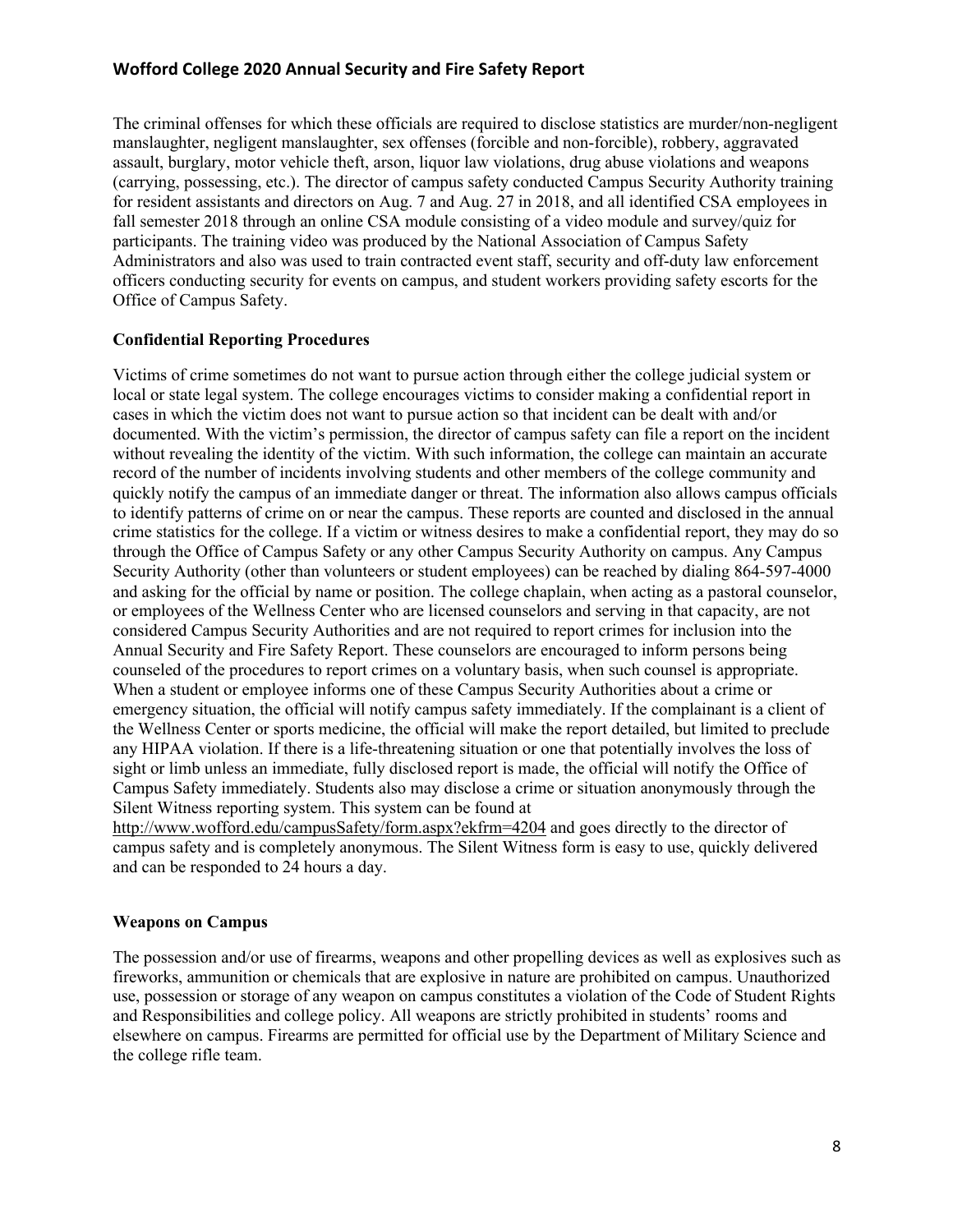Weapon is defined by the college as any object or substance designed to cause reasonable apprehension of physical harm to any person, inflict a wound, cause injury, incapacitate or damage personal property and includes, but is not limited to, all firearms, guns, airsoft guns, BB guns, potato guns, paint guns, pellet guns, stun guns, axes, saws, slingshots, nunchakus, knives (with blades three inches or more in length and all switchblades), box cutters, darts and bows and arrows. The official policy of the college is that no weapons, other than those officially used by campus safety, ROTC or the rifle team, are permitted on campus, even in cases allowed by South Carolina law in the possession of concealed weapons permit holders.

*Wofford College reserves the right to confiscate anything it deems hazardous or dangerous.* 

## **Missing Residential Student Policy**

Any individual at Wofford who has information that a residential student may be a missing person must notify the Wofford College Office of Campus Safety immediately at 864-597-4911 or 864-597-4350.

Campus safety will begin an immediate investigation and gather all essential information about the missing student from the reporting person, from the student's acquaintances, from college personnel and official college information sources. A student shall be determined to be missing if:

- 1. Search efforts are unsuccessful in locating the student in a reasonable amount of time.
- 2. It is apparent immediately that the student is a missing person (e.g. witnessed abduction).
- 3. It has been determined that the student has been missing for more than 24 hours.

No later than 24 hours after determining that a student is missing, the dean of students or his/her designee or the director of campus safety will notify the confidential contact person previously identified by the student and the custodial guardian/parent (for students under the age of 18 and not emancipated) and advise that the student is believed to be missing.

Regardless of whether the student has identified a missing person contact person, is over the age of 18 or is an emancipated minor, campus safety also will notify local law enforcement agencies to report the student as a missing person no later than 24 hours after determining the student to be missing.

All residential students (currently enrolled students residing in on-campus housing), including students age 18 and above and emancipated minors (emancipated minors are those students under the age of 18 who have been legally granted adult status) will be given an opportunity to confidentially identify and designate one or more individuals to be contacted by the college within 24 hours after the student is determined to be missing. The contact person may be anyone, including, but not limited to, the person the student has otherwise identified as an emergency contact. Students may register and update this contact information at any time. The contact person information will be registered confidentially, accessible only to authorized campus officials, and it will not be disclosed, except to law enforcement personnel to further a missing person investigation. The designation will remain in effect until changed or revoked by the student. If a student *under* the age of 18 and not emancipated is determined to be missing, the college is required by federal law to notify a custodial parent or guardian no more than 24 hours after the student is determined to be missing, in addition to notifying any additional contact person designated by the student.

## **Alcohol and Drug Policies**

The Wofford College community is one in which students, faculty and staff are devoted to learning and to the development of the whole person. Part of being a responsible and caring member of the college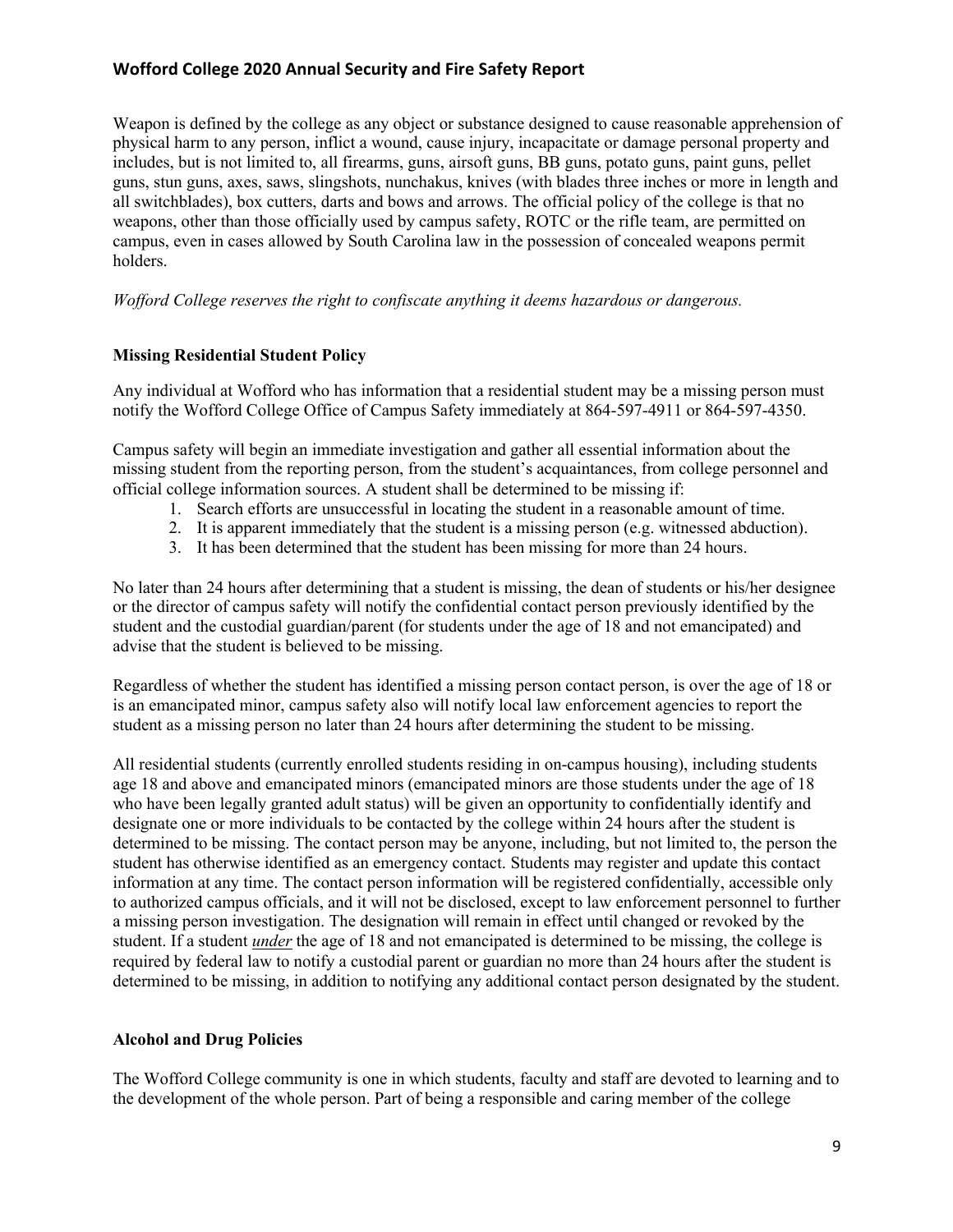community is to recognize that we are situated in a state and a community that have specific laws and ordinances prohibiting the sale, possession and consumption of alcohol and controlled substances. The college upholds these laws and assists local and state law enforcement agencies. These laws are in place because they serve an important role in protecting individuals and our community from the unwanted effects of the misuse of alcohol and other drugs, which can lead to serious health risks and behavioral problems such as violence, sexual assault, accidents, vandalism and other dangerous acts. Our community does not condone members who make irresponsible choices, including violating the laws of the state of South Carolina, ordinances of the city of Spartanburg or policies of Wofford College. The purpose of the following policies is to aid in the development of a safe and healthy educational environment for all members of our college community.

The college does not condone violations of federal and state laws as well as city ordinances or college policies that prohibit the possession, use or sale of alcoholic beverages or the sale manufacture or distribution of illegal drugs. Wofford College community members are informed that violations of the laws concerning illegal drugs may lead to disciplinary actions that may include fines, parental notification, education programs, community restitution, suspension or expulsion from the college, removal from residence halls or arrest. Violations of the laws concerning alcohol may lead to fines, parental notification, education programs and community restitution. A complete list of violation categories, sanctions, dangers and consequences of alcohol and drug abuse, and available educational and counseling programs, can be found in the policy at:

https://www.wofford.edu/Wofford.edu/Documents/development/Alcohol%20Policy.pdf

Wofford College is committed to education and the sound development of mind, body and spirit. Therefore, a commitment to alcohol and drug education is a continuing priority for the college. Educational programs will be organized and conducted throughout the year to promote continued awareness and to encourage an attitude of concern and caring for others. All money collected from sanctioned fines for alcohol and drug violations will be applied toward educational programming. Information on responsible use, effective party planning, indications of abuse or addiction, and resources for assistance are available through Wofford College Wellness Center. Examples of these programs include, but are not limited to:

- Campus programming facilitated by members of the residence life staff.
- FYI Orientation for every first-year student.
- Alcohol awareness programming as part of focus weeks.
- Communitywide educational programs.
- Training opportunities and workshops for officers and members of Greek-letter organizations and other chartered organizations.
- Substance-free social events in collaboration with the director of student activities and individual student organizations.

Wofford College is committed to providing students with confidential referrals for professional assistance if they are needed. An awareness of the negative effects of alcohol consumption or drug use may assist a student to make safe and responsible choices about alcohol and drugs. A student may make an appointment for an assessment and/or counseling by contacting Wellness Center at 864-597-4370. Counseling services are available to Wofford students as part of the comprehensive fee on a time-limited basis. Long-term counseling, specialized services or outpatient/inpatient therapy are not covered by the comprehensive fees. Other community resources for treatment and prevention of alcohol and drug abuse also can be located in the Beverage Alcohol and Drug Abuse Policy located at https://www.wofford.edu/Wofford.edu/Documents/development/Alcohol%20Policy.pdf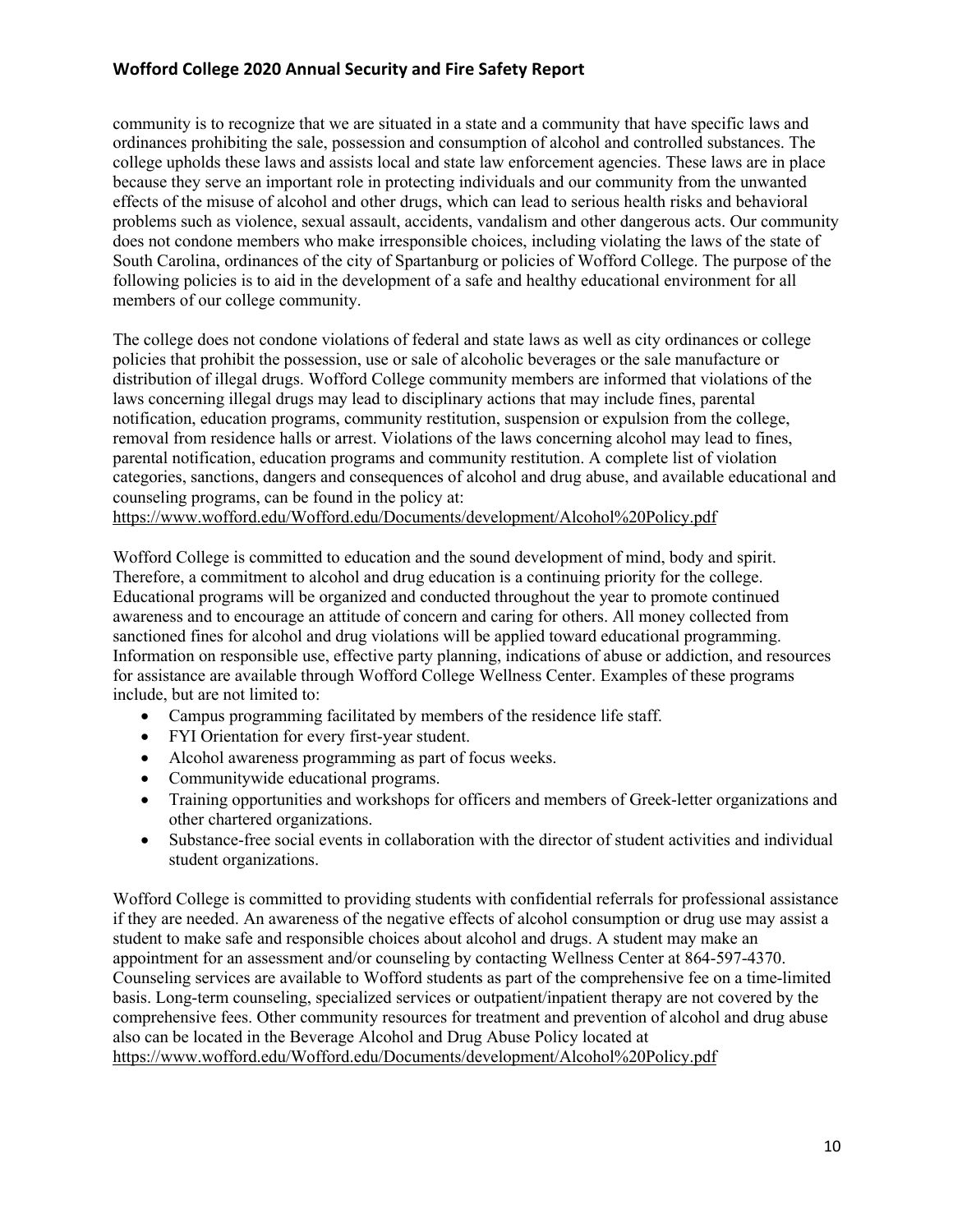#### **Sexual and Gender-Based Misconduct Policy**

Wofford College believes that all members of the college community and visitors have the right to be free from all forms of sexual and gender-based misconduct. All members of the campus community are expected to conduct themselves in a manner that does not infringe upon the rights of others. Wofford College complies with Title VII of the Civil Rights Act of 1964, which prohibits employers from discriminating against employees based on sex, race, color, national origin, and religion. Further, as a recipient of federal funds, Wofford College complies with Title IX of the Education Amendments of 1972 (20 U.S.C. §1681, et seq. and its implementing regulations, 34 C.F.R.,Part 106) which prohibits discrimination on the basis of sex in federally assisted education programs and activities.

The college prohibits sexual and gender-based misconduct. The college strongly encourages prompt reporting of all types of prohibited conduct and is committed to fostering a community that promotes timely and fair resolution of sexual and gender-based misconduct cases. To that end, the college has defined sexual and gender-based misconduct broadly, and the college will properly address all allegations of sexual and genderbased misconduct.

The Sexual and Gender-Based Misconduct Policy applies to any allegation of prohibited conduct made by or against a student or an employee of the college or a third party, regardless of the sex, sexual orientation, sexual identity, gender, or gender identity of any party and wherever the alleged prohibited conduct occurred, if the conduct giving rise to the complaint is related to or impacts the college's academic, educational, athletics, or extracurricular programs or activities. There is no geographical limitation to invoking this policy.

# *To review Wofford's Sexual and Gender-Based Misconduct Policy, including reporting information, definitions, resolution options and resources, please visit www.wofford.edu/titleix.*

#### *Important Information for Individuals Who May Be Victims of Sexual Assault:*

If you or someone you know may have been a victim of sexual assault or any other type of sexual or gender-based misconduct, you are strongly encouraged to seek immediate assistance. **Assistance can be obtained 24 hours a day, seven days a week from Wofford College Office of Campus Safety (864- 597-4911)** or from a student affairs staff member on call. Campus safety can contact the staff member on call.

During business hours(8:30 a.m.-5 p.m. Monday through Friday), you also are strongly encouraged to contact one of the following individuals:

# **Title IX Coordinator:**

**AmandaEstabrook**  Title IX and ADA Coordinator Campus Life Building, Second Floor Telephone: 864-597-4047 Email: estabrookar@wofford.edu

#### **Title IX Deputy Coordinator: Matthew Hammett**

Assistant Dean of Students for Student Involvement Campus Life Building, Second Floor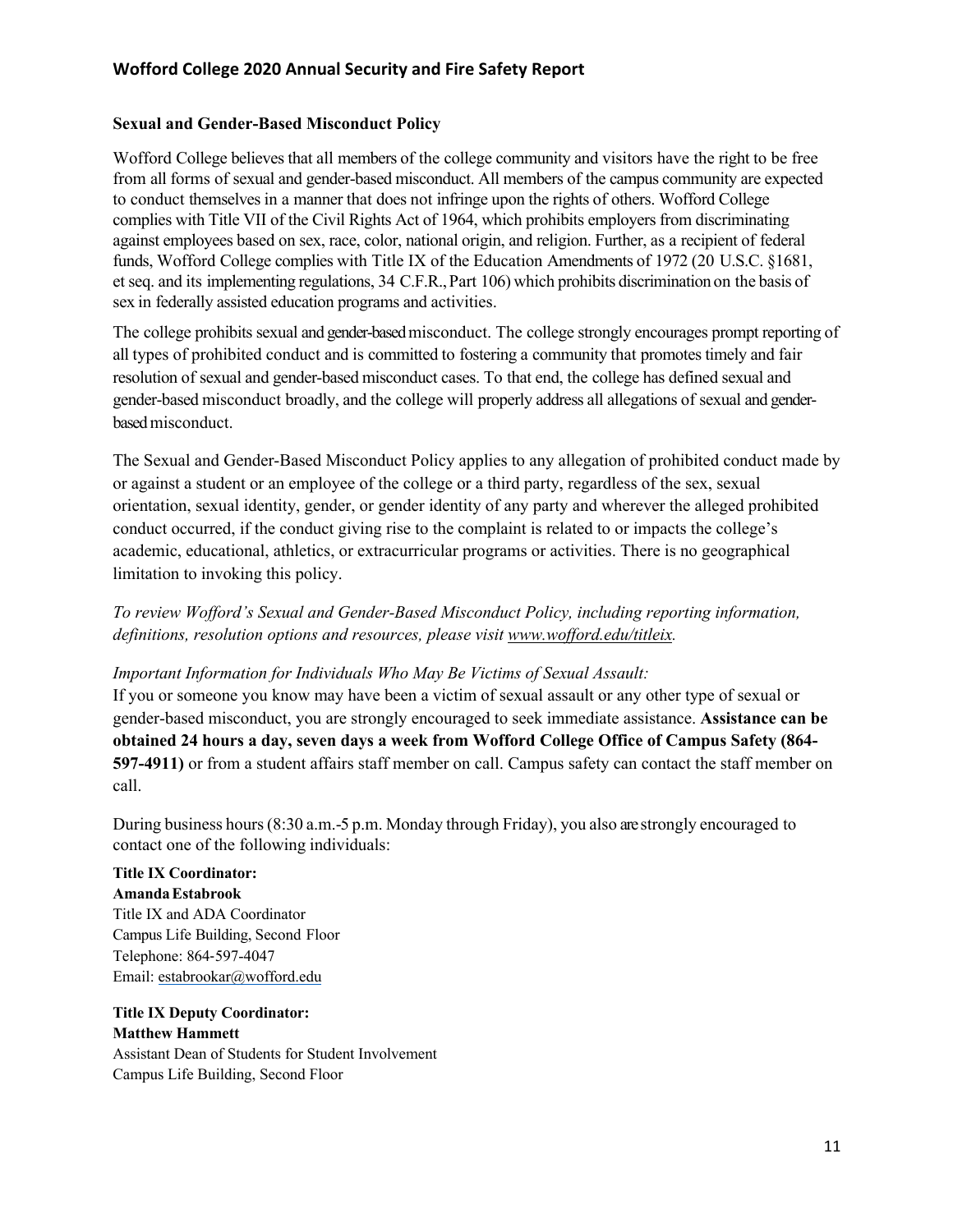Telephone: 864-597-4048 Email: hammettmk@wofford.edu

**Title IX Deputy Coordinator: Amy Lancaster** Dean of International Programs Michael S. Brown Village Center, First Floor Telephone: 864-597-4430 Email: lancasterae@wofford.edu

For additional information about seeking medical assistance and emotional support as well as important contact information for local law enforcement agencies, hospitals and other resources, see Exhibit A and Exhibit B.

#### ARTICLE I. INTRODUCTION

#### Section 1.01 Notice of Nondiscrimination

Wofford College does not discriminate based on race, color, creed, religion, sex, age, national origin, disability, veteran status, sexual orientation or any legally protected class. (*Wofford Board of Trustees adopted October 2012*).

Wofford College believes that all members of the college community and visitors have the right to be free from all forms of sexual and gender-based misconduct. All members of the campus community are expected to conduct themselves in a manner that does not infringe upon the rights of others. The college will not tolerate sexual or gender-based misconduct. Wofford College complies with Title VII of the Civil Rights Act of 1964, which prohibits employers from discriminating against employees based on sex, race, color, national origin and religion. Further, as a recipient of federal funds, Wofford College complies with Title IX of the Education Amendments of 1972 (20 U.S.C. §1681, et seq. and its implementing regulations, 34 C.F.R., Part 106) which prohibits discrimination on the basis of sex in federally assisted education programs and activities: **"No person in the United States shall on the basis of sex, be excluded from participation in, be denied the benefits of, or be subjected to discrimination under any education program or activity receiving Federal financial aid . . . ."** In addition, the SupremeCourt, Congress, and federal executive department and agencies, including the Department of Education, have recognized that sexual harassment can constitute discrimination which is prohibited by Title IX.

The following individuals have been designated to handle inquiries regarding Wofford College's nondiscrimination policies.

- Inquiries concerning nondiscrimination related to sex or gender may be referred to **Wofford College's Title IX coordinator**, Amanda Estabrook. Estabrook's office is located on the second floor of the Campus Life Building, 429 N. Church St., Spartanburg, SC 29303. Estabrook may be contacted by phone at 864-597-4047 or by email at estabrookar@wofford.edu.
- Inquiries concerning nondiscrimination related to a student's disability may be referred to **Wofford College's director of accessibility services**, Perry Henson. Henson's office is located on the second floor of the Hugh R. Black Wellness Center, 429 N. Church St., Spartanburg, SC 29303. Henson may be contacted by phone at 864-597-4373 or by email at hensonpv@wofford.edu.
- Inquiries concerning nondiscrimination related to an employee's disability may be referred to **Wofford College's director of human resources**, Chee Lee. Lee's office is located on the first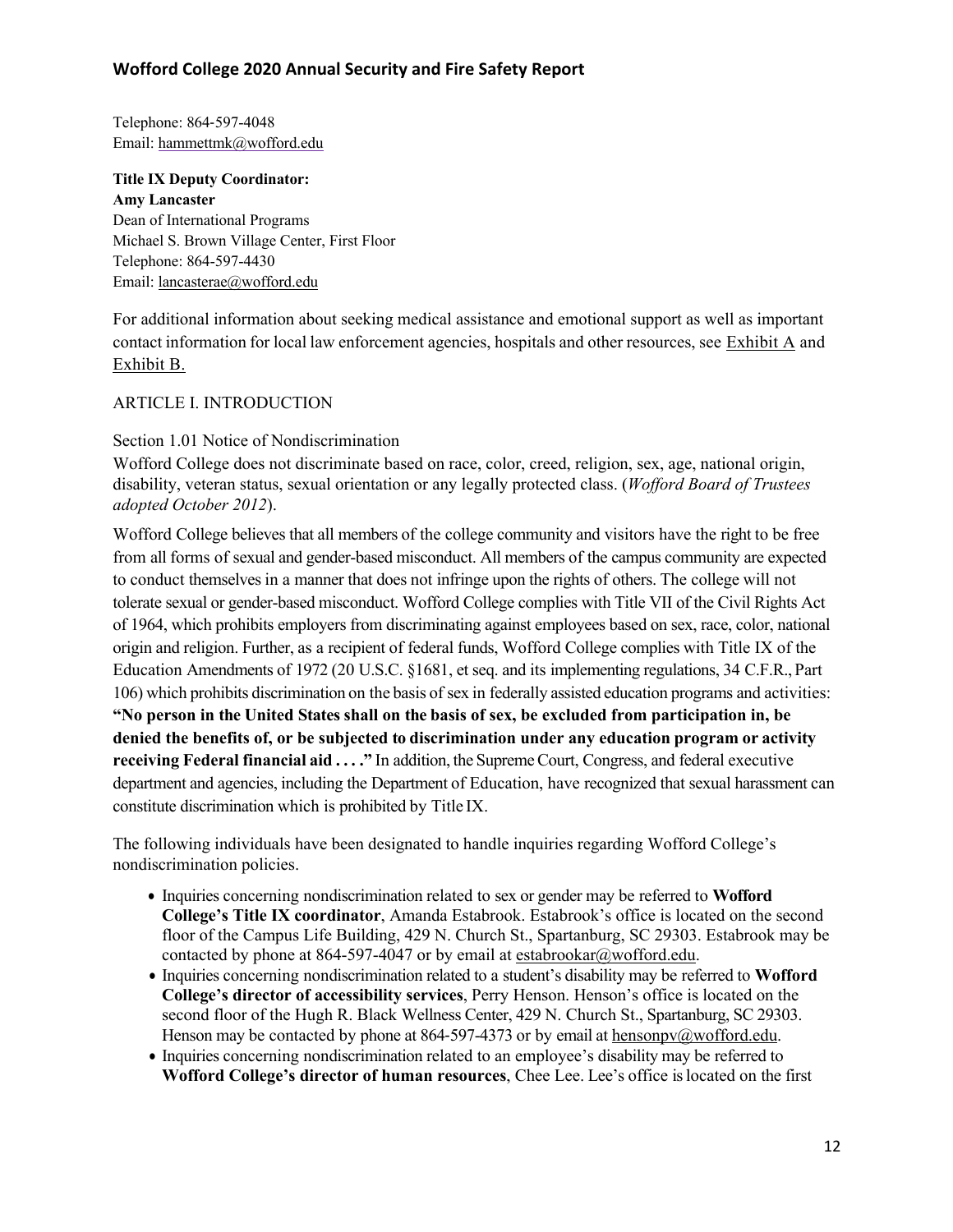floor of the Snyder House, 429 N. Church St., Spartanburg, SC 29303. Lee may be contacted by phone at 864-597-4230 or by email at leecj@wofford.edu.

• All other inquiries concerning nondiscrimination not addressed in this policy may be referred to **Wofford College's Bias Incident Response Team coordinator**.

Concerns regarding discrimination may also be reported using the Bias Incident Report Form: https://connect.wofford.edu/mywofford/campusLife/biasIncident.aspx.

Individuals have the right to file a formal complaint or make any other inquiry concerning the application of Title IX also may be referred to the United States Department of Education's Office of Civil Rights (OCR) at the following:

Office for Civil Rights U.S. Department of Health and Human Services 400 Maryland Avenue, S.W. Washington, DC 20202- 1475 202-453-6020 Fax: 202-453-6021 ocr.dc@ed.gov

Section 1.02 Background and Community Expectations

Sexual and gender-based misconduct are forms of discrimination and are prohibited under this policy. This policy has been developed to reaffirm these principles, define community expectations and outline Wofford College's response to reports of sexual and gender-based misconduct and related conduct prohibited under this policy (referred to collectively as "prohibited conduct").

Wofford College strongly urges all members of the campus community to play a role in discouraging, responding to and preventing sexual and gender-based misconduct prohibited by this policy. The college encourages the community to speak up when an incident occurs and to report prohibited conduct. Further, any individual who feels that they<sup>1</sup> have been subjected to prohibited conduct under this policy is encouraged to seek assistance and resolution. This policy provides a variety of ways in which an individual may proceed in cases of sexual or gender-based misconduct so that each individual may choose an avenue for reporting appropriate to their particular situation, whether that be internally through Wofford College's facilitated or formal resolution or externally through law enforcement or criminal or civil processes.

The college is committed to providing programs, activities and an educational and work environment free from sex and gender-based discrimination and to fostering a community that promotes prompt reporting of all prohibited conduct and timely and fair resolution of complaints of prohibited conduct. In furtherance of these commitments, this policy sets forth available resources (Exhibit A), describes and defines prohibited conduct (Article II and Exhibit C, respectively) and establishes procedures for responding to complaints of prohibited conduct (Articles III-VIII).

The college will make this policy and information about recognizing and preventing sexual and genderbased misconduct readily available to all members of the college community.

The college is committed to eliminating sexual and gender-based misconduct, preventing its recurrence and addressing its effects.

<sup>&</sup>lt;sup>1</sup> Throughout the Sexual and Gender-Based Misconduct Policy, "they," "them," and "their" are used as gender-inclusive pronouns.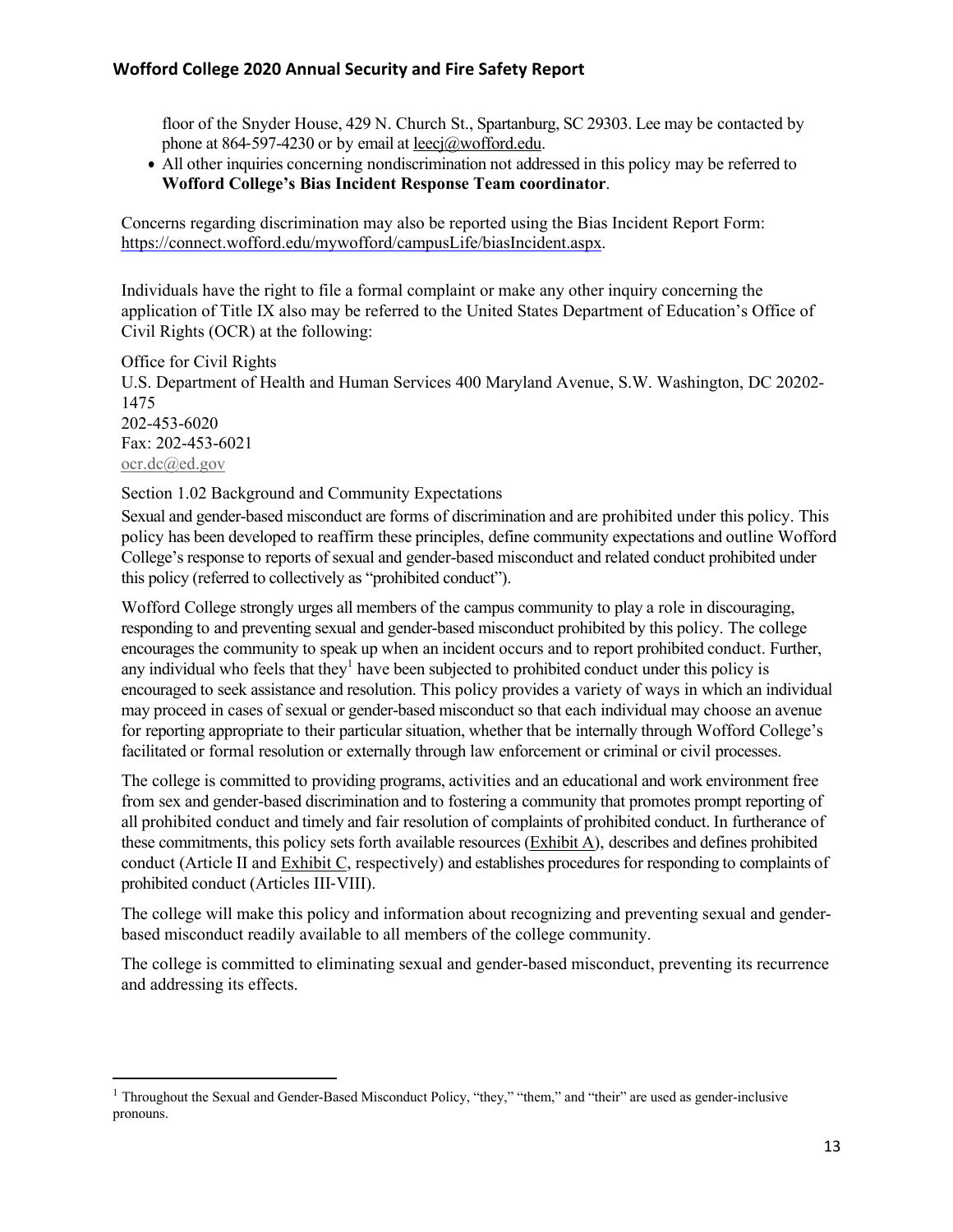## Section 1.03 Applicability of This Policy

This policy applies to any allegation of prohibited conduct made by or against a student or an employee of the college or a third party, regardless of the sex, sexual orientation, sexual identity, gender or gender identity of any party and wherever the alleged prohibited conduct occurred, if the conduct giving rise to the complaint is related to or impacts the college's academic, educational, athletic or extracurricular programs or activities. There is no geographical limitation to invoking this policy.

Students and employees participating in Wofford Interim, study abroad and internship programs are subject to this policy. When prohibited conduct is alleged by or against a college employee or student in a college-affiliated internship or educational program of another entity, the college may, in its sole discretion, conduct its own investigation pursuant to this policy, conduct a joint investigation with the affiliated entity or utilize the investigation of the other entity as a basis for further investigation.

In the case of allegations of prohibited conduct under this policy, unless otherwise stated, this policy supersedes and applies in lieu of all other procedures and policies set forth in other college documents.

#### Section 1.04 Period of Limitations

A complaint of sexual or gender-based misconduct may be filed at any time, regardless of the length of time between the alleged conduct and the decision to file the complaint. However, the college strongly encourages individuals to file complaints promptly in order to preserve evidence for a potential legal or disciplinary proceeding. A delay in filing a complaint may compromise the subsequent investigation, particularly if neither the complainant nor the respondent is employed by the college or enrolled as a student at the time.

Complaints of prohibited conduct reported to have occurred prior to the implementation of this policy will be adjudicated pursuant to this policy and utilizing the prohibited conduct definitions in place when the alleged conduct occurred.

The Title IX coordinator has the discretion to re-open a case at any time should germane new evidence become available that the Title IX coordinator determines would significantly impact the outcome of the case.

Section 1.05 Definitions Applicable to This Policy

Certain important terms used in this policy have their meanings described in Exhibit C or Exhibit D.

## *ARTICLE II. STATEMENTS OF POLICY*

#### Section 2.01 Prohibition on Sexual and Gender-Based Misconduct

The college prohibits sexual and gender-based misconduct. The college strongly encourages prompt reporting of all types of prohibited conduct and is committed to fostering a community that promotes timely and fair resolution of sexual and gender-based misconduct cases. To that end, the college has defined sexual and gender-based misconduct broadly, and the college will properly address all allegations of sexual and genderbased misconduct. Wofford College is committed to fostering a campus environment that promotes prompt and effective resolution of sexual and gender-based misconduct cases. The college's procedures are designed to protect the rights, needs and privacy of the person reporting prohibited conduct ("complainant"), the rights of those accused of engaging in prohibited conduct ("respondent") and of the campus community.

However, not all unwelcome sexual or gender-based conduct rises to the level of warranting adjudication and/or discipline pursuant to this policy. Although the college will properly address all allegations of sexual and gender-based misconduct, this policy uses the term "material sexual misconduct," as defined in Exhibit D, to identify those acts of sexual and gender-based misconduct that do warrant adjudication under, and discipline pursuant to, this policy.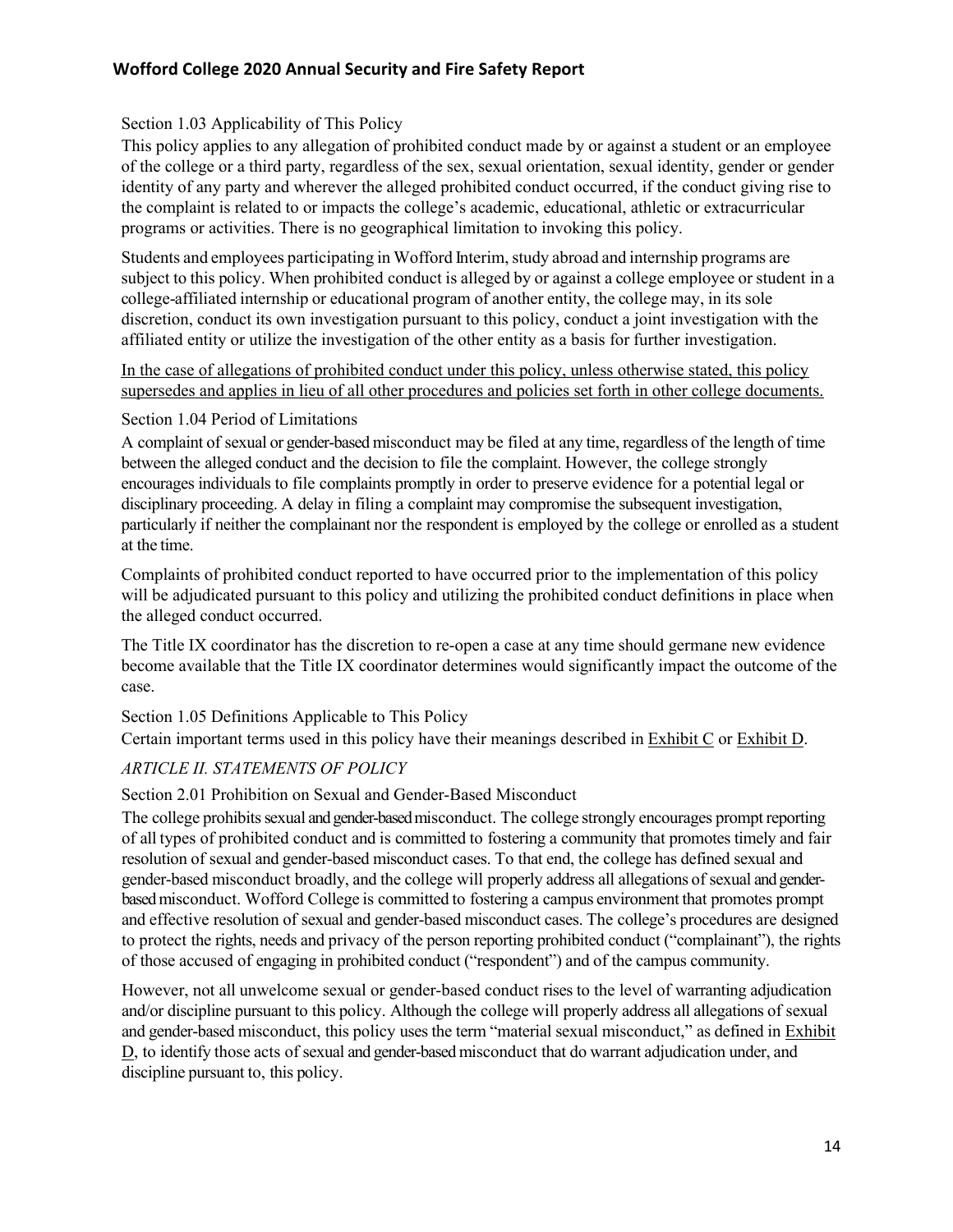## Section 2.02 Prohibition on Retaliation

Retaliation against any person for filing, supporting or providing information in good faith in connection with a complaint of prohibited conduct is strictly prohibited. Violations of this prohibition will be addressed through this policy and/or other college disciplinary procedures, as deemed appropriate in the college's discretion. Any person who feels that they have been subjected to retaliation should make a report to the assigned Title IX deputy coordinator or to the Title IX coordinator.

Section 2.03 Prohibition on Providing False Information or Interfering with an Investigation Any individual who knowingly files a false complaint under this policy or who interferes with an investigation may be subject to disciplinary action. Interference with an investigation may include, but is not limited to, the following:

- Attempting to coerce, compel or prevent an individual from providing testimony or relevant information.
- Removing, destroying or altering documentation relevant to the investigation.
- Providing false or misleading information to college officials who are involved in the investigation and resolution of a complaint or encouraging others to do so.

#### Section 2.04 Related Misconduct

Alleged misconduct that is related to the prohibited conduct at issue, even if such relatedmisconduct is not, when standing alone, governed by this policy, may be adjudicated under this policy. Similarly, complaints of retaliation, providing false information and counterclaims by a respondent may be adjudicated in the same proceeding as the original complaint or in a separate proceeding. Determinations regarding adjudication of related misconduct will be made by the Title IX coordinator, assigned Title IX deputy coordinator and appropriate administrators.

#### Section 2.05 Amnesty

The college considers the reporting and adjudication of sexual and gender-based misconduct cases on campus to be of paramount importance. The college does not condone underage drinking or use of illegal drugs. However, the college will extend amnesty to complainants, third-party reporters and those assisting victims of sexual or gender-based misconduct from punitive sanctioning for illegal use of drugs and/or alcohol.

#### Section 2.06 Individuals with Disabilities

The college will make arrangements to ensure that individuals with disabilities are provided appropriate accommodations, to the extent necessary and available, to participate in the procedures outlined in this policy. Student requests for accommodations must be made to the director of accessibility services (located on the second floor of the Wellness Center and available from 8:30 a.m. to 5 p.m.). All other requests for accommodations must be made to the director of human resources (located in Snyder House).

## *ARTICLE III. CONFIDENTIALITY*

## Section 3.01 Confidentiality in Reporting and Disclosure

The college encourages anyone who has experienced sexual or gender-based misconduct to talk to someone about what happened, both so that they can get the support they need and so that the college can respond appropriately. The college wants individuals to be aware of the various reporting and confidential disclosure options available to them so that they can make informed choices about where to turn should they be subjected to sexual or gender-based misconduct.

• **Licensed mental health professionals, pastoral counselors and health services professionals.**  Licensed mental health professionals and pastoral counselors who provide mental health counseling to members of the Wofford College community, registered nurses, nurse practitioners and offcampus rape crisis resources are not required to report any information about an incident to the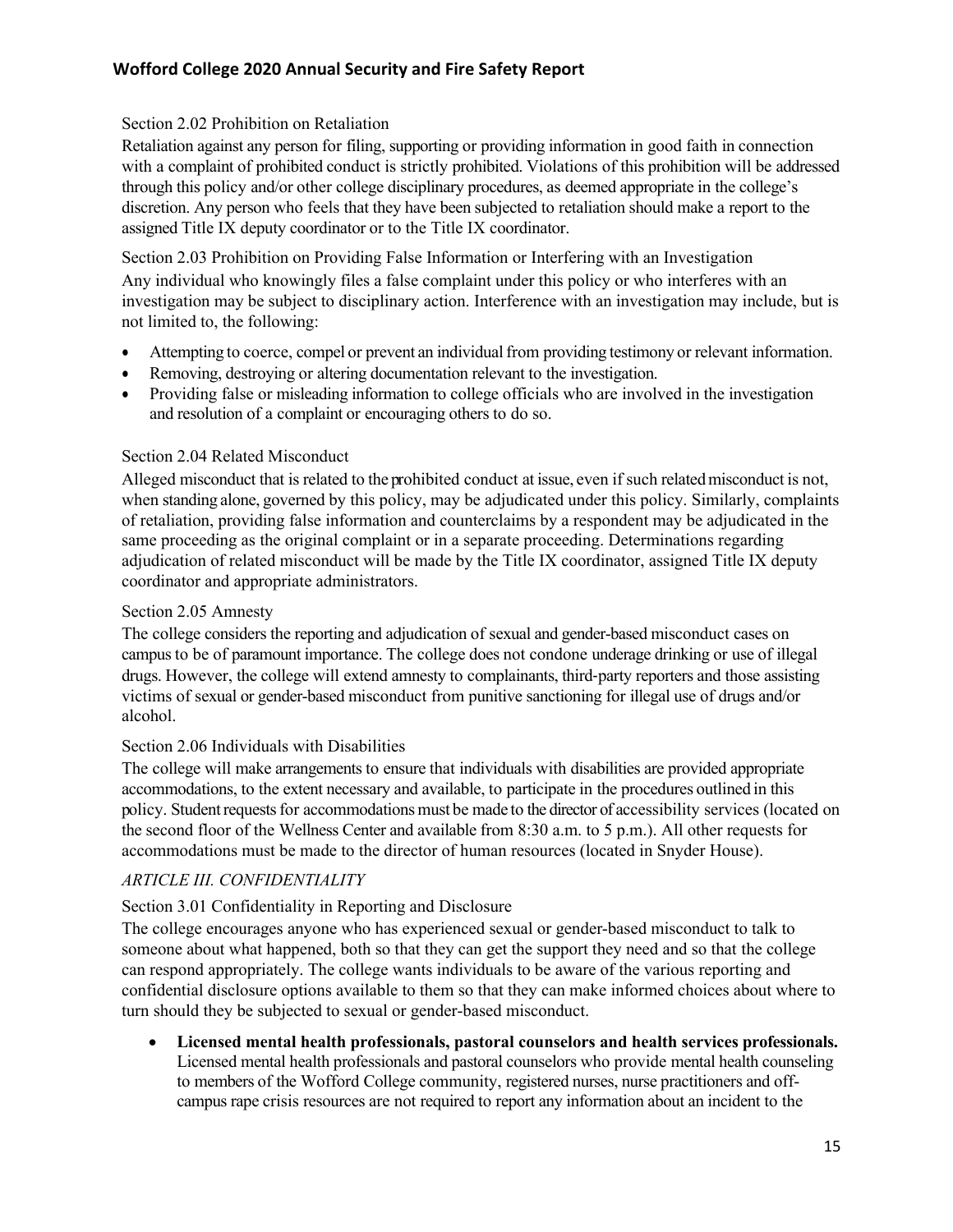college or the Title IX coordinator without the reporting individual's permission. Individuals may discuss alleged sexual or gender-based misconduct in strict confidence with these individuals ("confidential resources"). The following is contact information for these individuals:

- o Wellness Center (864-597-4370 or ext. 4371).
- o Chaplain (864-597-4050 or ext. 4051).

This means that personally identifiable information shared with confidential resourcesis not part of students' or employees' college records and will not be reported to other college personnel(including the Title IX coordinator) or to anyone else (unless the disclosing individual gives their consent to the disclosure or the law requires it – as may be the case with alleged sexual or gender-based misconduct involving a minor or under conditions involving imminent physical harm, for example).

Confidential resources will assist both parties in receiving necessary protection and support, including referrals to external resources, such as academic support or accommodations, disability, health or mental health services and changes to living, working or course schedules. A complainant who first requests confidentiality may later decide to file a complaint with the college or report the incident to local law enforcement and thus have the incident fully investigated.

Confidential resources are not "responsible employees," and therefore are not required to (and will not, absent direction from the disclosing individual, to do so) report incidents of alleged sexual or gender-based misconduct to the Title IX coordinator. For purposes of clarity, understand that all other college employees who are not confidential resources are "responsible employees." Communications made to "responsible employees" are not entitled to the same confidentiality protections as those made to confidential resources. Note that people who serve more than one role at the college (e.g. chaplain and faculty member) will be a confidential resource when serving in the role designated as confidential (e.g. chaplain) but will be a "responsible employee" when serving in a role designated as a "responsible employee" role (e.g. faculty member). Confidential resources may report non-identifying statistical information to the college.

• **The Title IX coordinator and "responsible employees**." When a complainant tells a "responsible employee" about an incident of sexual or gender-based misconduct, the complainant has the right to expect the college to take appropriate steps to investigate what happened and to resolve the matter promptly and equitably. A disclosure to the Title IX coordinator or a "responsible employee" constitutes a report to the college and obligates the college to investigate the incident and take appropriate steps to address the allegations, which may include disclosures as contemplated by Section 3.02(A). See the definition of "responsible employee" in **Exhibit D**.

A "responsible employee" must share all relevant details about reported sexual and gender-based misconduct shared by the complainant or a third party to the Title IX coordinator or a Title IX deputy coordinator – including the names of the complainant and the alleged perpetrator(s), any witnesses and any other relevant facts, including the date, time and specific location of the alleged incident.

Section 3.02 Confidentiality in the Investigation and Resolution Processes

• **Sharing of information (applicable to all complaints)**. The college will respect and will make every feasible effort to avoid the inappropriate disclosure of the information shared by and the identities of the parties involved in sexual and gender-based misconduct matters.

Information regarding reported sexual or gender-based misconduct generally will be disclosed by college personnel during the investigation and resolution processes only as follows: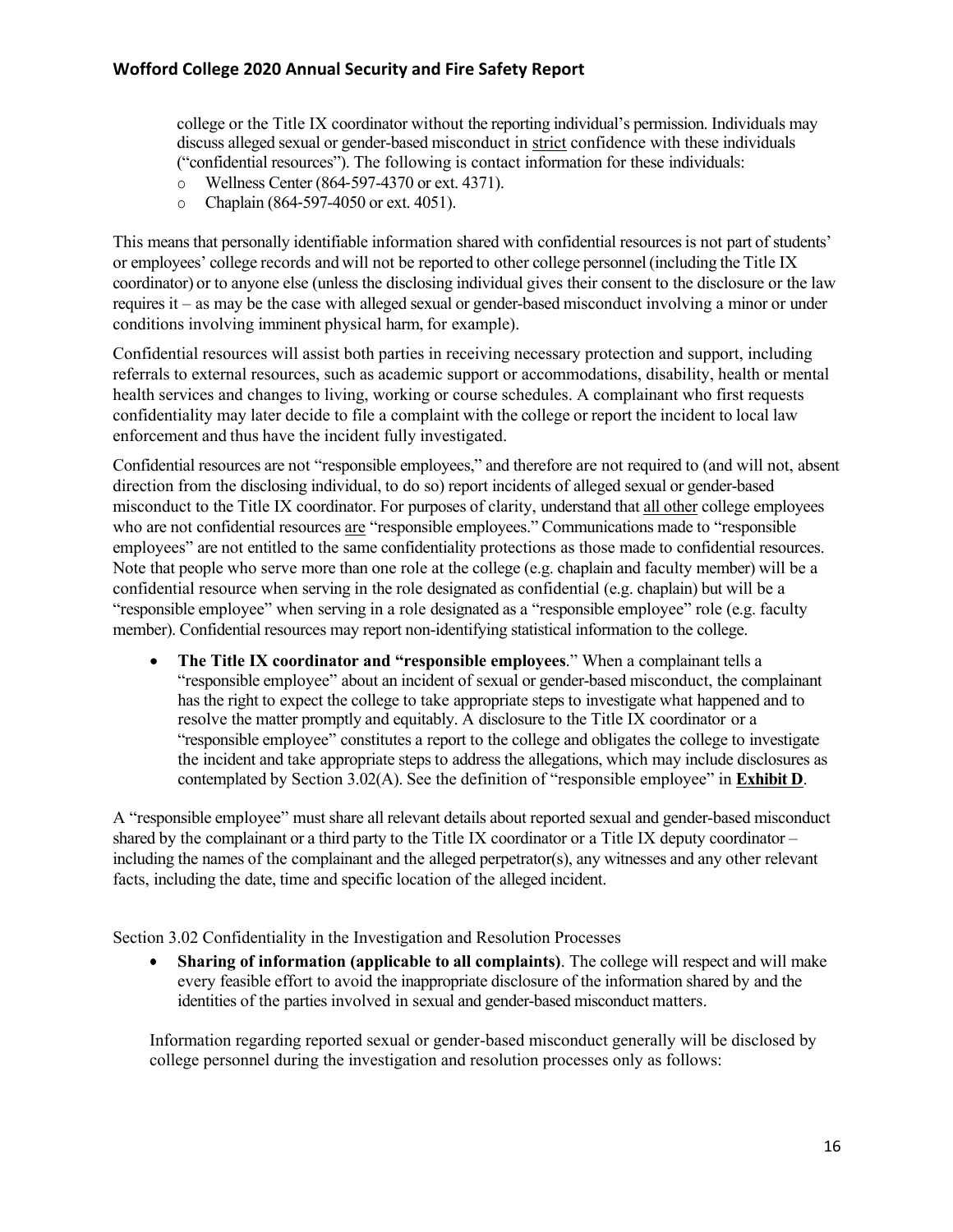- o College personnel will (and are obligated to) handle information regarding reported sexual and gender-based misconduct in accordance with applicable local, state and federal laws. For example:
- $\circ$  Under conditions of potential imminent harm to the community, the college may be required by federal law to inform the community of the occurrence of the alleged incident(s) of sexual or gender-based misconduct. Any such warning would not include information that identifies the complainant.
- o Information regarding the alleged sexual or gender-based misconduct may be used as a statistical, anonymous report for data collection purposes under the Clery Act.
- $\circ$  The college may be required by state law to inform the South Carolina State Law Enforcement Division of the occurrence of the reported incident(s) of sexual assault.
- o College personnel may share reports of sexual or gender-based misconduct to local law enforcement if warranted by the nature of the allegations at issue (e.g. incidents involving minors).
- o College administrators will share information regarding reported sexual and gender-based misconduct, as appropriate and necessary, in order to address and resolve the allegation(s) at issue, prevent the recurrence of similar misconduct and address the effects of the misconduct.
- **Requests for confidentiality**. If information regarding alleged prohibited conduct is shared with the Title IX coordinator and/or a "responsible employee," but the complainant desires that (1) the information not be shared with other "responsible employees," with the respondent or with others, even as appropriate and necessary to address the allegation; (2) that the college not investigate the information; or (3) that no disciplinary action be taken, the complainant must request that the college treat such information as confidential. This request must be made to the assigned Title IX deputy coordinator (or, if such determination has not yet been made, to the Title IX coordinator).
- **Evaluation of the request**. The college takes requests for confidentiality seriously; however, granting such requests may limit the college's ability to investigate and take reasonable action in response to a complaint. The Title IX coordinator will evaluate the request for confidentiality in the context of the college's commitment to provide a reasonably safe and non-discriminatory environment and will determine whether such request will be granted. In order to make such a determination, the assigned Title IX deputy coordinator (or, if such determination has not yet been made, the Title IX coordinator) may conduct a preliminary investigation into the reported prohibited conduct and may weigh requests for confidentiality against the following factors, among others:
	- o The seriousness of the reported prohibited conduct (including, but not limited to, whether sexual or gender-based misconduct was perpetrated with a weapon).
	- o The increased risk that the alleged perpetrator will commit additional acts of prohibited conduct, such as (A) whether there have been other reports or complaints against the reported perpetrator, (B) whether the reported perpetrator has a history of arrests or records from a prior school indicating a history of sexual or gender-based misconduct or a history of violence, (C) whether the reported perpetrator threatened further sexual or gender-based misconduct or threatened violence against the victim or others, or (D) whether the sexual or gender-based misconduct was committed by multiple perpetrators.
	- $\circ$  Whether the information reveals a pattern of perpetration (e.g., via illicit use of drugs or alcohol) at a given location or by a group or person.
	- o The respondent's right to receive information about the allegations if the information is maintained by the college as an education record.
	- o Whether the victim is a minor.
	- o Whether the college possesses other means to obtain relevant evidence of the sexual or gender-based misconduct (e.g., security cameras or security personnel, physical evidence).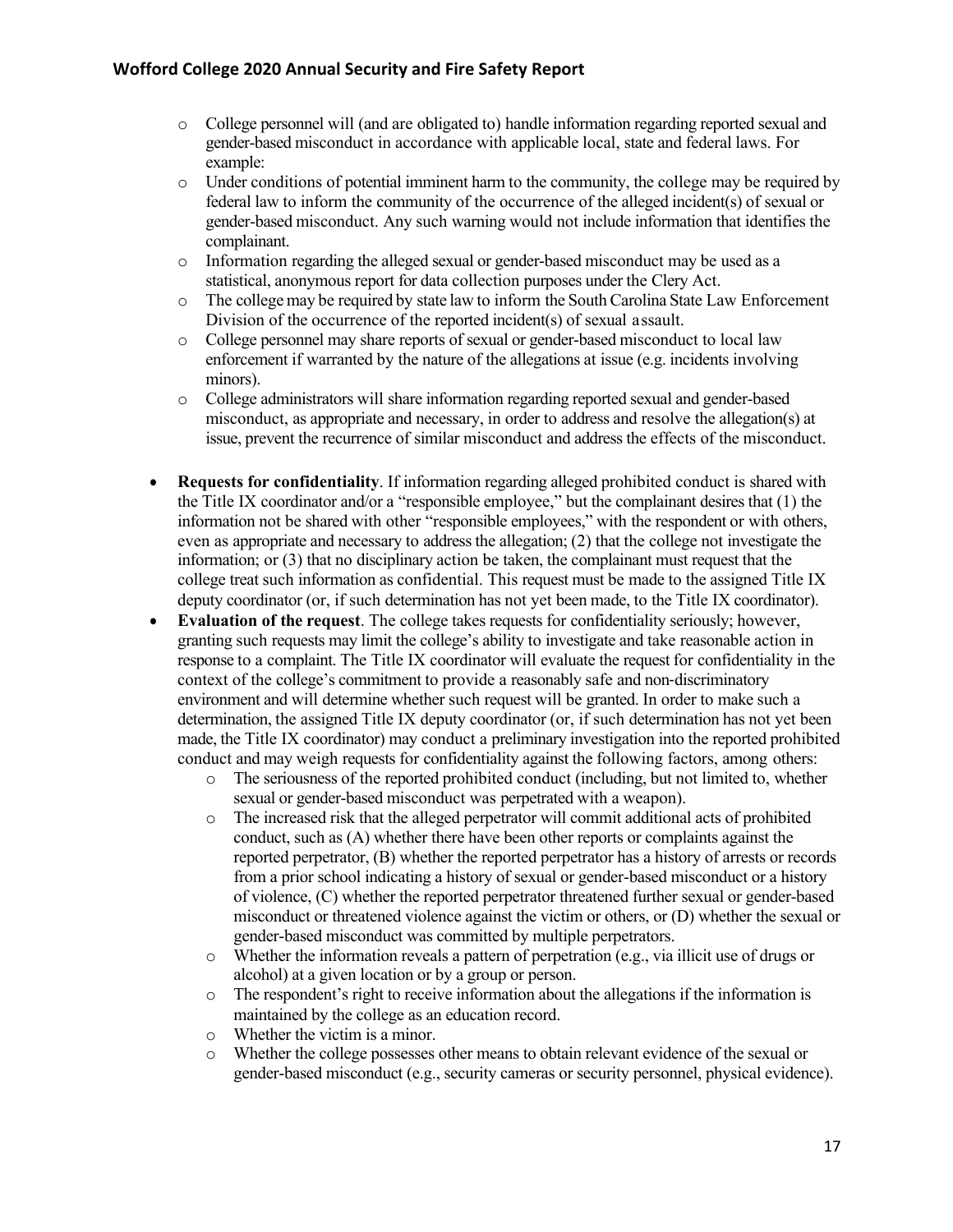The presence of one or more of these factors may lead the college to investigate and, if appropriate, pursue disciplinary action. If none of these factors is present, the college likely will honor the request for confidentiality.

- **Determination as to whether request can be granted**. The assigned Title IX deputy coordinator (or, if such determination has not yet been made, the Title IX coordinator) will inform the person requesting confidentiality whether the college intendsto honor the request or whetherthe college intends to pursue investigation and/or resolution despite the request.
- **If the college determines that it cannot maintain confidentiality**, it will inform the complainant prior to starting an investigation and will, to the extent possible, only share information with people responsible for addressing the allegations. The college also will take ongoing steps to protect the complainant from retaliation or harm and work with the complainant to create a safety plan, if warranted, and assist the complainant in accessing other services and interim safety measures (see Section  $6.02(A)$ ).
- **If the college honors the request for confidentiality**, the college's ability to investigate and take reasonable action in response to an allegation of sexual or gender-based misconduct may be limited. A respondent is entitled to know the name of the complainant and information regarding the nature of the allegations in order to defend against the allegations; thus, the college may not be able both to adjudicate the complaint and to maintain confidentiality during that process.

Even when the college determines to abide by a request for confidentiality (and even if such request limits the college's ability to take disciplinary action against the respondent):

- $\circ$  To the extent practicable and appropriate, the college will take prompt action to limit the effects of the reported sexual or gender-based misconduct and to prevent its recurrence. For instance, the college may take appropriate interim measures to ensure an individual's safety even in the absence of a college proceeding. The college also may consider broader remedial action (such as increased monitoring, supervision or security at locations where reported conduct occurred, increased education and prevention efforts, including to targeted population groups, and climate assessments).
- o Information regarding the reported sexual or gender-based misconduct may be included in college records, as necessary and appropriate.
- o College personnel will (and are obligated to) handle information regarding reported sexual and gender-based misconduct in accordance with applicable local, state and federal laws and may take the steps outlined in Section  $3.02(A)(i)$ .
- o Note that the college cannot control disclosure by third parties.

## *ARTICLE IV. HOW AND WHERE TO REPORT SEXUAL AND GENDER-BASED MISCONDUCT*

*For information about seeking medical assistance and emotional support as well as important contact information for local law enforcement agencies, hospitals and other resources, see Exhibit A attached to this policy.*

Because sexual and gender-based misconduct may in some instances constitute both a violation of college policy and criminal activity, and because the college processes are not a substitute for instituting legal action, **the college encourages individuals to report sexual and gender-based misconduct promptly to college officials and to law enforcement authorities, where appropriate**.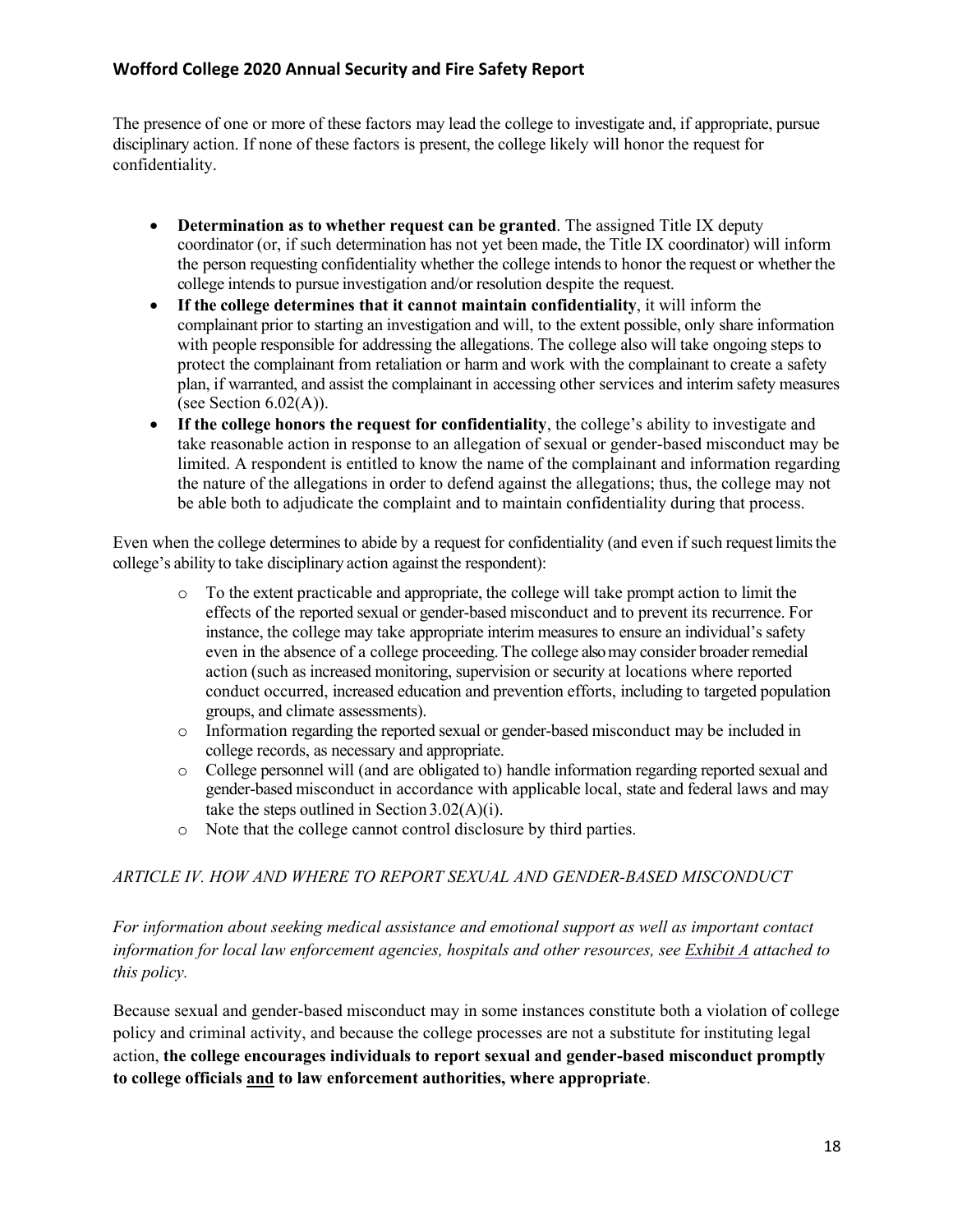Individuals who have experienced sexual and gender-based misconduct have the option not to report it to campus officials or to law enforcement authorities. The college respects the individual's decision in regard to reporting; however, subject to the confidentiality provisions outlined in Article III of this policy, if information about sexual or gender-based misconduct comes to the attention of the college, the college (1) may start an investigation even in the absence of a filed complaint and/or (2) may notify appropriate law enforcement authorities if required or warranted by the nature of the information of which it becomes aware.

#### Section 4.01 Reporting to Local Law Enforcement

#### **Individuals may file a complaint directly with local law enforcement agencies by dialing 911**.

Individuals may contact any of the following for assistance in filing a complaint with local law enforcement:

- o Wofford College Office of Campus Safety, 24 hours a day, seven days a week (available by phone at 864-597-4911 and located in Andrews Field House).
- o The college's Title IX coordinator, Amanda Estabrook (Title IX and ADA coordinator), (available by phone from 8:30 a.m. to 5 p.m. Monday through Friday at 864-597-4047 or by email at estabrookar@wofford.edu and located in the Campus Life Building).

Individuals may inform law enforcement authorities about sexual or gender-based misconduct and discuss the matter with a law enforcement officer without requesting an investigation under this policy. Individuals who make a criminal complaint also may choose to pursue a college complaint simultaneously.

#### Section 4.02 Reporting to the College

If an individual wishes for information regarding prohibited conduct to be investigated and addressed pursuant to this policy, they must disclose such information to the Title IX coordinator or to a "responsible employee." See the definition of "responsible employee" in Exhibit D. These individuals are REQUIRED to report allegations of sexual and gender-based misconduct to the Title IX coordinator (or, if the Title IX coordinator is implicated in the allegations, to a Title IX deputy coordinator). Individuals who are not "responsible employees" are not subject to the same requirement (and in some instances, such as is generally the casewith confidential resources, are prohibited from reporting alleged sexual and gender-based misconduct to others absent an express directive from the alleged victim to do so).

Individuals may report information regarding prohibited conduct on their own behalf (i.e., as complainants) or on behalf of the complainant (i.e., as third-party reporters).

If the Title IX coordinator is the respondent or is otherwise at issue in a complaint, or if an individual is otherwise uncomfortable making a complaint to the Title IX coordinator, they may report prohibited conduct to a Title IX deputy coordinator or any other "responsible employee."

No member of the college community may discourage an individual from reporting prohibited conduct. With the exception of certain research-based disclosures described in the following paragraph, a "responsible employee" with any knowledge (including firsthand observation) about a known or suspected incident of sexual or gender-based misconduct must report the incident to the Title IX coordinator (or, if the Title IX coordinator is implicated in the allegations, a Title IX deputy coordinator). No employee is authorized to investigate or resolve complaints without the approval and involvement of the Title IX coordinator or an assigned Title IX deputy coordinator.

Disclosures of incidents of sexual or gender-based misconduct made by an individual during such individual's participation as a subject in an institutional review board–approved human subjects research protocol (an "approved research protocol") will not be considered notice to the college of sexual or gender-based misconduct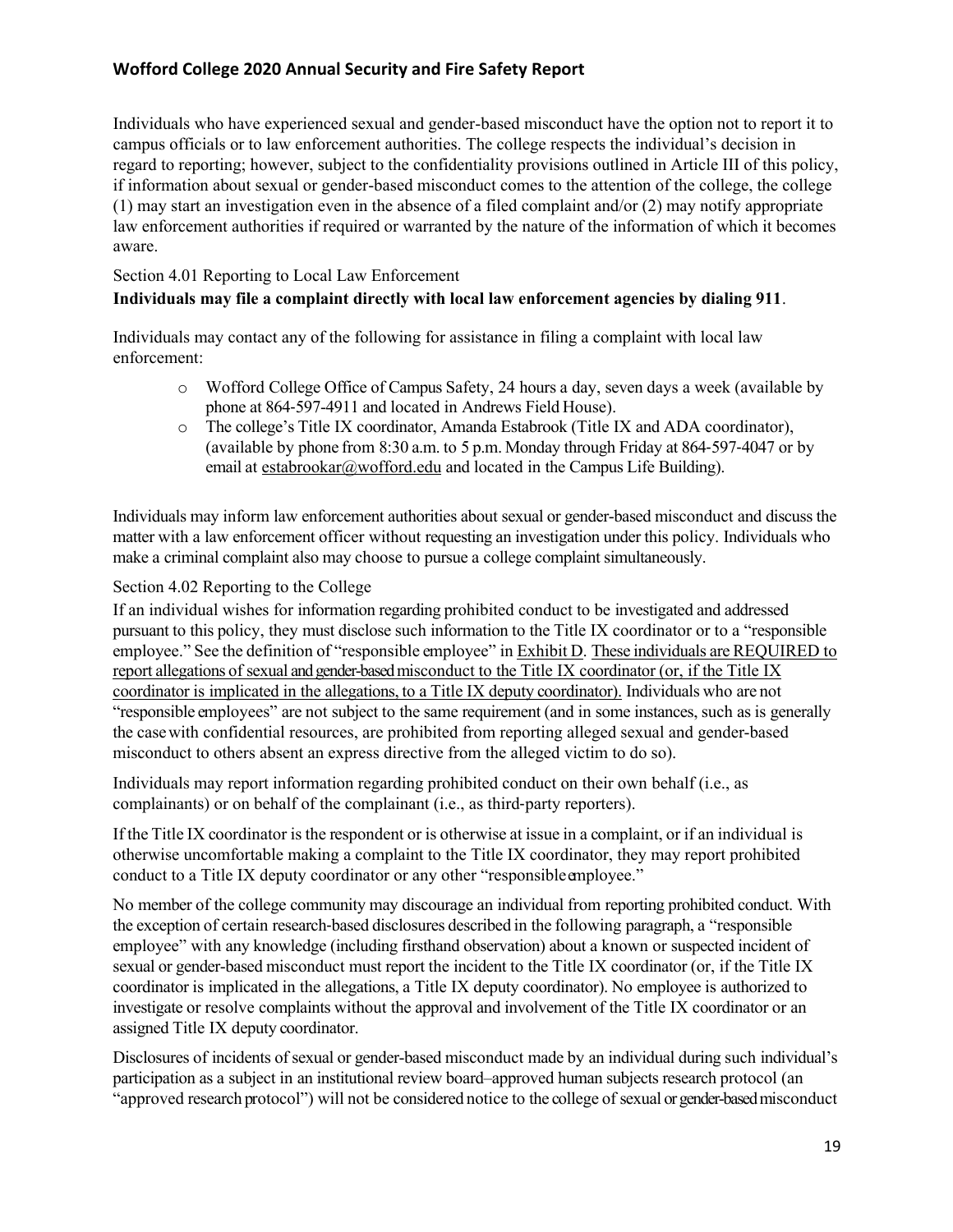for purposes of triggering its obligation to investigate the incident at issue. (More specifically, a "responsible employee" whose knowledge of a known or suspected incident of sexual or gender-based misconduct is gainedas a result of conducting an approved research protocol is not required to report the incident to the Title IX coordinator.) Institutional review boards may, in appropriate cases, require researchers to provide information to all subjects of a study about the subjects' Title IX rights and about available college and community resources and support services about sexual or gender-based misconduct.

Individuals also may file anonymous reports by visiting www.wofford.edu/titleix. Individuals who choose to file anonymous reports are advised that it may be very difficult for the college to follow up or take action on anonymous reports when corroborating information is limited. Anonymous reports may be used for Clery Act data collection purposes.

#### Section 4.03 Reporting to Campus Safety

Office of Campus Safety staff members are "responsible employees" for the purpose of Title IX. A report to campus safety constitutes a report to the college. When campus safety receives a report related to prohibited conduct under this policy, an officer may conduct an investigation to determine whether there is an ongoing or imminent threat to the campus community or for law enforcement purposes. Any information that campus safety receives related to a report of prohibited conduct will be shared with the Title IX coordinator. Information provided to the Title IX coordinator by campus safety will be used at the discretion of the Title IX coordinator, assigned Title IX deputy coordinator and other college administrators to assist in the resolution of a complaint under this policy.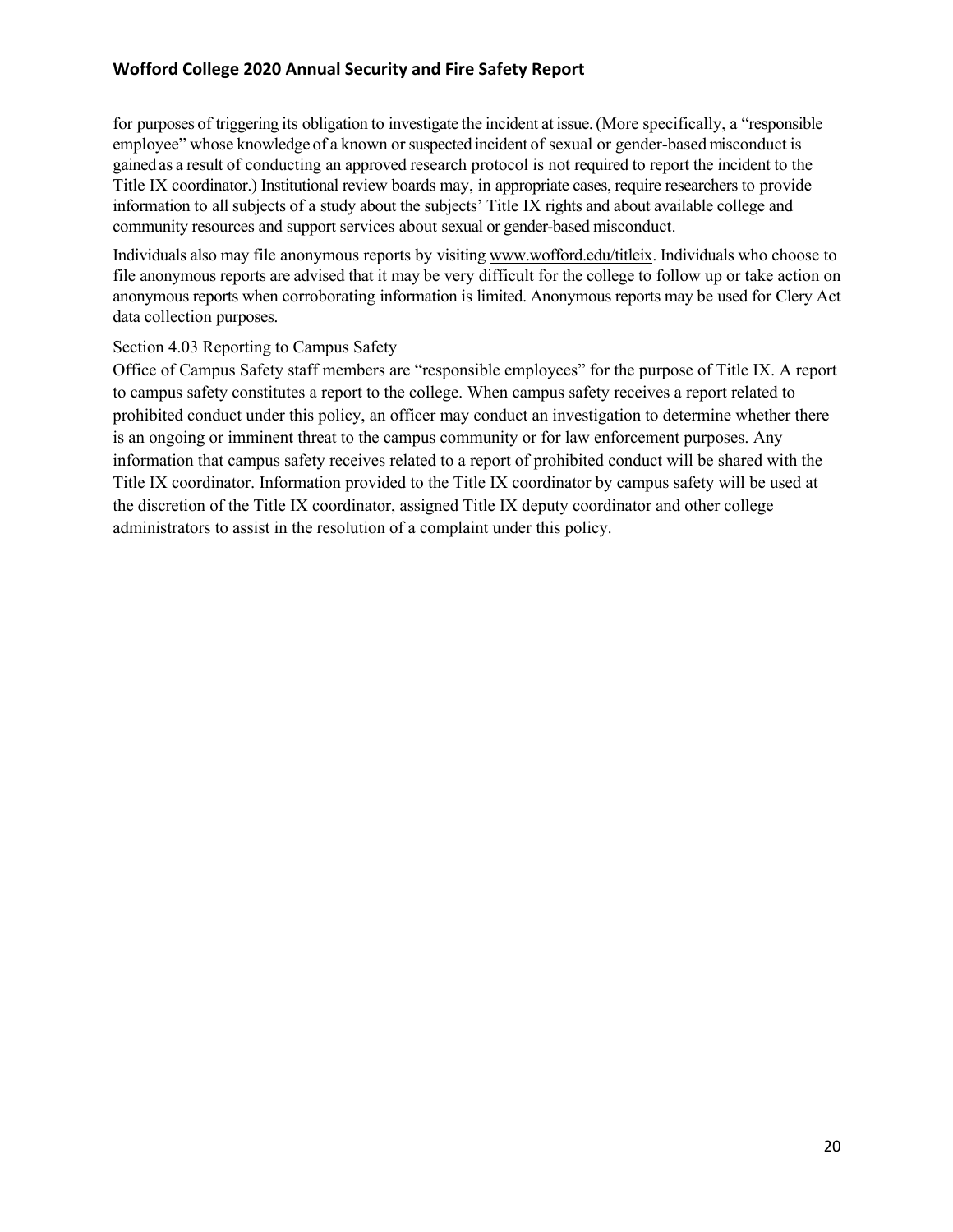$\Gamma$ 

| Reporting to the College: What happens when someone reports?                                                                                                                                  |                                                                                                                                                                                                                                                                                                                                                                                                                                                                                                                      |
|-----------------------------------------------------------------------------------------------------------------------------------------------------------------------------------------------|----------------------------------------------------------------------------------------------------------------------------------------------------------------------------------------------------------------------------------------------------------------------------------------------------------------------------------------------------------------------------------------------------------------------------------------------------------------------------------------------------------------------|
| If someone reports directly to the Title IX coordinator:                                                                                                                                      | The Title IX coordinator will initiate the processes listed in<br>this policy (unless the person requests confidentiality pursuant to<br>Section 3.02(B), in which case the information will be held in<br>confidence unless the Title IX coordinator determines that, due to the<br>college's commitment to provide a reasonably safe and non-<br>discriminatory environment, the request cannot be granted).                                                                                                       |
| If someone reports to a "responsible employee"<br>(including a Title IX deputy coordinator): (See the<br>definition of "responsible employee" in Exhibit D)                                   | The "responsible employee" will forward the information to<br>the Title IX coordinator, who will initiate the investigation and<br>resolution process (unless the person requests confidentiality<br>pursuant to Section 3.02(B) in which case the information will be<br>held in confidence unless the Title IX coordinator determines that, due<br>to the college's commitment to provide a reasonably safe and non-<br>discriminatory environment, the request cannot be granted).                                |
| If someone confides in a counselor, registered<br>nurse, nurse practitioner or the chaplain:                                                                                                  | The information provided will remain confidential and will not*<br>be reported to the Title IX coordinator (or anyone else) for<br>investigation and resolution. (refer to Section $3.01(A)$ )<br>*Remember that in unusual circumstances, information<br>someone shares with the counselors, registered nurses, nurse<br>practitioners or the chaplain (such as situations involving<br>imminent harm to the community or situations involving abuse<br>of a minor) may be disclosed without that person's consent. |
| If a person reports to someone else (i.e. someone<br>other than the Title IX coordinator, a "responsible<br>employee," a counselor, registered nurse, nurse<br>practitioner or the chaplain): | The individual may or may not report details regarding the<br>information provided to the Title IX coordinator. This is because<br>the individual to whom the information is reported is not <i>obligated</i> to<br>report allegations of sexual or gender-based misconduct to the Title IX<br>coordinator (and conversely, is not <i>obligated</i> to maintain information<br>you shared in confidence).                                                                                                            |
|                                                                                                                                                                                               | For this reason, if a reporting party would like the information<br>to be addressed by Wofford College, they should direct it to a<br>Title IX coordinator or a "responsible employee." Conversely,<br>if the reporting party would like the information they share to be<br>maintained in strict confidence, they should share it with a<br>counselor, registered nurse, nurse practitioner or the college<br>chaplain.                                                                                             |

## *ARTICLE V. POLICIES APPLICABLE TO ALL COMPLAINTS OF PROHIBITED CONDUCT*

#### Section 5.01 Oversight

The assigned Title IX deputy coordinator will be responsible for overseeing the prompt, fair, thorough and impartial investigation and resolution of complaints filed with or disclosed to the college. The Title IX coordinator also may serve the function of the assigned Title IX deputy coordinator in the resolution of a complaint. When that is the case, the vice president for student affairs or the director of human resources or their designee will serve the appeal function set forth in Section 6.04 or Section 7.02.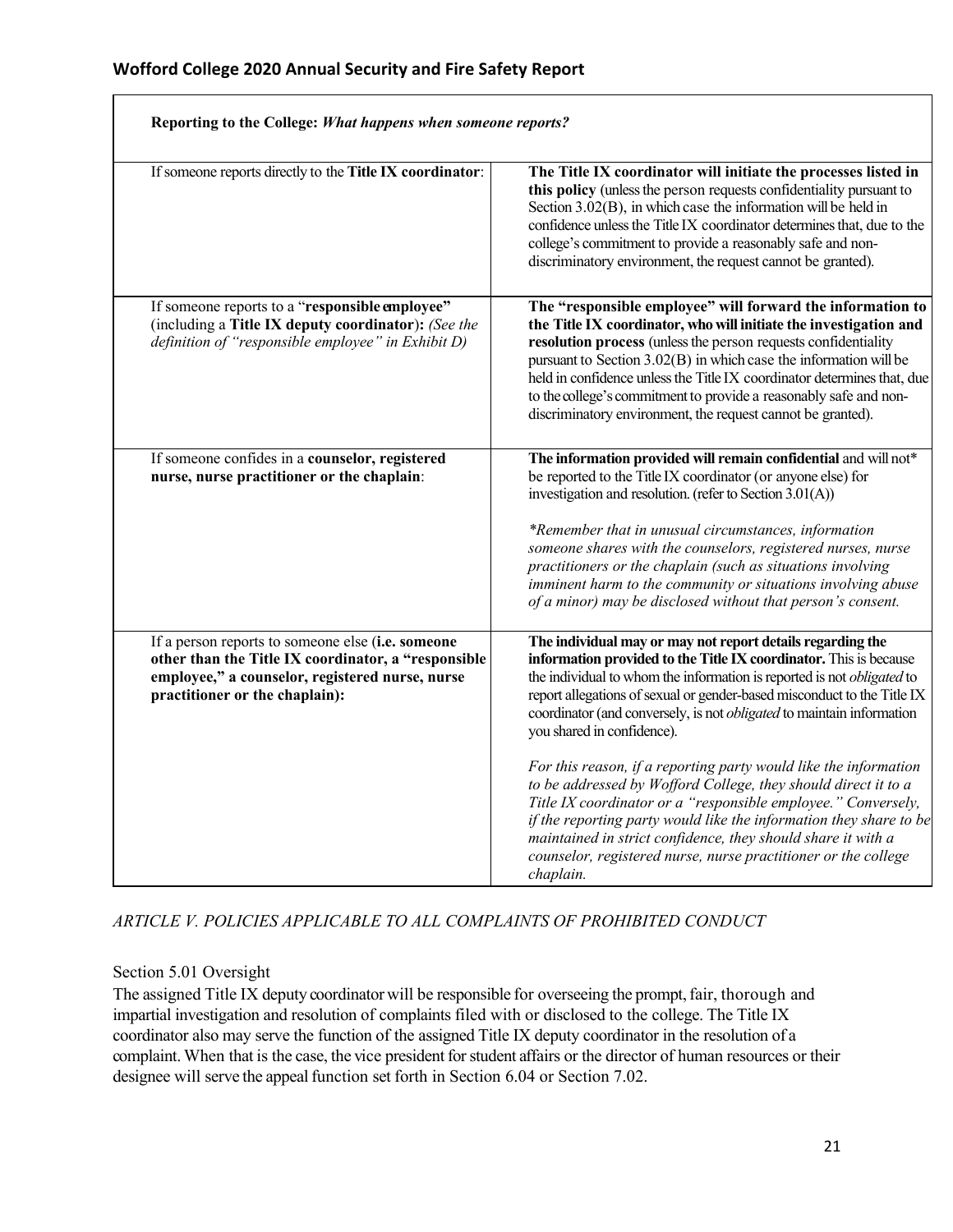#### Section 5.02 Conflicts

If any employee designated by this policy to participate in the investigation or resolution of a complaint is the respondent, then the Title IX coordinator will appoint another college administrator or a third party to perform such person's duties under this policy. (If the Title IX coordinator is the respondent, then the president of the college will appoint another college employee or a third party to perform their duties under this policy.)

#### Section 5.03 Support Persons

Both the complainant and the respondent may have one support person present to support and assist them throughout the complaint process (including, but not limited to, during related meetings and investigative interviews (for purposes of this section, "meetings"). The complainant and the respondent are not limited in their choice of support person. However, a person may not serve as both a support person and a witness in a proceeding. Support persons may be friends, family members, victim advocates, lawyers or others. The complainant and the respondent may consult with their respective support persons during meetings, provided that such consultation is not disruptive. Support persons may not, however, have a speaking role during any meeting. In addition, the support person's attendance may be disallowed if such support person's presence would be obstructive or would otherwise warrant his or herremoval. Absent accommodation for disability, the complainant and the respondent may not be accompanied by more than one support person or by other individuals during meetings.

For the avoidance of doubt, the college may seek advice from the college's counsel at any time (including during any proceeding).

#### Section 5.04 Timing

The college will make every reasonable effort to ensure that the investigation and resolution of a complaint occurs in astimely and efficient a manner as possible. The timelinesset forth in this policy are intended as guidelines and may be altered for good cause. The college will strive to complete its investigation and resolution of a complaint (not including an appeal, if applicable) within 60 calendar days of the receipt of the complaint, absent extenuating circumstances. If circumstances, such as complexity of the case, nonavailability of parties or witnesses, college breaks or other circumstances require the college's investigation and resolution to extend past 60 calendar days, the college will notify the parties of that fact.

Any party may request an extension of any deadline by providing the Title IX coordinator with a written request for an extension that includes reference to the duration of the proposed extension and the basis for the request. The Title IX coordinator may modify any deadlines contained in this policy as necessary and for good cause; in such case, the Title IX coordinator will provide the complainant and the respondent with written notice of the modification and the reason therefore.

#### Section 5.05 Documentation and Recording

The collegewill retain documentation (including, but not limited to, the written complaint, notifications, the investigative report, written findings of fact, petitions for appeal, notifications of decisions – including the outcome letter and sanction letter – and any written communication between the parties) for at least seven (7) years. Documentation pertaining to expulsions or degree revocations will be retained indefinitely or in accordance with college policy.

The college may record any interviews, meetings or proceedings related to this policy. Any recordings will be the property of the college, and copies of any recordings will not be available except as required or authorized by law. Any technological problems that result in no recording or an inaudible one will not affect the validity of the outcome of a case. Parties and witnesses are not permitted to record any of the proceedings.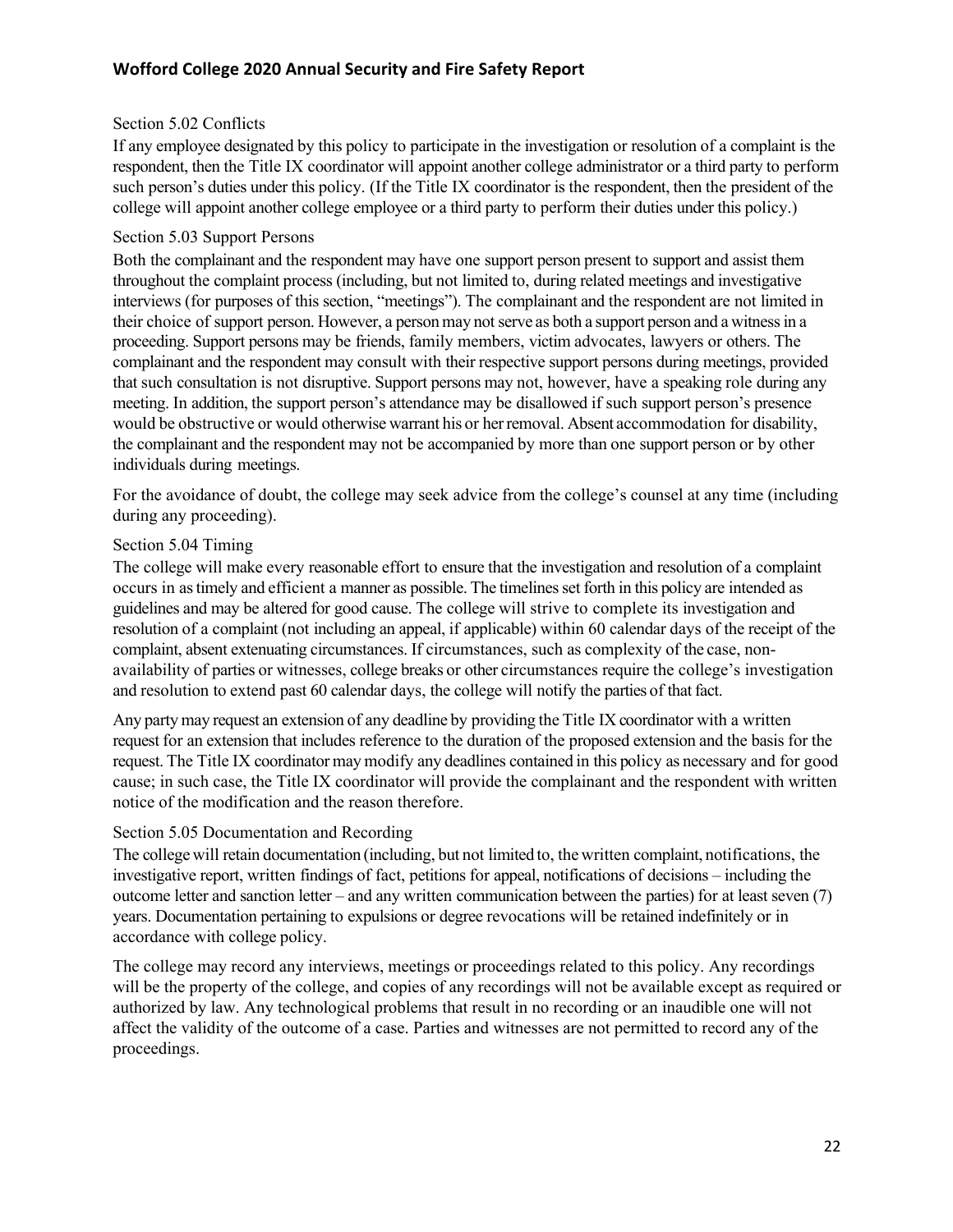## Section 5.06 Confidentiality and Disclosure

In order to comply with FERPA, Title IX and other applicable laws, and to provide an orderly process for the presentation and consideration of relevant information without undue intimidation or pressure, the resolution processes are not open to the general public. Accordingly, documents prepared in anticipation of the facilitated and/or the formal resolution processes (including the complaint, the investigative report and notices and communications to or from the complainant or the respondent); documents, statements or other information introduced in the interviews and meetings; and the outcome and sanction letters may not be disclosed outside of those processes except as may be required or authorized by law. The college reserves the right to notify parent(s) or guardian(s) of a student respondent of the outcome of any investigation involving that respondent, redacting names of any other students who do not consent to the disclosure of their information.

College policy does not prohibit the further disclosure of outcome or sanction letters by either the complainant or the respondent. However, the college strongly encourages parties to maintain privacy in proceedings pursuant to this policy.

## Section 5.07 Violations Involving Groups of Individuals

Members of a student group, an organization, a college department or a team, or individuals collusively acting in concert in violation of this policy may be charged as a group and/or as individuals, and an investigation may proceed against the group as joint respondents or against one or more involved individuals as appropriate given the available information and the circumstances.

A student group, an organization or a team's officers and members may be held collectively and individually responsible when violations of this policy by the organization or its members include any of the following circumstances:

- Occurred at organization-sponsored events.
- Received the consent or encouragement of the organization or of the organization's leaders or officers.
- Were known or reasonably should have been known to the membership or its officers.

In any such action, individual determinations as to responsibility will be made and sanctions may be assigned collectively and/or individually in proportion to the involvement of each individual. Moreover, consistent with the provisions of Section 6.02(B)(i), the college may impose interim measures against a group, including, but not limited to, social suspension and restriction of access to collegefacilities.

## Section 5.08 Consolidation of Investigation

The Title IX coordinator may consolidate multiple reports against a single respondent or group of respondents into one investigation if the evidence related to each incident would be relevant and probative in reaching a determination on the other incident(s).

# *ARTICLE VI. PROCESSES APPLICABLE TO ALL COMPLAINTS OF PROHIBITED CONDUCT*

# Section 6.01 A Report of Prohibited Conduct Becomes a Complaint

A complaint may be initiated in one of the following ways:

• An individual may file a written complaint with the college through the online reporting form at www.wofford.edu/titleix or may submit a written statement in their own words providing sufficient information for the college to investigate the allegations contained therein (including, but not limited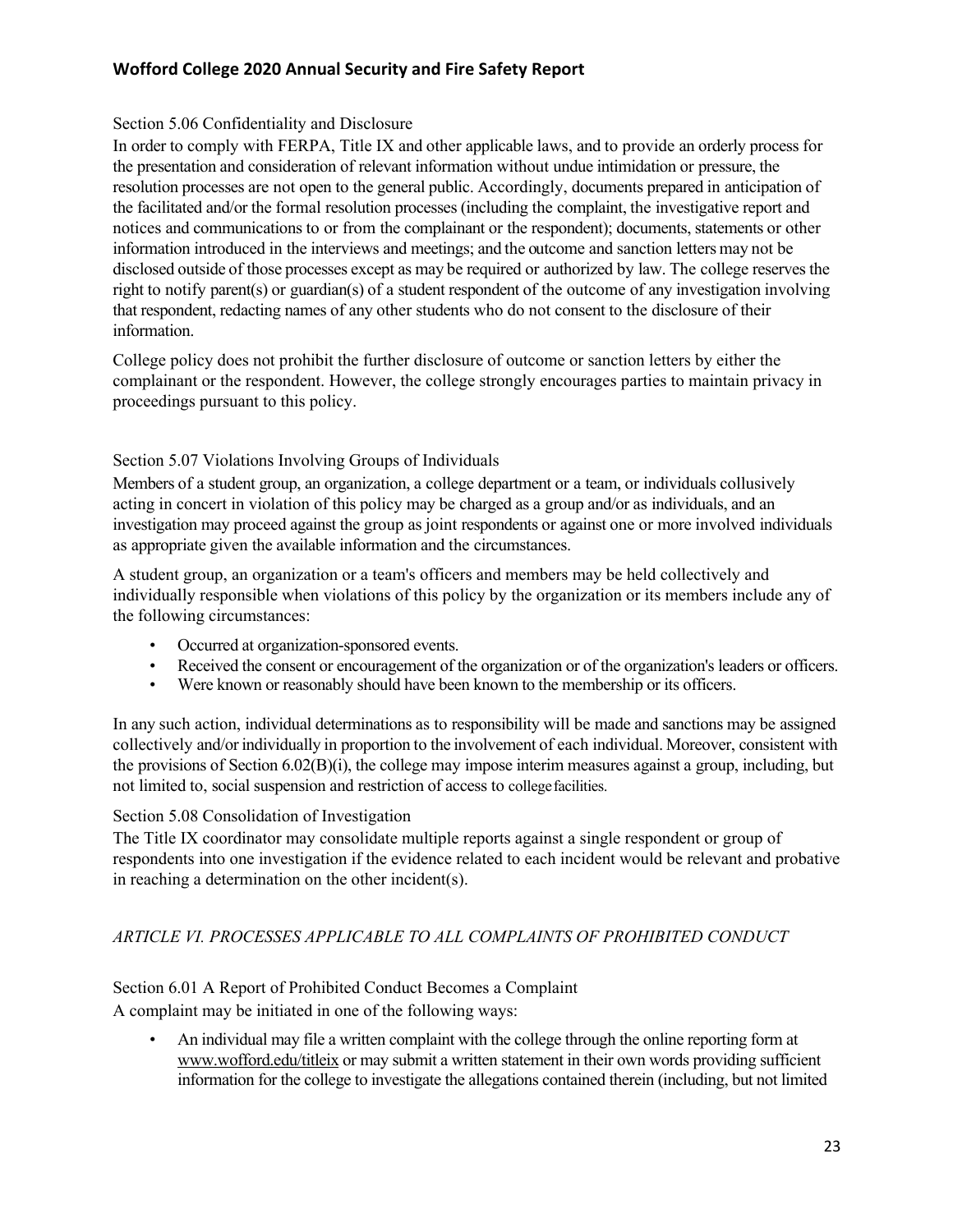to, the names of the parties involved and the date, location and nature of the alleged prohibited conduct).

- An individual may report violations of this policy in person to the Title IX coordinator or a Title IX deputy coordinator. In such a situation, the Title IX coordinator will ask the reporting party for the names of the individuals involved and the date, location and nature of the prohibited conduct and/or a written statement.
- The college may determine, based on information of which it becomes aware, that it is necessary and/or appropriate for it to investigate the information available to it.

Once a complaint is initiated, the individual reported to have experience the prohibited conduct will be referred to as a "complainant" and the individual(s) reported to have engaged in prohibited conduct will be referred to as a "respondent."

Section 6.02 Evaluation of Interim Safety Measures and Interim Disciplinary Measures Following the initiation of a complaint (and at any point during the complaint, investigative or disciplinary processes, if the assigned Title IX deputy coordinator deems it necessary for the protection of any member of the college community), the assigned Title IX deputy coordinator will determine which, if any, of the following measures and/or actions should be taken:

- **A. Interim safety measures.** When warranted to ensure the safety and well-being of the parties, the assigned Title IX deputy coordinator may implement one or more interim measures, if appropriate and/or reasonably available, including, but not limited to, the following:
	- Issuing no-contact ordersto prevent any contact between or among the complainant, the respondent, witnesses and/or thirdparties.
	- Providing an individual to escort a complainant and/or respondent between classes, work and/or activities.
	- Changing a complainant's or a respondent's on-campus housing, if any, to a different on-campus location and providing assistance from college personnel in completing the relocation.
	- Changing a complainant's or a respondent's work arrangements or schedules.
	- Changing academic schedules (such as moving the complainant or the respondent from one class section to another).

#### **B. Interim disciplinary measures**

**i. Student respondents**. When a student respondent's alleged actions or behaviors affect the safety, health or general welfare of the complainant, other students and/or the college community, the assigned Title IX deputy coordinator may impose interim disciplinary measures prior to the adjudication of the complaint pursuant to this policy.

Possible interim measures include, but are not limited to, requesting that the vice president for student affairs or their designee (1) impose on the respondent an administrative withdrawal from the college, (2) summarily suspend the respondent from campus housing on an interim basis and/or (3) restrict the respondent's access to college facilities.

The assigned Title IX deputy coordinator will notify the respondent of the proposed interim measure(s) in writing. These actions may be appealed to the vice president for student affairs (available by phone at 864-597-4040 and located in the Campus Life Building) or their designee. Any appeals must be made in writing within 72 hours of notification ofthe imposing interimmeasure. The decision of the vice president for student affairs regarding the imposition of these actions will be final.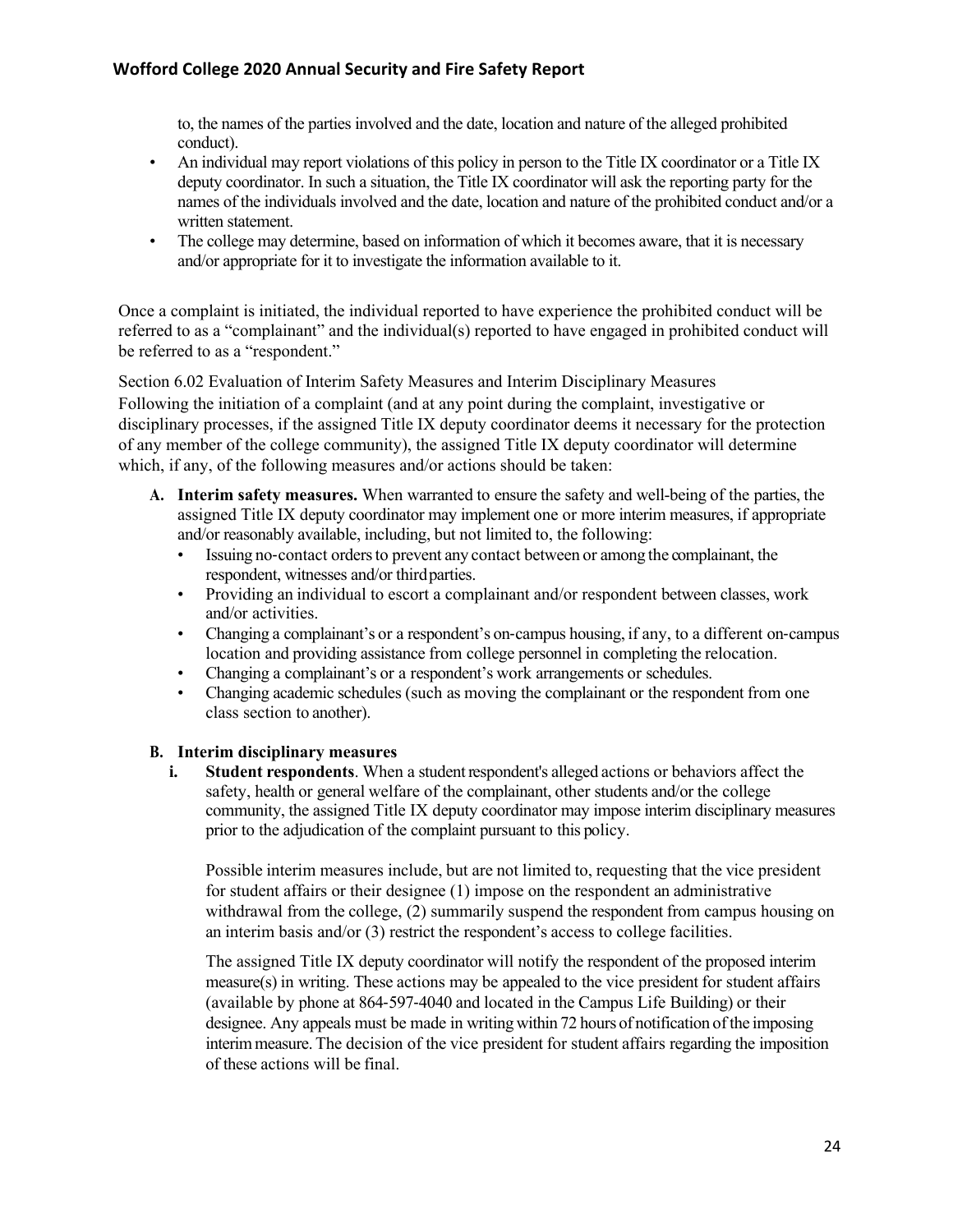**ii. Employee respondents**. When an employee respondent's alleged actions or behaviors affect the safety, health or general welfare of the complainant, students, other employees and/or the college community, the assigned Title IX deputy coordinator will coordinate with human resources and/or the employee's supervisor to (1) take such steps as are reasonable, appropriate and necessary to restrict the respondent's access to college facilities and/or (2) temporarily adjust the job duties of or place on administrative leave such respondent.

These actions may be appealed to the director of human resources (available by phone at 864-597-4230 and located in the Snyder House). The decision of the director of human resources regarding the imposition of these actions will be final.

**C. Compliance with interim safety measures and interim disciplinary measures.**  Individuals subject to interim safety measures and interim disciplinary measures are expected to adhere to the measures put in place by college officials until such measures are revoked or revised. Any allegations that individuals are not complying with the measures put in place will be reviewed by the assigned Title IX deputy coordinator. The assigned Title IX deputy coordinator may interview the complainant, respondent or any other individuals with information about the alleged noncompliance, or the assigned Title IX deputy coordinator may request that the appointed investigator(s) or other trained individuals conduct interviews to determine what, if any, additional steps need to be taken. Additional steps may include, but are not limited to, additional interim safety measures or interim disciplinary measures, adjudication under this policy or a referral to the director of human resources, the provost or the vice president of student affairs for adjudication under other campus policies.

Section 6.03 Initial Meetings with the Assigned Title IX Deputy Coordinator

**A. Complainant's initial meeting with the assigned Title IX deputy coordinator**. As soon as is practicable, the assigned Title IX deputy coordinator will contact the complainant to schedule an initial meeting to discuss the complaint and avenues for its resolution. (If the person who reported the prohibited conduct is a third-party reporter, the assigned Title IX deputy coordinator will attempt to meet with them as soon as possible to gather information.)

Following the meeting with the complainant, the assigned Title IX deputy coordinator will, if applicable, promptly determine any interim measures to be provided to the complainant during the investigative and resolution processes. (If interim safety measures already have been implemented pursuant to Section 6.02(A), the assigned Title IX deputy coordinator will evaluate whether they should continue to be provided and whether other interim measures also should be implemented.) These interim measures may include the safety measures listed in Section 6.02(A) and/or other appropriate interim measures, such as:

- Arranging to dissolve a campus housing contract and offering a pro-rated refund.
- Rescheduling class work, assignments and examinations.
- Arranging for the complainant to withdraw from or take an incomplete in class without penalty.
- Providing academic support services.
- Providing alternative course completion options.
- Providing counseling services.

Such determination will be communicated promptly to the complainant (no later than it is communicated to the respondent) and, to the extent that it directly affects them, the respondent.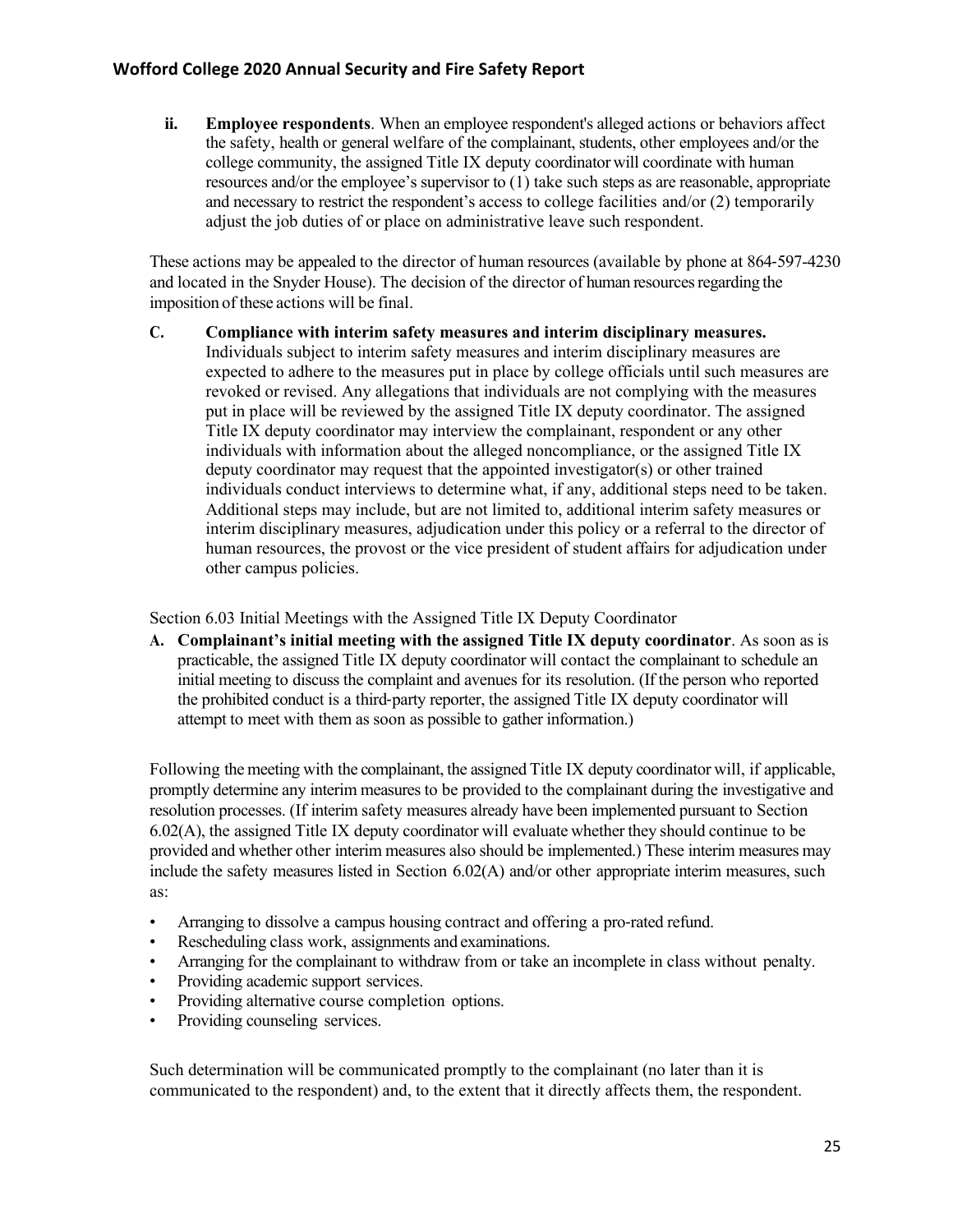**B. Respondent'sinitial meeting with theassigned Title IX deputy coordinator**. Assoon as is reasonably practicable after the assigned Title IX deputy coordinator's initial meeting with the complainant, the assigned Title IX deputy coordinator will schedule an initial meeting with the respondent to discuss the complaint, to inform the respondent of any interim measures already determined and being provided to the complainant that directly affect the respondent and to discuss the processfor resolving the complaint. Following the meeting with the respondent, the assigned Title IX deputy coordinator will, if applicable, promptly determine any interim measures to be provided to the respondent during the pendency of the investigative and resolution processes (such as those listed in Section 6.02 and/or Section 6.03(A) above). Such determination will be communicated promptly to the respondent (no later than it is communicated to the complainant) and, to the extent that it directly affects them, the complainant.

Section 6.04 The Assigned Title IX Deputy Coordinator's Initial Determination

The assigned Title IX deputy coordinator will review the information available and the complaint will move forward to either formal resolution or facilitated resolution pursuant to this policy unless it is clear on its face and/or based on the assigned Title IX deputy coordinator's initial meetings with the parties that no reasonable grounds exist for believing that the conduct at issue constitutes material sexual misconduct or is otherwise a violation of this policy.

In the event that the complaint was made by a third-party reporter, the assigned Title IX deputy coordinator also will consider the following factors in determining whether to move forward with either formal resolution or facilitated resolution pursuant to this policy:

- **•** The source and nature of the information.
- **•** The seriousness of the alleged incident.
- **•** The specificity of the information.
- The objectivity and credibility of the source of the information.
- **•** Whether the individuals allegedly subjected to the prohibited conduct can be identified.
- **•** Whether those individuals wish to pursue the matter.

If the assigned Title IX deputy coordinator determines that an investigation of the complaint is not warranted they will close the complaint, document the closure and promptly notify the complainant and the respondent of the closure and the rationale for the closure.

The complainant and/or the respondent may appeal the assigned Title IX deputy coordinator's decision in writing to the Title IX coordinator or their designee and provide a copy of the appeal to the assigned Title IX deputy coordinator within five (5) calendar days of receipt of the notice of closure. The assigned Title IX deputy coordinator will promptly inform the other party of the appeal.

Following receipt of the appeal, the Title IX coordinator or their designee will determine whether the complaint warrants further investigation and whether any additional or different remedial action is necessary. The Title IX coordinator will notify the complainant and the respondent concurrently of their decision within five (5) days of receipt of the appeal. The decision of the Title IX coordinator is final. If the Title IX coordinator is serving the functions of the assigned Title IX deputy coordinator, this appeal will be forwarded to the vice president for student affairs (if the respondent is a student) or the director of human resources (if the respondent is an employee), who then will make the determination described above or designate another individual to do so.

Section 6.05 Determination of Formal Versus Facilitated Resolution

At any time before the parties receive the final investigative report during the formal resolution process (see Section  $7.01(E)$ ), the parties may elect to resolve the complaint through the facilitated resolution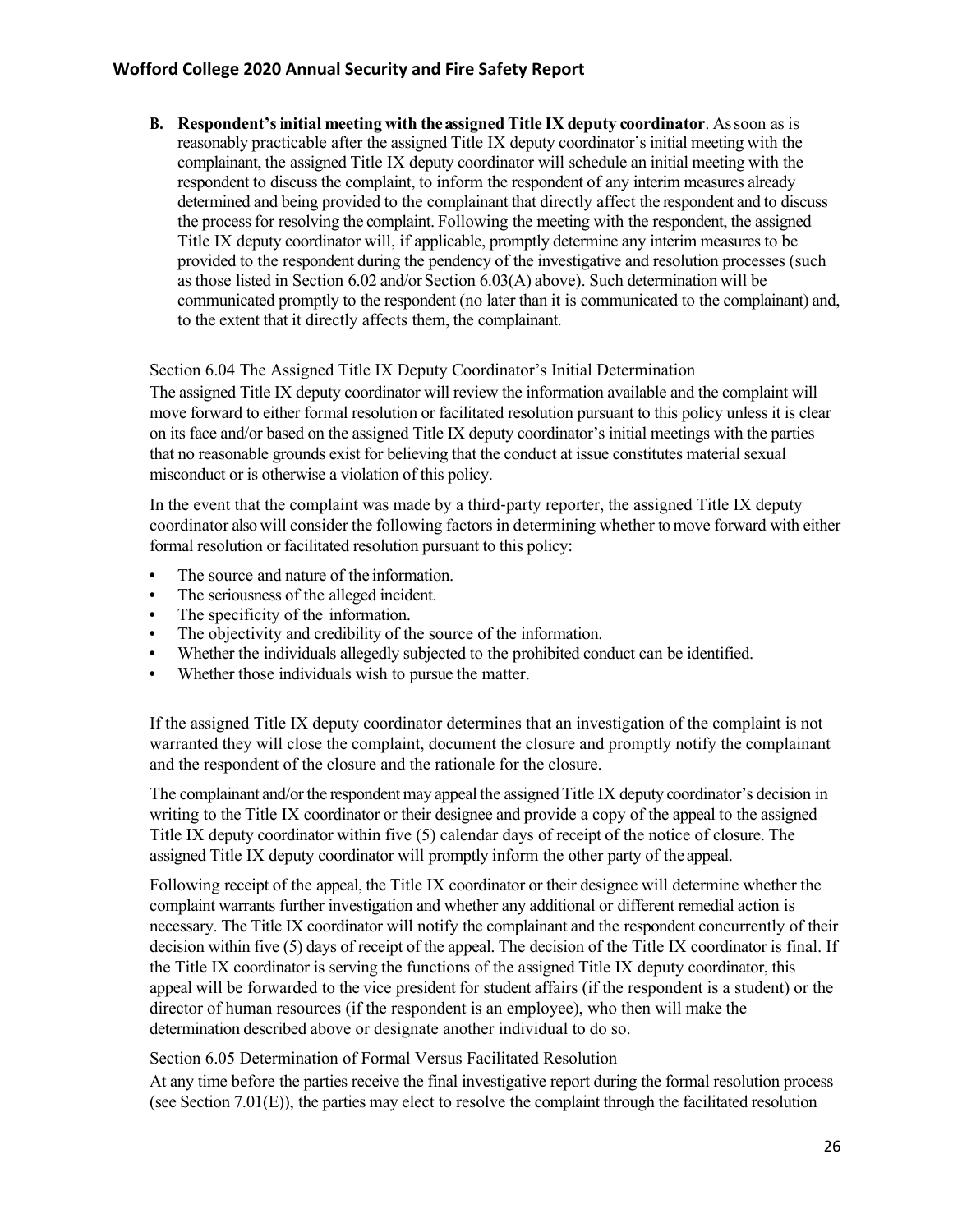process in accordance with Article VIII of this policy. Otherwise, a complaint that is not closed pursuant to the assigned Title IX deputy coordinator's initial meetings with the complainant and respondent will proceed to formal resolution in accordance with Article VII of this policy.

#### Section 6.06 Respondent's Acknowledgement of Responsibility

At any time priorto receiving the outcome letter during the formal resolution process or the conclusion of the facilitated resolution process, the respondent may elect to acknowledge their actions and take responsibility for the reported prohibited conduct. In such a situation, the complaint will proceed pursuant to Section 7.02(D) for the determination of sanctions. If the respondent acknowledges responsibility for the prohibited conduct, the sanction(s) determination only may be appealed pursuant to Section 7.04 of this policy.

#### *ARTICLE VII. FORMAL RESOLUTION*

#### Section 7.01 The Investigation

- **A. Effect of corollary criminal investigation.** The college's investigation may be delayed temporarily while criminal investigators are gathering evidence. In the event of such a delay, the college may take interim measures when necessary to protect the complainant/respondent and/or the college community. Neither the results of a criminal investigation nor the decision of law enforcement to investigate or decline to investigate a matter is determinative of whether prohibited conduct, for the purposes of this policy, has occurred.
- **B. Appointment of investigators.** The assigned Title IX deputy coordinator, in consultation with the Title IX coordinator, promptly will appoint one or more investigators and send written notice of investigation, including the name(s) of the assigned investigator(s), to both parties.

Within three (3) calendar days of receiving notice, the complainant and/or respondent may identify to the assigned Title IX deputy coordinator in writing alleged conflicts of interest posed by assigning such investigator(s) to the matter. The assigned Title IX deputy coordinator carefully will consider such statements and will assign different individual(s) as investigator(s) if it is determined that a material conflict of interest exists.

**C. Overview of the investigation.** Parties will have an equal opportunity to submit evidence, to identify witnesses and provide an explanation of their relevancy to the investigation, and to submit questions they believe should be directed by the investigator(s) to any witness or to each other.

The investigator(s) promptly will begin their investigation, taking such steps as:

- Conducting interviews with the complainant, the respondent and third-party witnesses (including expert witnesses, where applicable) and either summarizing such interviews in written form or recording the interviews.
- Visiting, inspecting and taking or reviewing photographs at relevant sites where applicable.
- Collecting and preserving relevant evidence (in cases of corresponding criminal complaints, this step may be coordinated with law enforcement agencies) where applicable. Throughout the investigation, the investigators will remain neutral.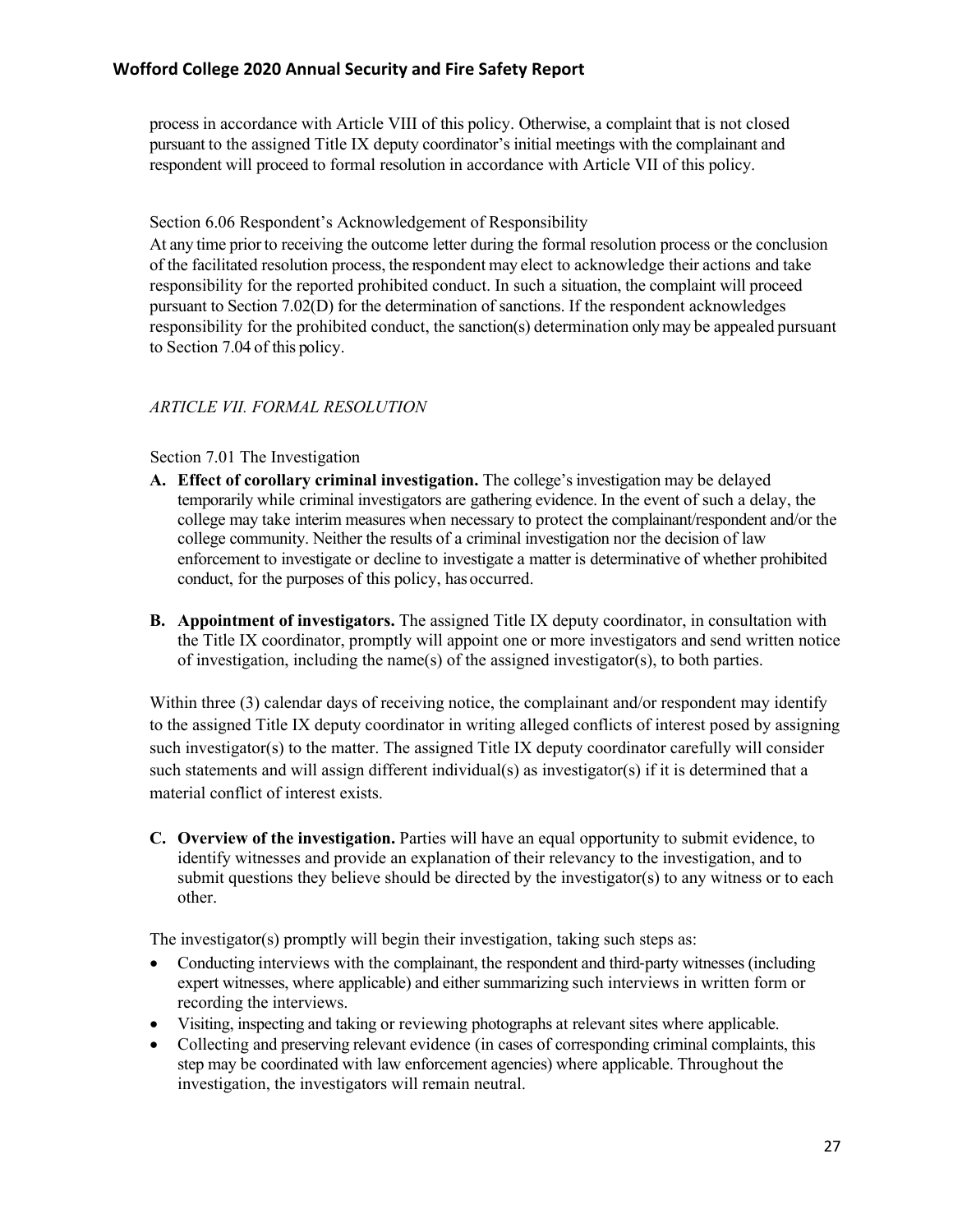- **D. Evidentiary matters.** Formal rules of evidence will not be observed. The investigator(s) will review evidence submitted by the parties and witnesses and determine what information is relevant and appropriate to the investigation. The investigator(s) may redact any information that is deemed irrelevant, prejudicial or otherwise inappropriate pursuant to this section.
- Any identification of witnesses and evidence the parties wish the review panel to consider should be presented to the investigator(s) as early as possible during the investigation process. If a party wishes to submit evidence in response to the draft investigative report, that evidence must be submitted during the review and response period. Any evidence not presented in a timely manner during the investigation or prior to the investigative report being finalized may be excluded at the discretion of the Title IX coordinator or assigned Title IX deputy coordinator.
- Character evidence generally is inadmissible.
- Evidence of the sexual histories of the complainant and the respondent, prior or subsequent to the allegation(s) in question, will be inadmissible with the following exceptions:
	- o Evidence is permitted to show that the complainant has in the past been formally disciplined by the college for falsely filing complaints alleging sexual or gender-based misconduct.
	- o Evidence is permitted to show that the respondent has in the past been either convicted in a criminal proceeding or formally disciplined by the college for sexual or gender-based misconduct.
	- o Evidence regarding the past sexual activity of the respondent (regardless of whether the respondent was charged formally with a violation of the policy with respect to such conduct) may be permitted to show that the respondent has engaged in a pattern of behavior similar to the alleged sexual or gender-based misconduct at issue, provided that (1) the respondent has not been found "not responsible" by the college in a proceeding related to such sexual activity and (2) the investigator(s) have found both that the evidence is reliable and credible and that the conduct is sufficiently and substantially similar to the conduct at issue to suggest a pattern of behavior.

Relevancy and admissibility of witnesses and evidence is determined by the investigator(s). For the avoidance of doubt, the investigator(s) may consult with and/or ask for assistance from the assigned Title IX deputy coordinator or the Title IX coordinator in order to make a determination about relevancy of witnesses or admissibility of evidence.

**E. Draft investigative report.** At the conclusion of the investigation, the investigator(s) will write summaries of each interview and provide the parties and each witness a reasonable timeframe to review and provide feedback of their own summary.

The investigator(s) will prepare a draft investigative report that includes items such as the written complaint, interview summaries, photographs, written statements, descriptions of relevant evidence, summaries of relevant electronic records and a detailed report of the events in question.

The assigned Title IX deputy coordinator will make the draft investigative report concurrently available to both parties and will designate a reasonable time for review and response by the parties, not to exceed five (5) calendar days ("review and response period"). In the absence of good cause, information discoverable through the exercise of due diligence that is not provided to the investigator(s) during the designated review and response period will not be considered in the determination of responsibility for a violation of the Sexual and Gender-Based Misconduct Policy and will not be considered for appeal.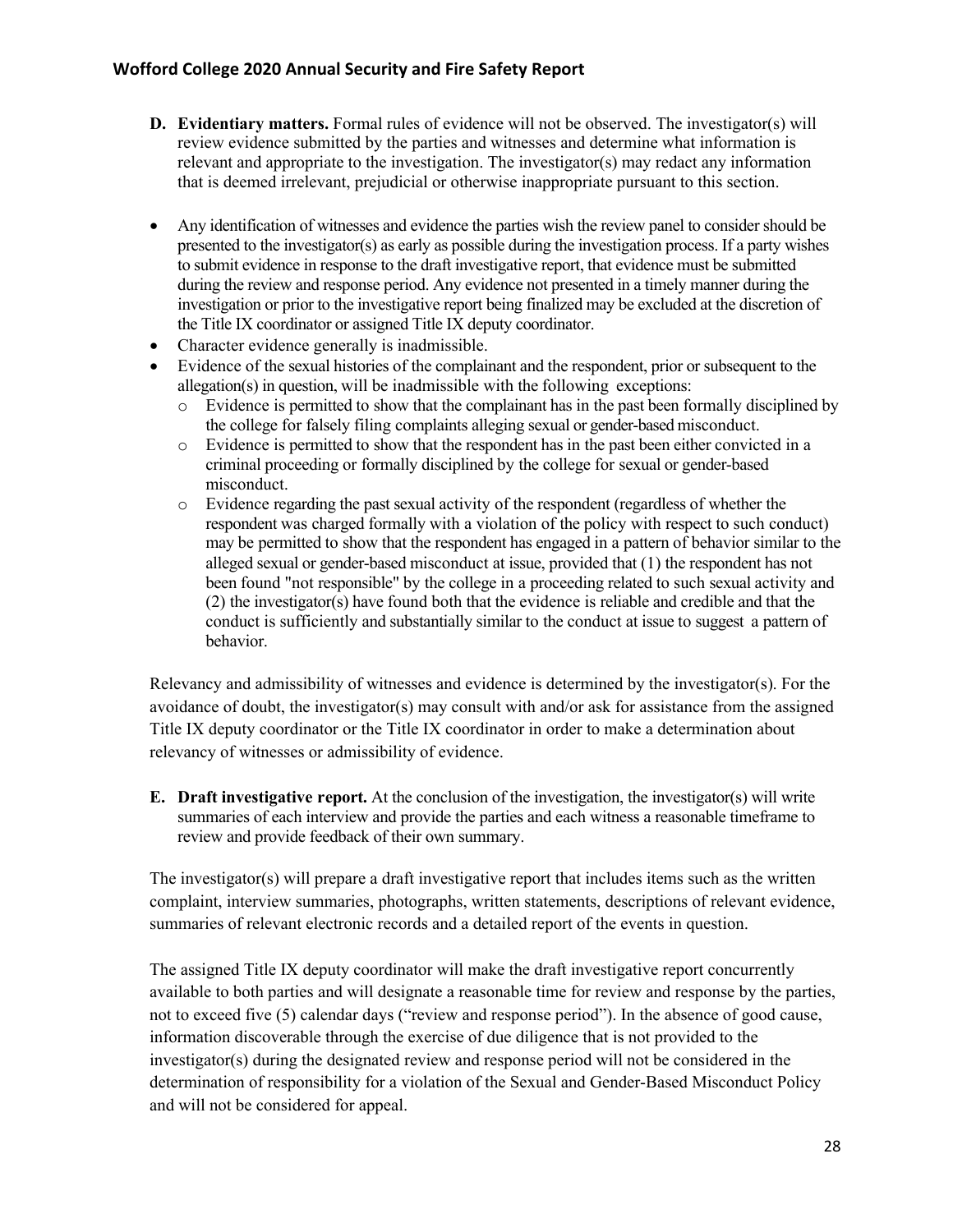The draft investigative report will not include any findings. The complainant and respondent will have an opportunity to review the draft investigative report, meet with the investigator(s), submit additional comments and information to the investigator(s), identify any additional witnesses or evidence for the investigator(s) to pursue and submit any further questions that they believe should be directed by the investigator(s) to the other party or to any witness.

The investigator(s) will review any responses submitted during the review and response period and determine any additional steps that need to be taken before finalizing the report.

Due to the sensitive nature of the information in this report, neither the parties nor their support persons may copy, remove, photograph, print, image, record or in any other manner duplicate or remove the information provided. The complainant and respondent may not make copies of the draft investigative report. All parties to whom the draft investigative report is distributed pursuant to this policy must maintain it in confidence (even after the resolution of the complaint); the draft investigative report may only be disclosed as is contemplated by this policy.

**Final investigative report.** The investigator(s) will complete a final written investigative report that includes items such as the written complaint, any written statements of position, summaries of all interviews conducted, photographs, descriptions of relevant evidence, summaries of relevant electronic records and a detailed report of the events in question (final investigative report). The investigator(s) will submit the final investigative report to the assigned Title IX deputy coordinator. If the matter proceeds to a review panel as set forth in Section 7.02, the assigned Title IX deputy coordinator will make it (concurrently) available to the complainant and to the respondent to review for three (3) calendar days, after redacting any information that would not be admissible pursuant to this policy.

Due to the sensitive nature of the information in this report, neither the parties nor their support persons may copy, remove, photograph, print, image, record or in any other manner duplicate or remove the information provided. The complainant and respondent may not make copies of the final investigative report.

All parties to whom the final investigative report is distributed pursuant to this policy must maintain it in confidence (even after the resolution of the complaint); the final investigative report may only be disclosed as is contemplated by this policy.

Section 7.02 The Outcome.

**A. The assigned Title IX deputy coordinator's evaluation of the final investigative report.** The assigned Title IX deputy coordinator will evaluate the final investigative report and will direct that the complaint proceeds to a review panel for a finding of "responsible" or "not responsible" unless it is clear from the final investigative report that no reasonable grounds exist for believing that the conduct at issue constitutes material sexual misconduct or is otherwise a violation of this policy.

The assigned Title IX deputy coordinator will specify which allegations of prohibited conduct and, if applicable, which other related alleged misconduct, will move forward to a review panel under this policy. Any allegations that move forward to a review panel will be referred to as "charges."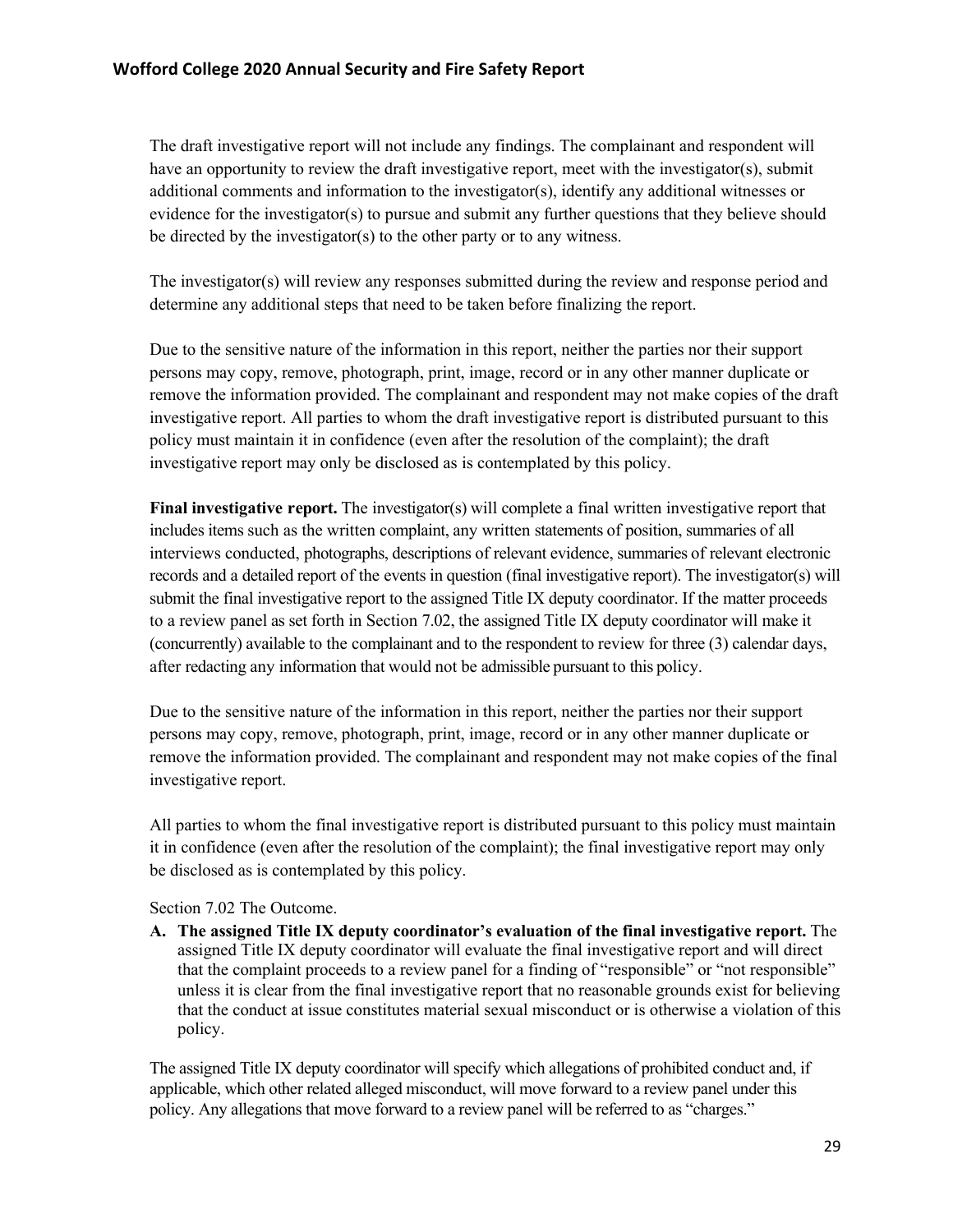If the assigned Title IX deputy coordinator finds that it is clear from the final investigative report that no reasonable grounds exist to believe that the conduct at issue constitutes material sexual misconduct or is otherwise a violation of this policy, they will close the complaint, document the closure, and promptly notify the complainant and the respondent of the closure and the rationale for the closure.

The complainant and/or the respondent may appeal the assigned Title IX deputy coordinator's decision in writing to the Title IX coordinator or their designee and provide a copy of the appeal to the assigned Title IX deputy coordinator within five (5) calendar days of receipt of the notice of closure. The assigned Title IX deputy coordinator will promptly inform the other party of the appeal.

Following receipt of the appeal, the Title IX coordinator or their designee will determine whether the complaint warrants further investigation and whether any additional or different remedial action is necessary. The Title IX coordinator will notify the complainant and the respondent concurrently of their decision within five (5) days of receipt of the appeal. The decision of the Title IX coordinator is final. If the Title IX coordinator is serving the functions of the assigned Title IX deputy coordinator, this appeal will be forwarded to the vice president for student affairs (if the respondent is a student) or the director of human resources (if the respondent is an employee), who then will make the determination described above or designate another individual to do so.

**B. Composition of the review panel.** Findings regarding all charges of prohibited conduct and related misconduct will be determined by a three (3) person review panel consisting of the appointed investigators and one (1) other trained investigator (when only one Investigator previously was appointed to investigate the case, the assigned Title IX deputy coordinator will appoint two trained investigators to the review panel) appointed by the assigned Title IX deputy coordinator in consultation with the Title IX coordinator.

The assigned Title IX deputy coordinator will notify both parties concurrently in writing of the composition of the review panel and of the alleged prohibited conduct and related conduct that will move forward for resolution. The parties may challenge the participation of any member of the review panel by submitting a written objection to the assigned Title IX deputy coordinator within three (3) calendar days of receipt of the notice of the composition of the review panel. Such objection must state the specific reason(s) for the objection. The assigned Title IX deputy coordinator will evaluate the objection and determine, in consultation with the vice president for student affairs or their designee (where the respondent is a student) or the director of human resources or their designee (where the respondent is an employee), whether a material conflict exists. Failure to submit a timely and proper objection will constitute a waiver of any right of objection to the composition of the review panel. Any changes in the composition of the review panel will be provided in writing to both parties prior to the review panel making a finding.

**C. Findings.** Once the composition of the review panel has been finalized, the assigned Title IX deputy coordinator will make the final investigative report available for the entire review panel. The review panel will find, by a majority and based on a preponderance of the evidence, that the respondent is either responsible or not responsible for violating the Sexual and Gender-Based Misconduct Policy and related misconduct (where applicable). The review panel will make a separate finding for each charge of prohibited conduct and related misconduct. The assigned Title IX deputy coordinator will send written notification concurrently to both parties of the findings and rationale (outcome letter).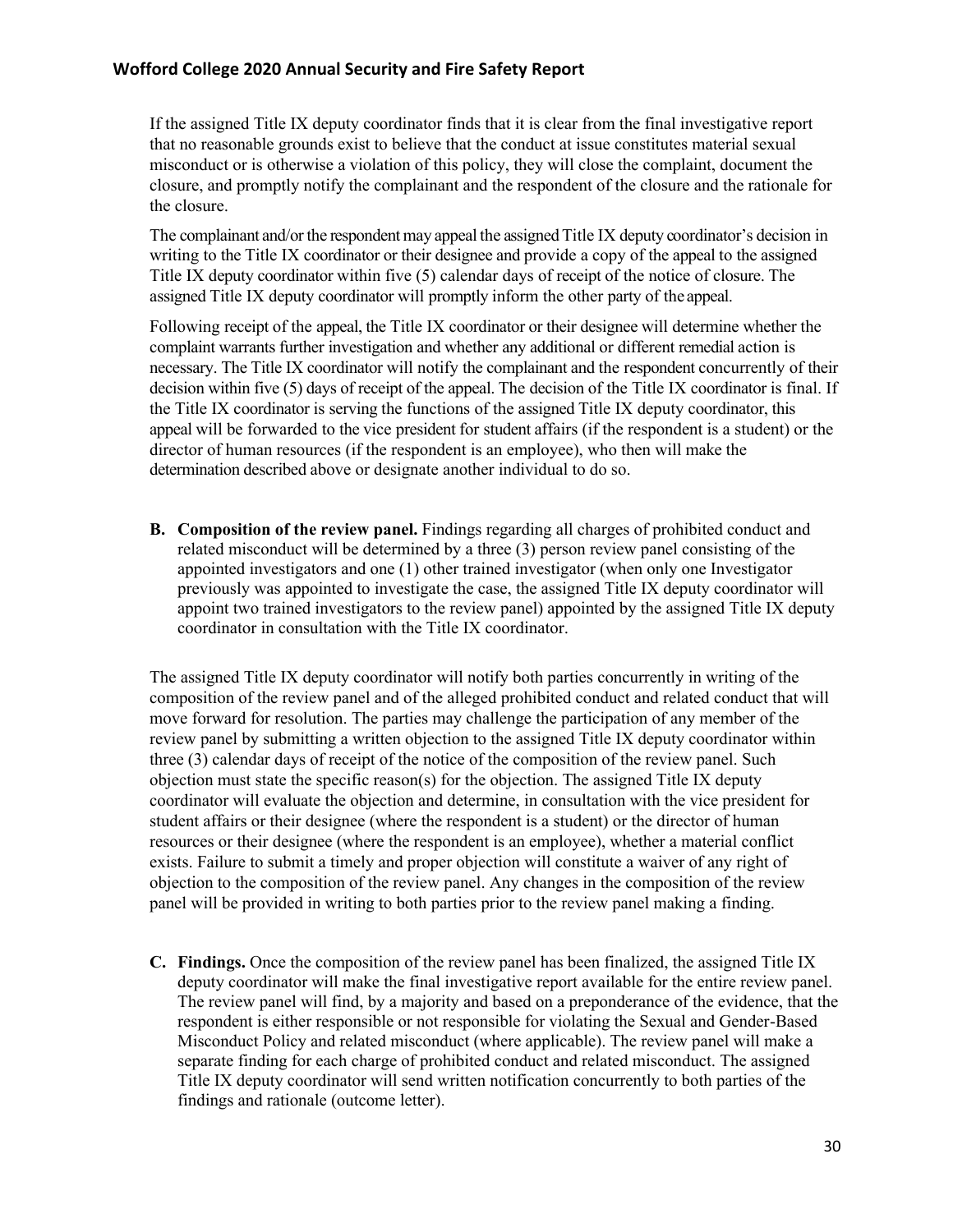- **i. Findings of "not responsible."** When the review panel finds that the respondent is not responsible, the complainant may appeal per Section 7.03.
- **ii. Findings of "responsible."** When the review panel finds the respondent responsible (on one or more of the charges) for violating the Sexual and Gender-Based Misconduct Policy, the complainant and respondent may submit an impact or mitigation statement to the assigned Title IX deputy coordinator to be considered during the determination of sanctions. Impact and mitigation statements must be submitted to the assigned Title IX deputy coordinator within three (3) calendar days of receipt of the findings. When the review panel finds that the respondent is responsible for one or more violations of the Sexual and Gender-Based Misconduct Policy, any appeal should not be submitted until after sanctions have been determined and the sanction letter has been sent to both parties.
- **D. Sanctioning.** The Title IX coordinator or their designee and appropriate administrator will review the findings, rationale, any impact/mitigation statements submitted by the parties, and the final investigative report to determine sanctions that are appropriate, consistent with those issued in similar cases and are intended to end the misconduct and remedy the effects.

| If the Respondent is a | The Appropriate Administrator is:                       |
|------------------------|---------------------------------------------------------|
| <b>Student</b>         | Vice president for student affairs or their<br>designee |
| Faculty member         | Provost or their designee                               |
| Staff member           | Director of human resources or their designee           |

Sanctions for a finding of responsibility depend upon the nature and gravity of the misconduct, any record of prior discipline for prohibited conduct, or both. As a guide, general recommended ranges of sanctions for individual violations are listed below. However, individual sanctions may be combined (e.g. a period of suspension from the college may be combined with disciplinary probation and social probation upon return to the college). The Title IX coordinator (or their designee) and appropriate administrator will determine sanctions, giving consideration to whether a given sanction will (a) bring an end to the violation in question, (b) reasonably prevent a recurrence of a similar violation, and (c) remedy the effects of the violation. Sanctions imposed are effective immediately upon issuance of the sanction letter described below, in accordance with federal law.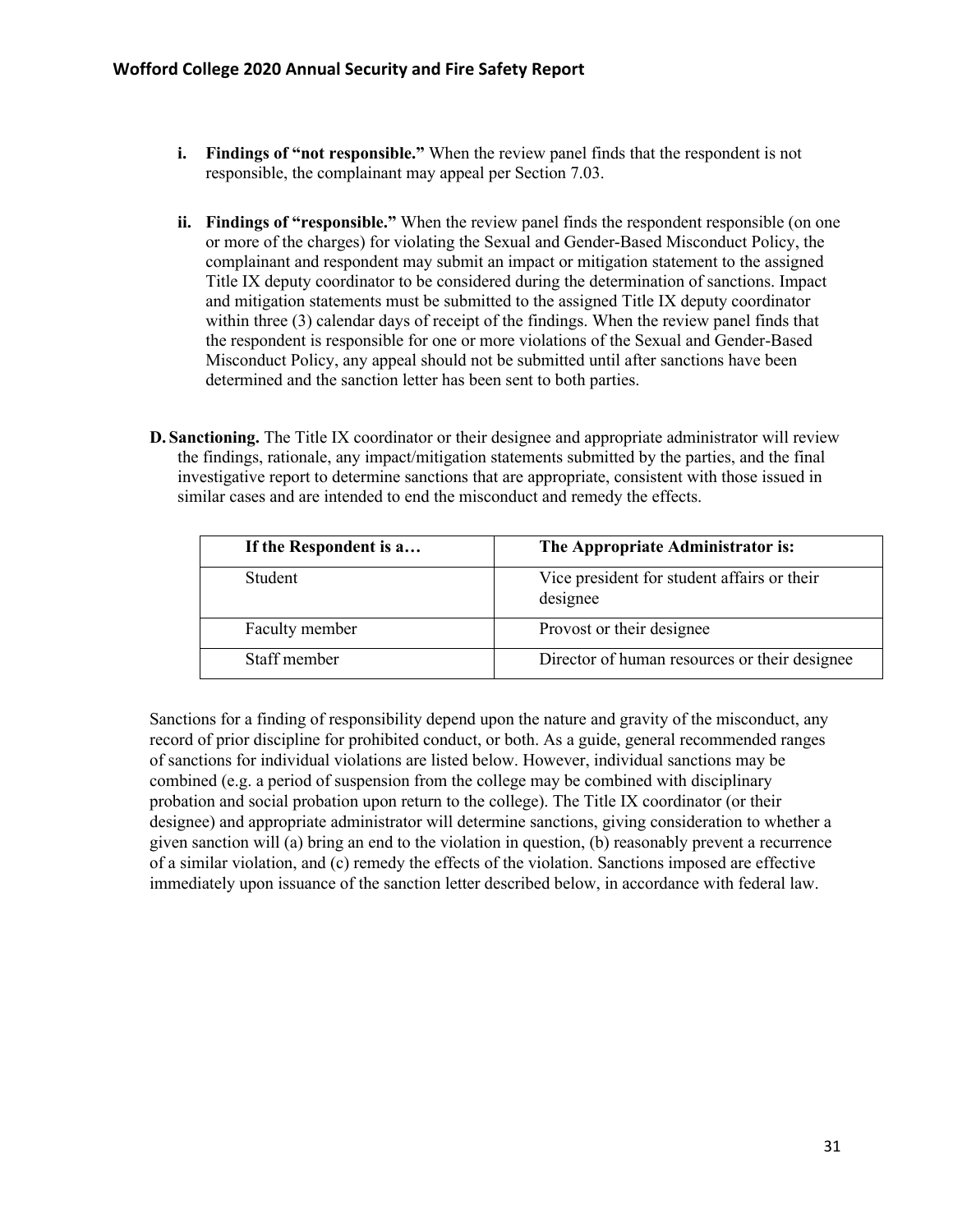| <b>Violation</b>                                                                        | <b>Recommended Range of</b><br><b>Sanctions for Students</b>                                                                                                                                                                                          | <b>Recommended Range of</b><br><b>Sanctions for Employees</b>                                                                                                                                                                               |
|-----------------------------------------------------------------------------------------|-------------------------------------------------------------------------------------------------------------------------------------------------------------------------------------------------------------------------------------------------------|---------------------------------------------------------------------------------------------------------------------------------------------------------------------------------------------------------------------------------------------|
| <b>Sexual</b><br>harassment,<br>retaliation,<br>failure to comply                       | Educational sanctions (such as<br>community service, reflection<br>paper(s), and/or fines), social<br>restrictions, disciplinary<br>probation, expulsion or<br>suspension from campus<br>housing, suspension** or<br>expulsion*** from the<br>College | Written warning/probation, withholding a<br>promotion or pay increase, reassigning<br>employment, terminating employment,<br>temporary suspension<br>without pay, compensation<br>adjustments                                               |
| <b>Sexual</b><br>exploitation                                                           | Disciplinary probation, social<br>restrictions, expulsion or<br>suspension from campus<br>housing, suspension** or<br>expulsion*** from the college                                                                                                   | Written warning/probation, withholding a<br>promotion or pay increase, reassigning<br>employment, terminating employment,<br>temporary suspension without pay,<br>compensation<br>adjustments                                               |
| <b>Sexual</b><br>intimidation,<br>stalking, dating<br>violence,<br>domestic<br>violence | Disciplinary probation, social<br>restrictions, expulsion or<br>suspension from campus<br>housing, completion of batterer<br>intervention program,<br>suspension** or expulsion***<br>from the college                                                | Written warning/probation, withholding a<br>promotion or pay increase, reassigning<br>employment, terminating employment,<br>temporary suspension without pay,<br>compensation adjustments, completion of<br>batterer intervention programs |
| Sexual assault*                                                                         | Disciplinary probation, social<br>restrictions, expulsion or<br>suspension from campus<br>housing, suspension** or<br>expulsion*** from the college                                                                                                   | Terminating employment, temporary<br>suspension without pay                                                                                                                                                                                 |

*Recommended Ranges of Sanctions*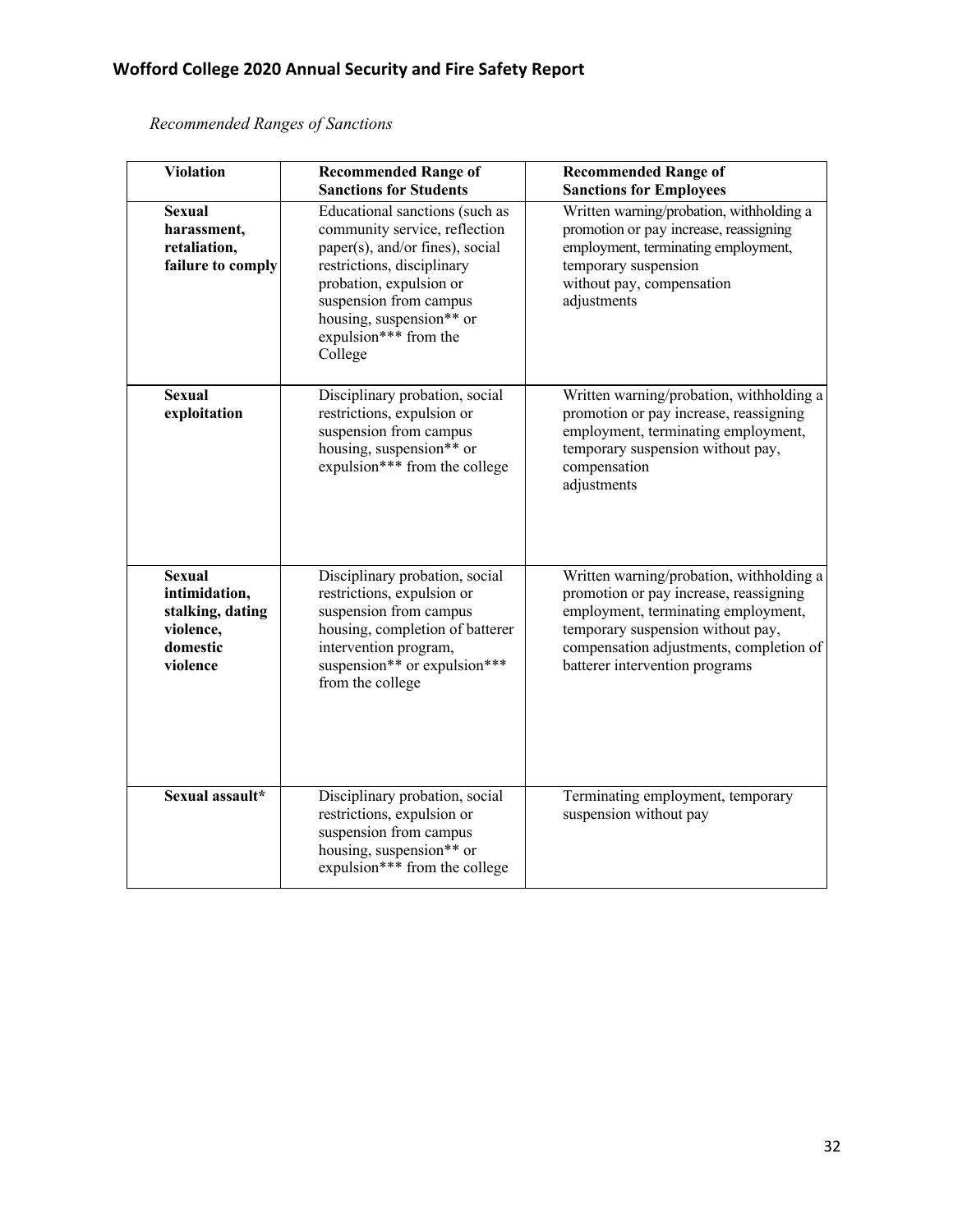\*The appropriate sanctions for any penetrative sexual assault will include at a minimum a period of suspension from the college.

\*\*Suspension is defined as exclusion from classes and other privileges or activities as set forth in the notice of suspension for a defined period of time. The student cannot take part in clubs, musical groups, athletics teams and other student organizations during this time period. When a student is suspended, they should leave the Wofford College campus within 24 hours after receipt of the sanction letter or any decision by the appeals officer, whichever is later. A suspended student is not allowed to return to campus without written permission of the vice president for student affairs.

\*\*\*Expulsion is defined as termination of student status for an indefinite period of time. The conditions of readmission, if any are permitted, shall be stated in the order of expulsion. When a student is expelled, they should leave Wofford College campus within 24 hours after receipt of the sanction letter or any decision by the appeals officer, whichever is later. An expelled student is not allowed to return to campus without written permission of the vice president for student affairs.

**E. The sanction letter.** Within five (5) business days of the Title IX coordinator and appropriate administrator's determination, the assigned Title IX deputy coordinator will notify the complainant and respondent concurrently and in writing of the sanction(s) and rationale.

Section 7.03 Final Accommodations and Corrective Action.

In addition to any sanctions imposed on the respondent, promptly following the outcome of the formal resolution process, the assigned Title IX deputy coordinator will determine the final accommodations to be provided to the complainant, if any, and the assigned Title IX deputy coordinator will communicate such decision to the complainant, and, to the extent that it affects them, to the respondent. Such accommodations may include, but are not limited to, those listed Section 6.03(A) of this policy.

The assigned Title IX deputy coordinator will also take steps, where necessary, to prevent the further harassment of or retaliation against the complainant or third parties, such as informing them about how to report subsequent problems, following up with them to ensure that there are no subsequent problems, providing trainings for the college community, and providing counseling. The assigned Title IX deputy coordinator will also, where appropriate, take steps to prevent the harassment of the respondent.

Furthermore, the assigned Title IX deputy coordinator will take prompt corrective action if the complainant experiences retaliation or is subjected to further prohibited conduct or if the original sanctions imposed on the respondent are ineffective to protect the safety and well-being of the complainant or other members of the college community. In appropriate cases (such as those involving sexual harassment), the assigned Title IX deputy coordinator will also take reasonable steps to eliminate any hostile environment that has been created. In taking the above-outlined steps, the assigned Title IX deputy coordinator will make every reasonable effort to minimize the burden on the complainant.

## Section 7.04 Appeals.

The complainant or the respondent may appeal the decision of the review panel and/or the sanction(s) imposed on the respondent within three (3) calendar days from the date of the outcome letter (when the respondent has been found not responsible) or the date of the sanction letter (when the respondent has been found responsible for one or more charges). The decision of the review panel and the sanction imposed on the respondent may, if desired, be appealed simultaneously.

## **A. Grounds for appeal**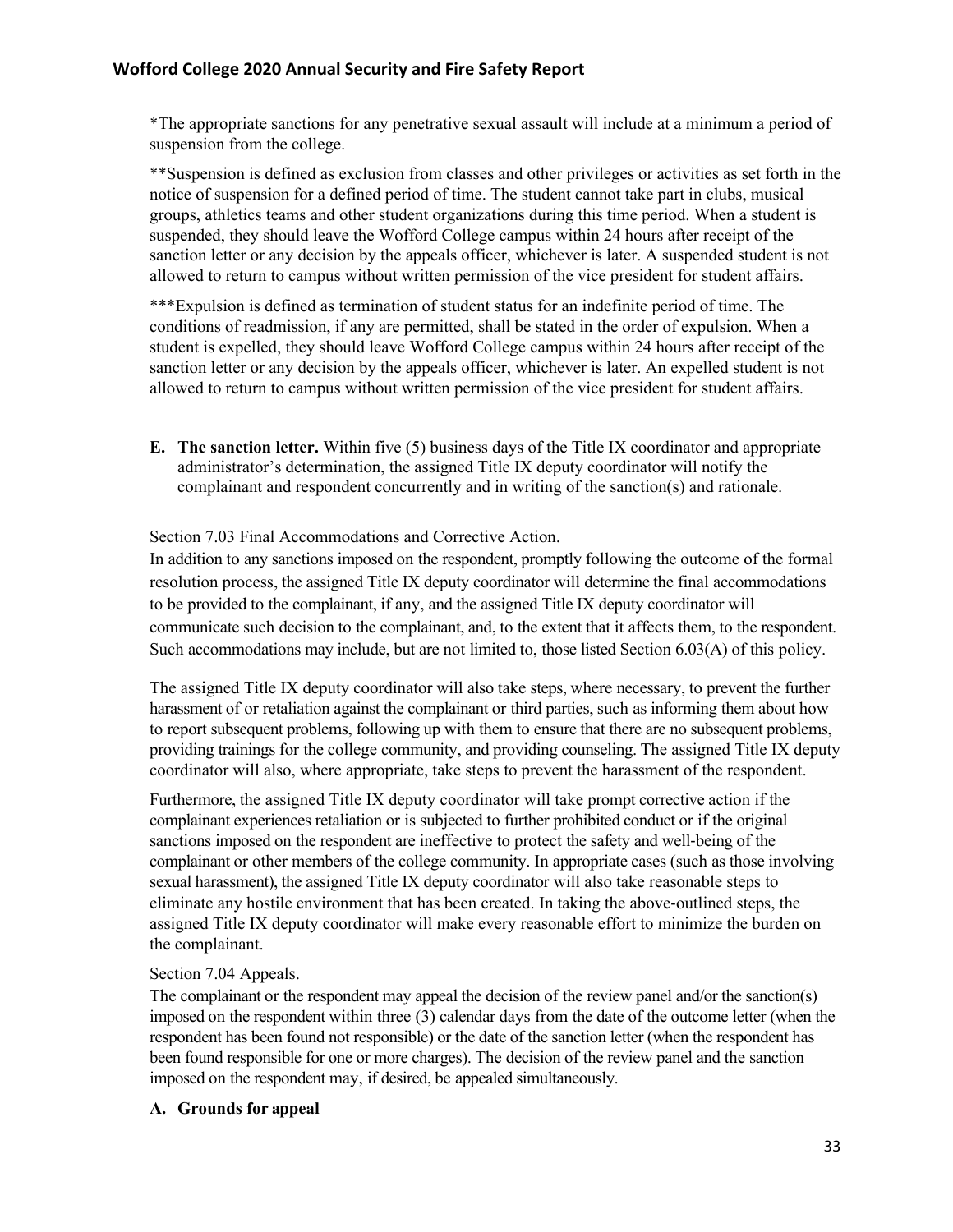- **i. Appeal of findings.** The only permissible grounds for an appeal of the review panel's finding of responsible or not responsible are (1) availability of germane new evidence not available at the time of the review panel's decision that could significantly impact the outcome and/or (2) procedural errors that significantly impacted the outcome.
- **B. Generally**. Appeals must be made in writing to the assigned Title IX deputy coordinator. The assigned Title IX deputy coordinator will promptly inform the other party of the filing of the appeal and will forward the appeal and all relevant materials to the appeals officer.

| If the Respondent is a | The Appeals Officer is:                                 |
|------------------------|---------------------------------------------------------|
| <b>Student</b>         | Vice president for student affairs or their<br>designee |
| Faculty member         | Provost or their designee                               |
| Staff member           | Director of human resources or their designee           |

**C. Review of the appeal.** The appeals officer will review the appeal and all relevant materials to make one of the following determinations: (1) the appeal does not meet the permissible grounds for appeal; (2) the decision of the review panel and/or the decision of the Title IX coordinator and appropriate administrator should stand; (3) the decision of the review panel and/or the decision of the Title IX coordinator and appropriate administrator should be overturned.

In the event that the appeals officer determines that the decision of the review panel and/or the Title IX coordinator and appropriate administrator should be overturned, the appeals officer will specify, after consultation with the assigned Title IX deputy coordinator and appropriate administrators, the appropriate steps to be taken to come to a final resolution of the complaint.

**D. Notification of determination.** Within ten (10) days of receipt of the appeal, the appeals officer will inform the assigned Title IX deputy coordinator of their decision and rationale. The assigned Title IX deputy coordinator promptly will notify the complainant and the respondent of the appeal officer's decision concurrently and in writing. There shall be no further appeals.

# *ARTICLE VIII. FACILITATED RESOLUTION*

Facilitated resolution is only appropriate if (a) the complainant and respondent voluntarily agree to such resolution after receiving full disclosure of the allegations and their options for formal resolution, (b) the complainant and the respondent are both students or are both employees of the college, (c) the assigned Title IX deputy coordinator determines that facilitated resolution is an appropriate mechanism for resolving the complaint, and (d) the complaint does not involve sexual assault (see Exhibit C (E)). To make their determination about the appropriateness of facilitated resolution or to assist in the in the process of the facilitated resolution, the assigned Title IX deputy coordinator may conduct interviews of the parties and/or witnesses or may assign investigator(s) to do so. If the assigned Title IX deputy coordinator determines any investigation is warranted, the appointment of investigator(s) may be appealed in accordance with Section 7.01(B).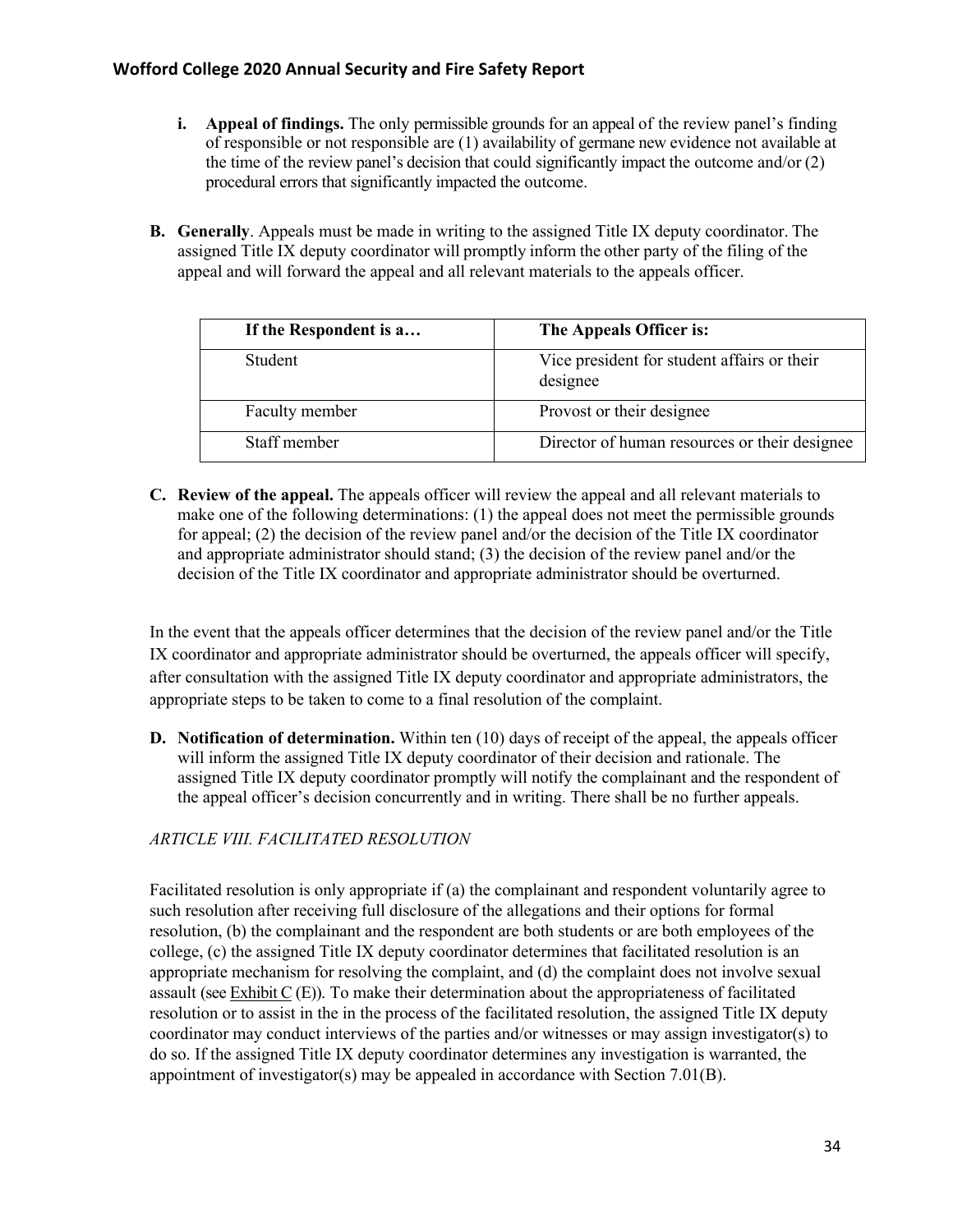Facilitated resolution may not be selected for less than all of the misconduct alleged in the complaint (for example, the parties may not choose to resolve a claim of sexual assault according to the formal resolution process but use the facilitated resolution process for all other claims). If the parties agree to facilitated resolution (and facilitated resolution is appropriate for all of the claims at issue), then all of the claims must be resolved according to the facilitated resolution process.

Both parties have the right to terminate the facilitated resolution process at any time and proceed with formal resolution. Furthermore, the assigned Title IX deputy coordinator may, where appropriate, terminate or decline to initiate facilitated resolution and proceed with the formal resolution process instead. In such cases, statements or disclosures made by the parties in the course of the facilitated resolution process, or in any interviews or investigation related to facilitated resolution, may be considered in the subsequent formal resolution proceedings.

Section 8.01 Facilitated Resolution, Generally.

- **A. The facilitator**. When the complainant's complaint is to be resolved according to the facilitated resolution process, the assigned Title IX deputy coordinator will oversee the process. The assigned Title IX deputy coordinator will involve other individuals as deemed beneficial to the process (e.g. a human resources representative for matters involving employees).
- **B. Notice of facilitated resolution.** The assigned Title IX deputy coordinator will provide concurrent written notice to the complainant and the respondent setting forth the names of any individuals who will assist in the facilitated resolution, the alleged prohibited conduct that will be subject to the facilitated resolution process, and information regarding initial steps for facilitated resolution.

Any party may challenge the participation of the assigned Title IX deputy coordinator, or the individual(s) designated by the assigned Title IX deputy coordinator to assist in the process, and/or the alleged prohibited conduct subject to the facilitated resolution process by submitting a written objection to the Title IX coordinator within three (3) calendar days of receipt of the notice of the facilitated resolution process. Such objection must state the specific reason(s) for the objection. Failure to submit a timely and proper objection will constitute a waiver of any right of objection. The Title IX coordinator will evaluate the objection and determine whether to assign a different individual to facilitate the process. Any substitution of the Title IX deputy coordinator or individual(s) designated by the assigned Title IX deputy coordinator to assist in the process will be provided in writing to both parties prior to the commencement of facilitated resolution.

- **C. Support persons.** As provided in Section 5.03, both the complainant and respondent may have a support person present to support and assist them during the facilitated resolution process.
- **D. No contact prior to facilitated resolution**. The complainant and the respondent may not contact each other outside of the facilitated resolution process, even to discuss the process.
- **E. Participation**. Both the complainant and the respondent are expected to participate in the facilitated resolution. If either party fails to fully participate in the facilitated resolution, and such party was provided proper notice of the terms of facilitated resolution, including notice of any meetings, then absent extenuating circumstances, the assigned Title IX deputy coordinator may direct that resolution of the complaint be determined according to the formal resolution process set forth in Article VII or may reschedule or re-evaluate the facilitated resolution.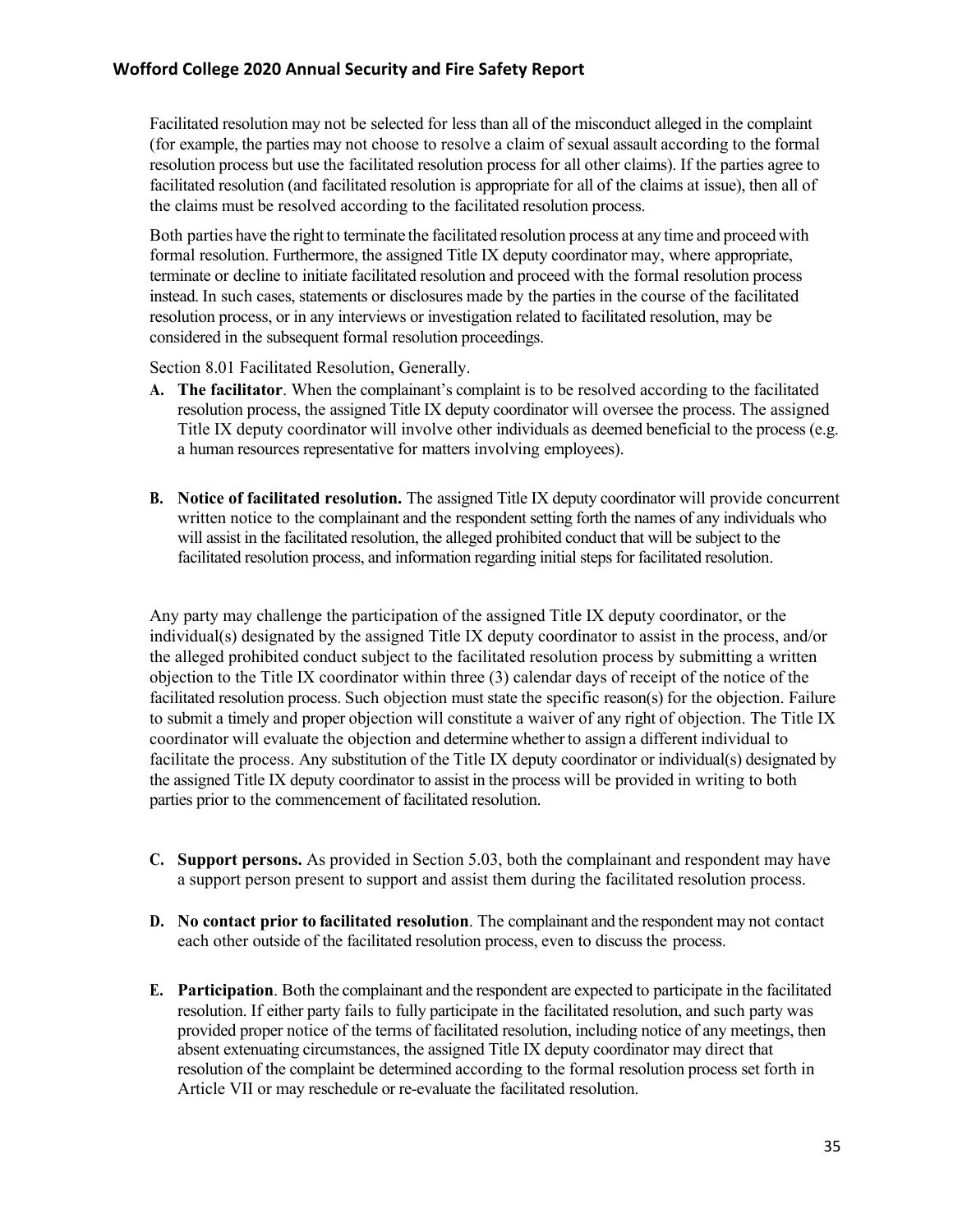Section 8.02 The Facilitated Resolution Process. Facilitated resolution may include the following:

- **Resolution with the assistance of a third party.** A complainant may seek assistance in informally resolving a report of prohibited conduct from the assigned Title IX deputy coordinator who may directly facilitate or may arrange to have a trained representative facilitate a meeting or meetings between the parties or individually with the parties. The availability of this form of facilitated resolution, and any resolution reached through such form of facilitated resolution, is subject to the agreement of the assigned Title IX deputy coordinator in consultation with the Title IX coordinator, the complainant and the respondent.
- Interventions and remedies. Facilitated resolution agreements may involve a host of interventions and remedies, such as actions designed to maximize the complainant's access to educational, extracurricular, and/or college employment activities; increased monitoring, supervision, and/or security at locations or activities where the prohibited conduct is alleged to have occurred or is likely to reoccur; targeted or broad-based educational programming or training for relevant individuals or groups; academic and/or college housing modifications for student complainants; workplace modifications for employee complainants; one or more of the restorative remedies or other sanctions described in this policy; and/or any other remedial or protective measures that can be tailored to the involved individuals to achieve the goals of the Sexual and Gender-Based Misconduct Policy.

Any form of facilitated resolution and any combination of interventions and remedies may be utilized. If an agreement acceptable to the college, the complainant and the respondent is reached through facilitated resolution, the terms of the agreement are implemented, and the matter is resolved and closed. If an agreement is not reached, and the assigned Title IX deputy coordinator determines that further action is necessary, or if either party fails to comply with the terms of the facilitated resolution, the matter may be referred for an investigation and formal resolution under these procedures.

The Title IX coordinator will maintain records of all reports and conduct referred for facilitated resolution, which typically will be completed within thirty (30) calendar days.

NOTE: A resolution that is reached pursuant to this section will not be included in a student respondent's student conduct record or in an employee respondent's personnel record, unless the inclusion of such information is agreed to as part of the facilitated resolution of the matter.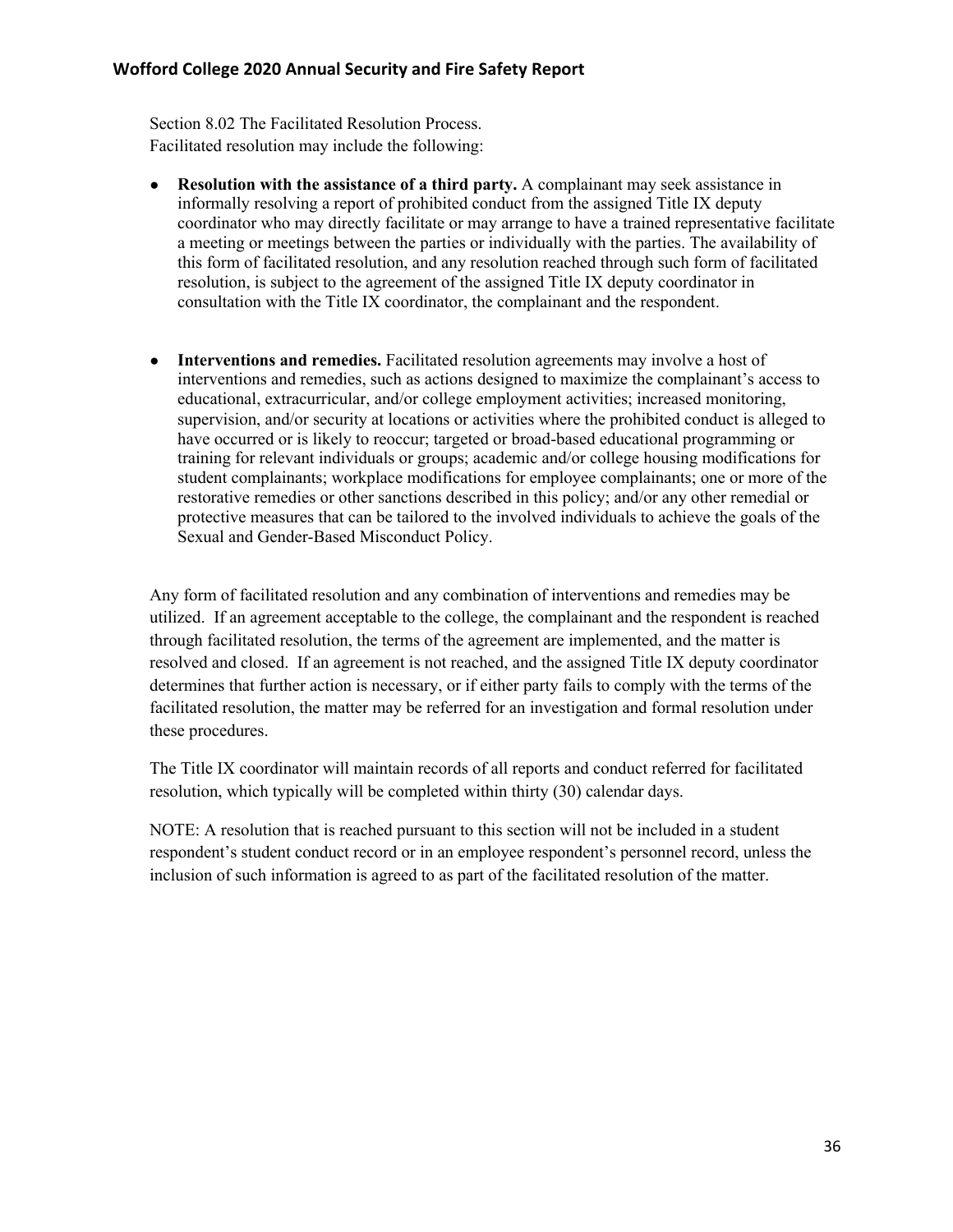# EXHIBIT A

Suggested Actions for Victims of Sexual Assault

While all types of sexual and gender-based misconduct are inappropriate and taken seriously by the college, actions involving sexual assault (as defined in Exhibit C) are particularly concerning. Thus, if you are the victim of **sexual assault**, the college's first priority is to help you take steps to address your safety, medical needs and emotional well-being. You are encouraged to take the following actions, as applicable, regardless of whether you have made a decision about whether to pursue a criminal or college complaint.

## **1. Ensure your physical safety**

You may seek help from local law enforcement agencies or by contacting the Wofford College Department of Campus Safety. Campus safety can assist you with contacting local law enforcement and can help you obtain transportation to the local law enforcement office. Security personnel are on duty at campus safety 24 hours a day, seven days a week.

#### **2. Seek medical assistance and treatment**

Local options for medical care include Spartanburg Medical Center and Spartanburg Medical Center - Mary Black Campus. It is crucial that you obtain medical attention as soon as possible after a sexual assault to determine the extent of physical injury and to prevent or treat sexually transmitted diseases (such as HIV). Medical facilities also can screen for the presence of sedative drugs such as Rohypnol or GHB (date-rape drugs).

Employees at the Wofford Wellness Center can help you obtain transportation to a local hospital and can help you contact a support person, such as a family member, a friend or a roommate.

If you choose to have an evidence collection kit (or "rape kit") completed, it is important to do so within 72 hours. Even if you have not decided whether to file charges, it is advisable to have the evidence collection kit completed so that you can better preserve the options of obtaining a protective order and/or filing criminal charges at a later date. Spartanburg Medical Center and Spartanburg Medical Center - Mary Black Campus administer evidence collection kits, and you can request an anonymous kit with no law enforcement involvement. Spartanburg Medical Center has specially trained sexual assault nurse examiners (SANEs) who administer these kits. The cost of these kits will be paid for from a crime victim fund, and you will not be billed for the kits.

In orderto best preserve evidence for an evidence collection kit, it may be advisable to avoid showering, bathing, going to the bathroom, or brushing your teeth before the kit is completed. You also should wear (or take with you in a paper – not plastic – bag) to the hospital the same clothing that you were wearing during the assault. An evidence collection kit can still be completed even if you have showered or bathed.

## 3. **Obtain emotional support**

The Wellness Center can help students process their emotions and begin the recovery process. The counselors at the Wellness Center are trained to provide crisis intervention on short-term and emergency issues. The center staff also can provide referral services for outside providers and law enforcement. Counseling is free of charge to all students. In some instances, the law may require the disclosure of information shared by students with counselors. However, absent a legal mandate to the contrary, counseling services are confidential are not part of students' college records and will not be reported to other college personnel.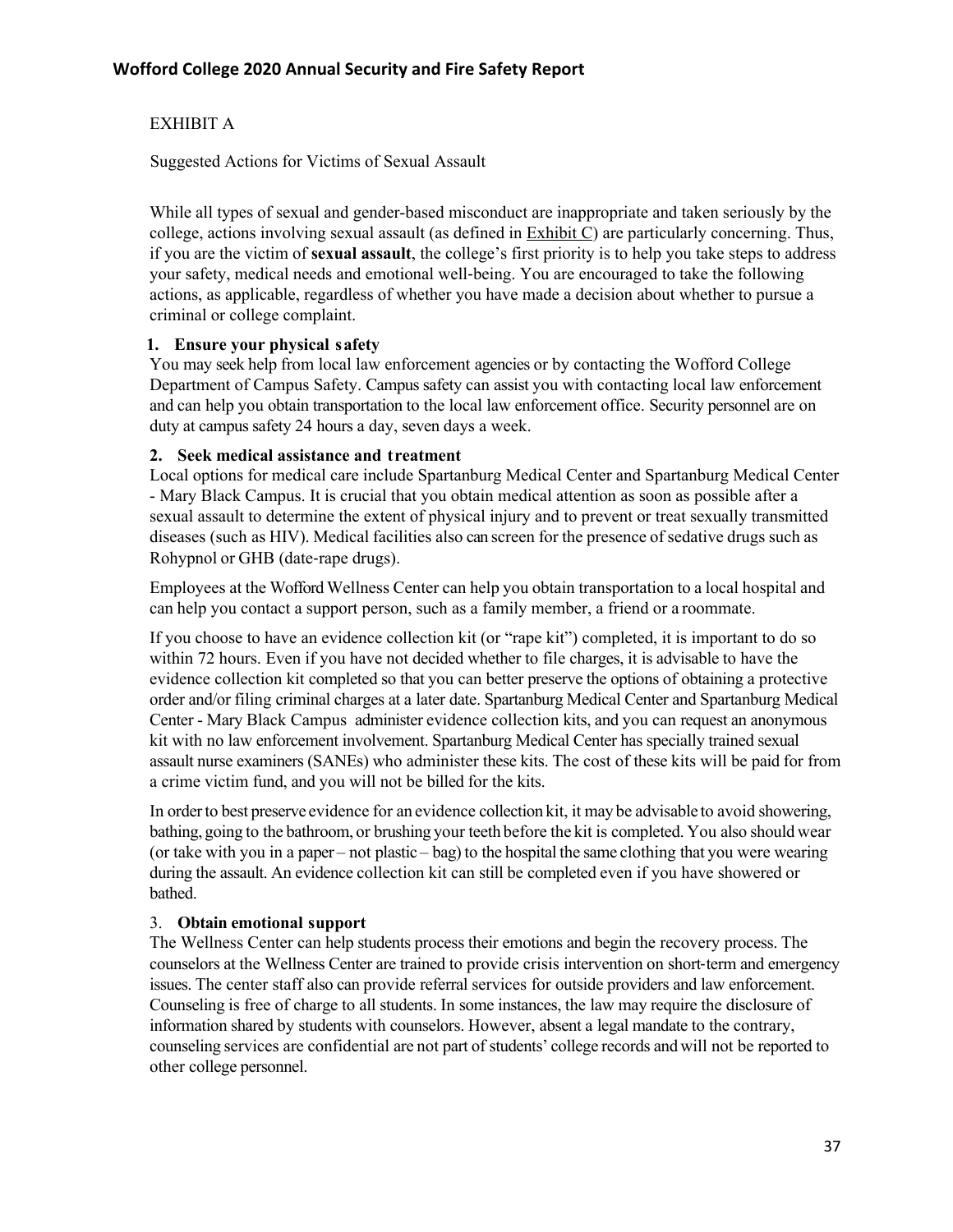Employees may contact the Employee Assistance Program to obtain emotional support (available at: 800-854-1446).

#### 4. **Obtain information/report misconduct**

You are encouraged to report incidents of sexual assault to the college's Title IX coordinator (even if you have filed a report directly with law enforcement). Further information about how to report sexual assault is provided in the body of this policy. The Title IX coordinator can help you access resources and can provide support and information, including information on the college's procedures for investigating and addressing instances of sexual assault.

## *EXHIBIT B*

#### Campus and Community Resources

The below list of campus and community resources was compiled for the use of the entire campus community. Any individuals seeking assistance from campus resources should note that college employees, with the exception of those noted "confidential," are considered "responsible employees." Individuals who cannot find an appropriate resource below are encouraged to contact the Wellness Center (864-597-4370) or the Title IX coordinator (864-597-4047) for assistance in identifying other options.

#### **1. Campus resources**

**Wofford College's Title IX coordinator** is Amanda Estabrook, whose office is in the Campus Life Building. She may be contacted during business hours Monday through Friday (8:30 a.m. to 5 p.m.) by phone at 864-597-4047 or in person in the Campus Life Building. She also can be contacted by email at estabrookar@wofford.edu.

**Wofford Department of Campus Safety** is located in Andrews Field House and is available by phone at 864-597-4911. Campus safety officers are available 24/7. Campus safety also can contact the staff member on call.

**Medical services** (confidential) are located in the Wellness Center and are available by phone at 864- 597-4370 or 597-4371. The office is staffed from 7:30 a.m. to 4 p.m. Monday through Friday during the academic term.

**The Division of Campus Life and Student Development** is located in the Campus Life Building and is available by phone at 864-597-4040 or 597-4044. The office is staffed from 8:30 a.m. to 5 p.m. Monday through Friday.

**The Office of Human Resources** is located in the Snyder House and is available by phone at 864- 597-4230. The office is staffed from 8:30 a.m. to 5 p.m. Monday through Friday.

**Counseling Services** staff (confidential) are located in the Wellness Center and are available by phone at 864-597- 4370 or 597-4371. The center is staffed from 8:30 a.m. to 5 p.m. Monday through Friday.

**The Office of Financial Aid** is located in the Hugh S. Black building and can be contacted by phone at 864-597-4160. Financial aid is staffed from 8:30 a.m. to 5 p.m. Monday through Friday.

**The Office of International Programs** is located in the Michael S. Brown Village Center and can be contacted by phone at 864-597-4430. International programs is staffed from 8:30 a.m. to 5 p.m. Monday through Friday.

#### **2. Community resources**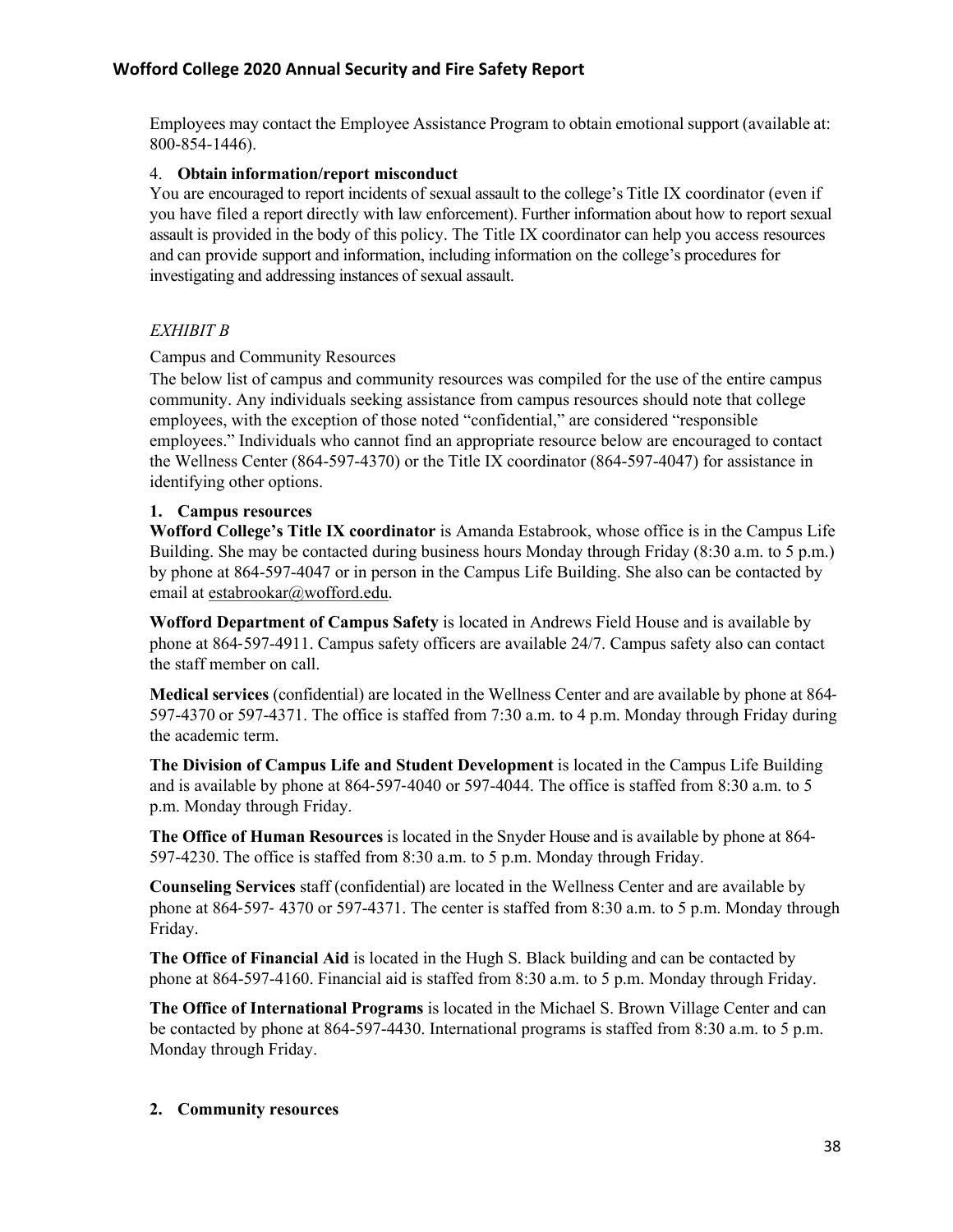**Spartanburg City Police Department** can be reached by calling 911 (or, for non-emergency matters, by calling 864-596-2222. The Spartanburg City Police Department is located at 145 W. Broad St. in Spartanburg.

**Spartanburg Medical Center** is located at 101 E. Wood St. in Spartanburg and is available by phone at 864-560-6000. Spartanburg Medical Center has special sexual assault nurse examiners (SANEs) who can collect evidence.

**Spartanburg Medical Center - Mary Black Campus** is located at 1700 Skylyn Drive in Spartanburg. The emergency department can be reached at 864-573-3000.

**Emergency Medical Services (EMS)** can be reached at 911.

**SAFE Homes-Rape Crisis Coalition** is located at 236 Union St. in Spartanburg and is available by phone at 864-585-9569. Its crisis hotline is available 24/7 at 800-273-5066. SAFE Homes provides services to people affected by sexual violence, dating violence, domestic violence or stalking.

**South Carolina Legal Services (Spartanburg)** provides legal assistance in Spartanburg, including assistance with immigration matters. The office is located at 148 E. Main St. in Spartanburg and can be reached at 864-582-0369.

**South Carolina Victims Assistance Network** provides free legal assistance to survivors of sexual assault. They can be reached at 803-750-1200, Option 2, for the Legal Assistance to Victims Program.

**National Suicide Prevention Lifeline** provides free and confidential support for people in distress. Counselors are available 24/7 at 800-273-8255. Additional information and resources are available at www.suicidepreventionlifeline.org.

*EXHIBIT C*

Prohibited Conduct under this Policy

Conduct defined in Exhibit B of this policy is prohibited regardless of the sex, sexual orientation, sexual identity, gender or gender identity of the complainant or respondent.

- **A. Dating violence.** "Dating violence" means violence committed by a person who is or has been in a social relationship of a romantic or intimate nature with the victim. The existence of such a relationship shall be determined based on the complainant's statement and with consideration of the length of the relationship, the type of relationship and the frequency of interaction between the persons involved in the relationship. Dating violence includes, but is not limited to, sexual or physical abuse or the threat of such abuse. Dating violence does not include acts covered under the definition of domestic violence.
- **B. Domestic violence.** "Domestic violence" includes felony or misdemeanor crimes of violence committed by:
	- **i.** A current or former spouse of the victim.
	- **ii.** A person with whom the victim shares a child in common.
	- **iii.** A person who is cohabiting with or has cohabited with the victim as a spouse or intimate partner.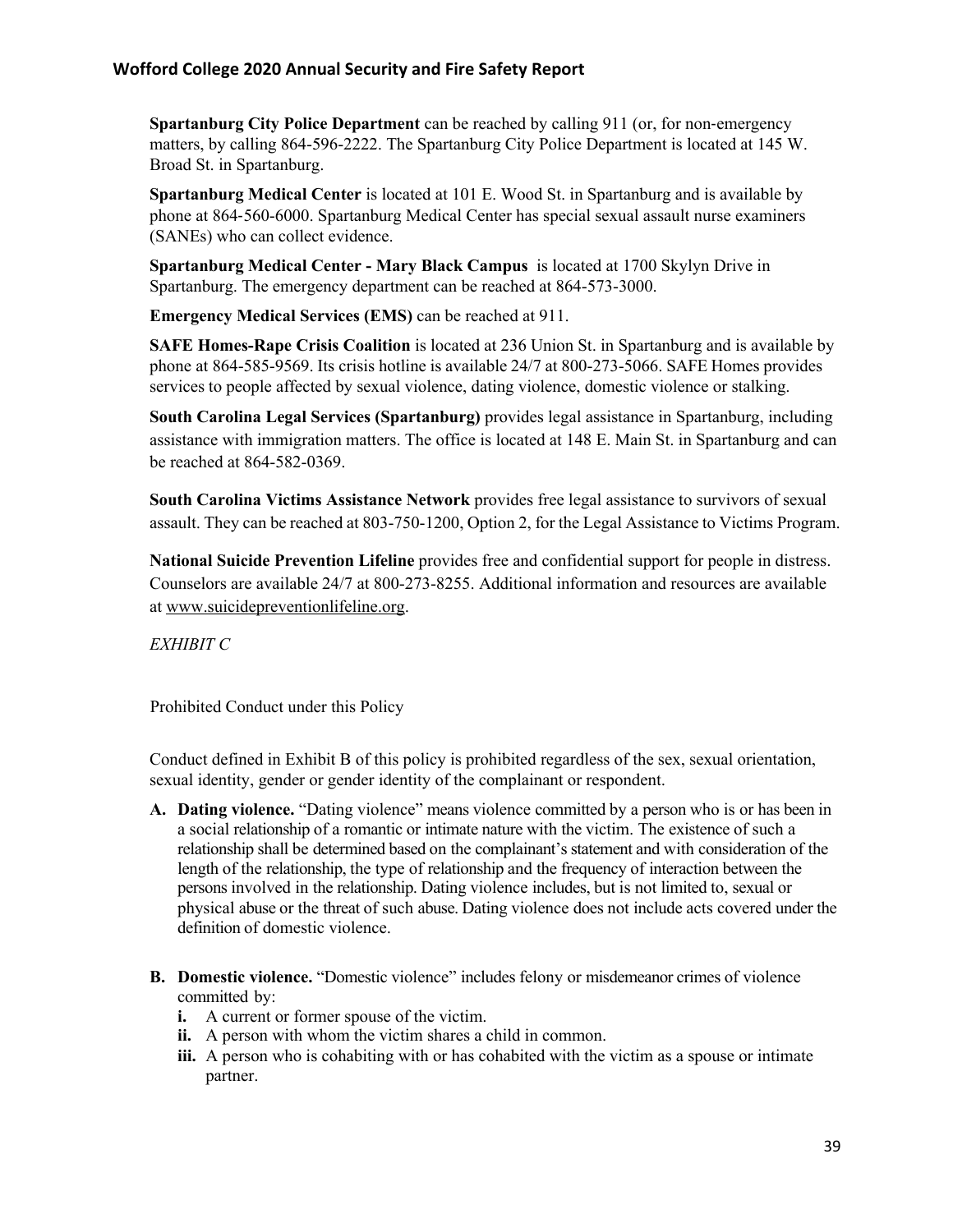- **iv.** A person similarly situated to a spouse of the victim under the domestic or family violence laws of the state of South Carolina.
- **v.** Any other person against an adult or youth victim who is protected from that person's acts under the domestic or family violence laws of the state of South Carolina.
- **C. Failure to comply.** "Failure to comply" means any action taken in opposition to a college directive under this policy. For the purposes of this policy, "college directive" includes, but is not limited to, sanctions, no contact orders, facilitated resolution agreements and interim and final accommodations and corrective action.
- **D. Gender-based harassment.** "Gender-based harassment" is any unwelcome verbal, nonverbal, written, electronic, or physical conduct based on gender identity or expression, sexual orientation, pregnant or parenting status, and nonconformity with gender stereotypes which may include acts of aggression, intimidation, or hostility. Examples of gender-based harassment include instances in which:
	- **i.** Submission or consent to the behavior is reasonably believed to carry consequences for the individual's education, employment, on-campus living environment or participation in a college activity.
	- **ii.** The behavior is so severe or pervasive that it has the effect of substantially interfering with the individual's work or educational performance by creating an intimidating, hostile or demeaning environment for employment, education, on-campus living or participation in a college activity.
- **E. Sexual assault.** "Sexual assault" consists of (i) sexual contact and/or (ii) sexual intercourse without consent (as defined in "related definitions.")
	- **i.** Sexual contact:
	- Any intentional sexual touching
	- However slight
	- With any object or body part (as described below)
	- Performed by a person upon another person

Sexual contact includes (a) intentional touching of the breasts, buttocks, groin or genitals, whether clothed or unclothed, or intentionally touching another with any of these body parts; and (b) making another touch your or themselves with or on any of these body parts.

- **ii.** Sexual intercourse:
- Any penetration.
- However slight.
- With any object or body part (as described below).
- Performed by a person upon another person.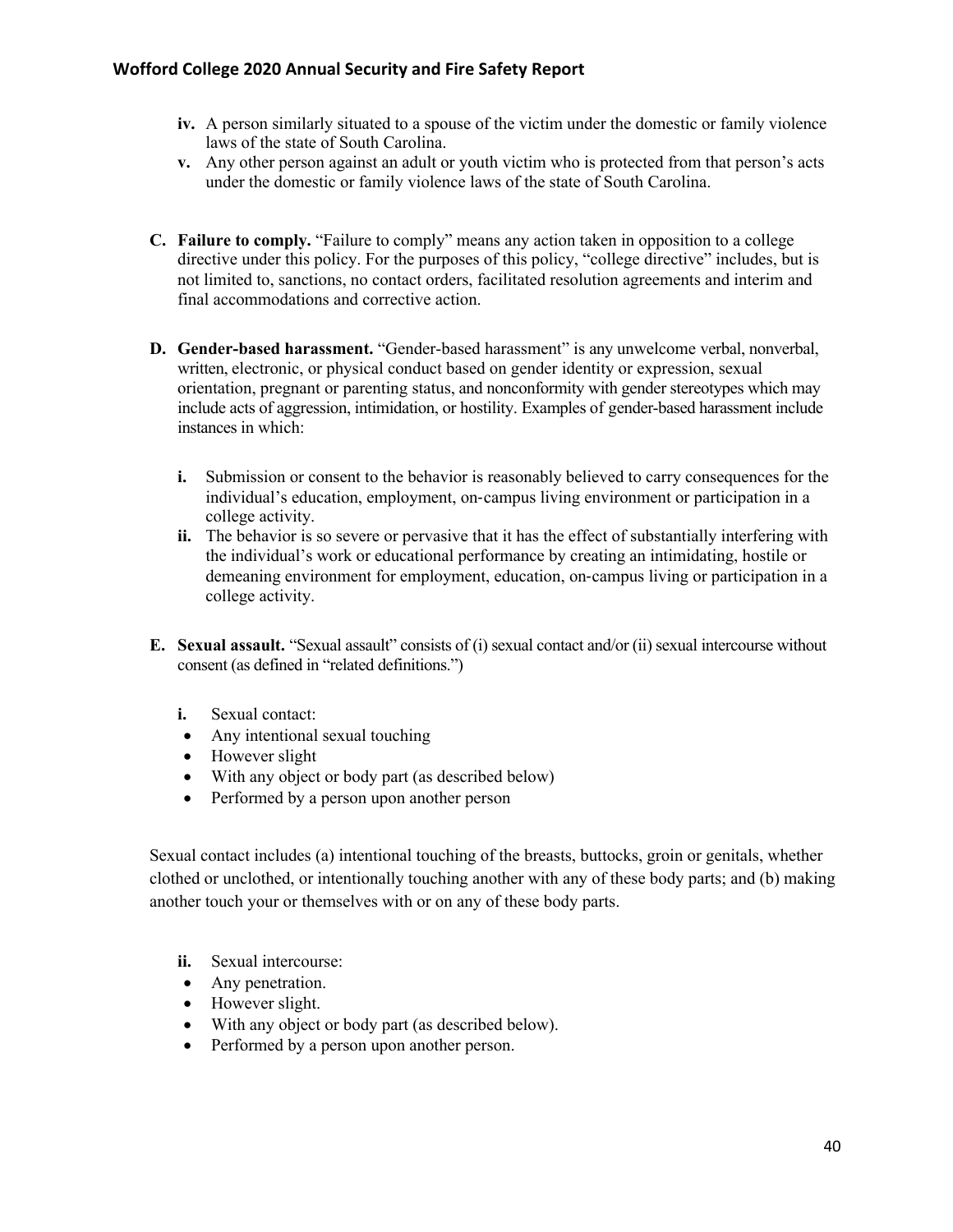Sexual intercourse includes (a) vaginal penetration by a penis, object, tongue or finger; (b) anal penetration by a penis, object, tongue or finger; and (c) any contact, no matter how slight, between the mouth of one person and the genitalia of another person.

- **F. Retaliation.** "Retaliation" means any adverse action threatened or taken against a person because they have filed, supported or provided information in connection with a complaint of prohibited conduct, including but not limited to, direct and indirect intimidation, threats and harassment. The prohibition of retaliation does not end with the resolution of the complaint. Retaliation may be present even after a finding of "not responsible" on allegations of prohibited conduct. Retaliatory behavior is not limited to behavior by the accused individual and covers behaviors by their associates as well as third parties.Retaliation does not include good faith actions lawfully pursued in response to a report of prohibited conduct.
- **G. Sexual and gender-based misconduct.** "Sexual and gender-based misconduct" is an overarching term for any unwelcome conduct of a sexual nature or directed at someone because of their gender identity or expression or sexual orientation, including any conduct or act of a sexual nature perpetrated against an individual without consent. Sexual and gender-based misconduct can occur between strangers or acquaintances, including people involved in an intimate or sexual relationship. Sexual and gender-based misconduct can be committed by anyone regardless of gender, and it can occur between people of the same or different gender. The college encourages reporting of all sexual and gender-based misconduct. Sexual and gender-based misconduct includes but is not limited to:
	- Dating violence.
	- Domestic violence.
	- Gender-based harassment.
	- Sexual assault.
	- Sexual exploitation.
	- Sexual harassment.
	- Sexual intimidation.
	- Stalking.
- **H. Sexual exploitation.** "Sexual exploitation" means any act of taking non-consensual, unjust or abusive sexual advantage of another person for one's own advantage or benefit or to benefit or advantage anyone other than the person being exploited. Sexual exploitation includes, but is not limited to:
	- Causing or attempting to cause another person to be incapacitated in order to gain a sexual advantage over such person.
	- Prostituting another person (i.e., personally gaining money, privilege or power from the sexual activities of another).
	- Non-consensual videotaping, photographing or audio-taping of sexual activity and/or distribution of private sexual activity or a person's intimate parts (including genitalia, groin, breast or buttocks) without consent via media such as, but not limited to, the internet.
	- Exceeding the boundaries of consent  $(e.g.,$  allowing another person to observe consensual sex without the knowledge of or consent from all participants).
	- Voyeurism.
	- Knowingly or recklessly transmitting a sexually transmitted disease (including HIV) to another individual.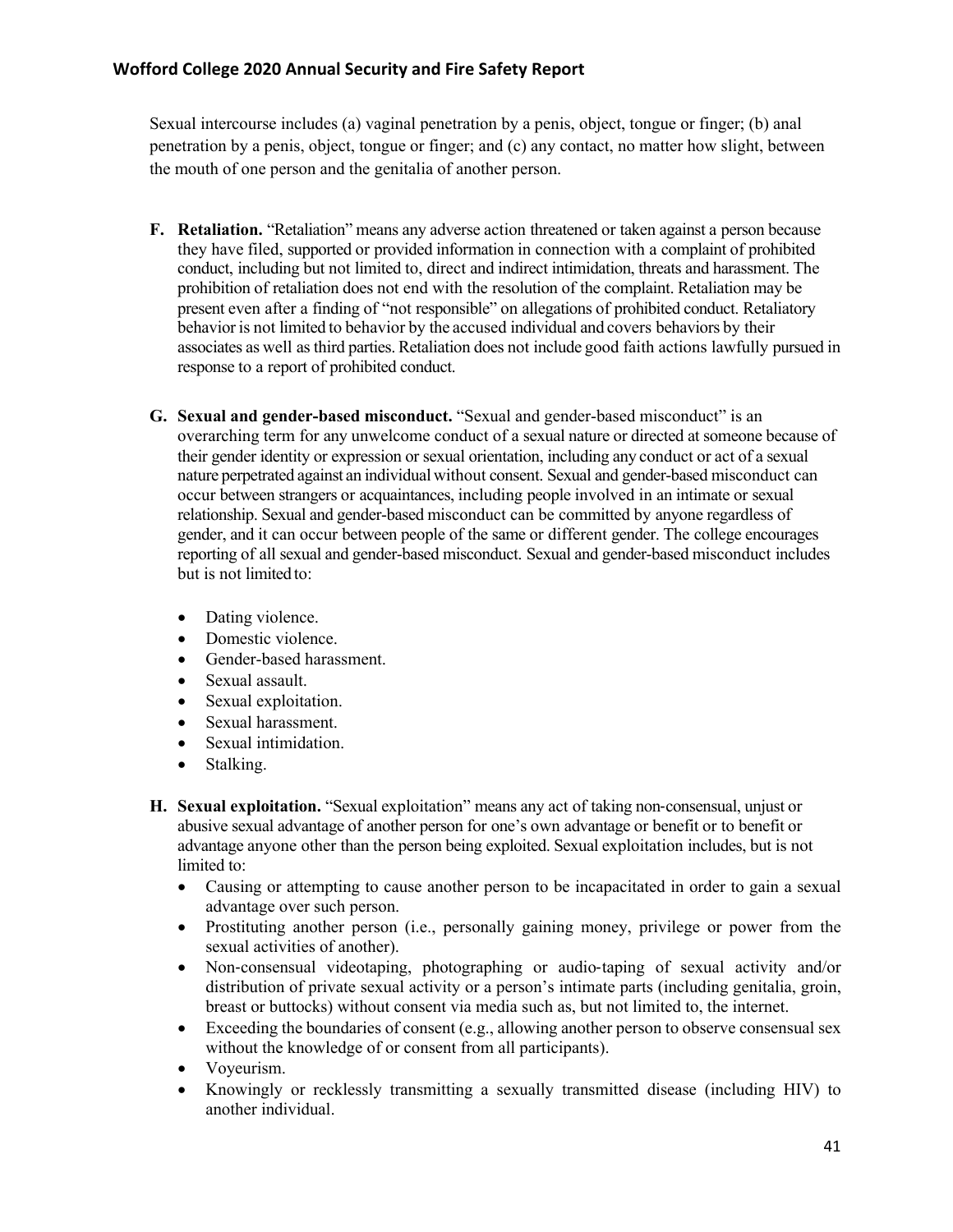- **I. Sexual harassment.** "Sexual harassment" is any unwelcome verbal, nonverbal, written, electronic or physical conduct of a sexual nature. Examples of sexual harassment include instances in which:
	- Submission or consent to the behavior is reasonably believed to carry consequences for the individual's education, employment, on-campus living environment or participation in a college activity. Examples of this type of sexual harassment include:
		- o Pressuring an individual to engage in sexual behavior for some educational or employment benefit.
		- o Making a real or perceived threat that rejecting sexual behavior will carry a negative educational or employment consequence for the individual.
	- The behavior is so severe or pervasive that it has the effect of substantially interfering with the individual's work or educational performance by creating an intimidating, hostile or demeaning environment for employment, education, on- campus living or participation in a college activity. Examples of this type of sexual harassment include:
		- o One or more instances of sexual assault.
		- o Persistent unwelcome efforts to develop a romantic or sexual relationship.
		- o Unwelcome sexual advances or requests for sexual favors.
		- o Unwelcome commentary about an individual's body or sexual activities.
		- o Repeated and unwelcome sexually-oriented teasing, joking or flirting.
		- o Verbal abuse of a sexual nature.
- **J. Sexual intimidation.** "Sexual intimidation" includes but is not limited to:
	- Threatening, expressly or impliedly, to commit a sexual act upon another person without their consent.
	- Engaging in indecent exposure (intentionally exposing one's sexual organs in public) with the intention of alarming, distressing and/or offending others.
- **K. Stalking.** "Stalking" means engaging in a course of conduct directed at a specific person that would cause a reasonable person to fear for their safety or the safety of others or suffer substantial emotional distress.

For purposes of this definition, "course of conduct" means two or more acts, including, but not limited to, acts in which the stalker directly, indirectly or through third parties, by any action, method, device or means, follows, monitors, observes, surveils, threatens or communicates to or about a person, or interferes with a person's property; "reasonable person" means a reasonable person under similar circumstances and with similar identities to the victim; and "substantial emotional distress" means significant mental suffering or anguish that may, but does not necessarily, require medical or other professional treatment or counseling.

#### *EXHIBIT D*

#### Related Definitions

**A. Appeals officer.** "Appeals officer" is defined in Section 7.04(B). Individuals who may serve in this capacity will receive regular professional training in investigation and determination practices and procedures and issues related to sexual and gender-based misconduct.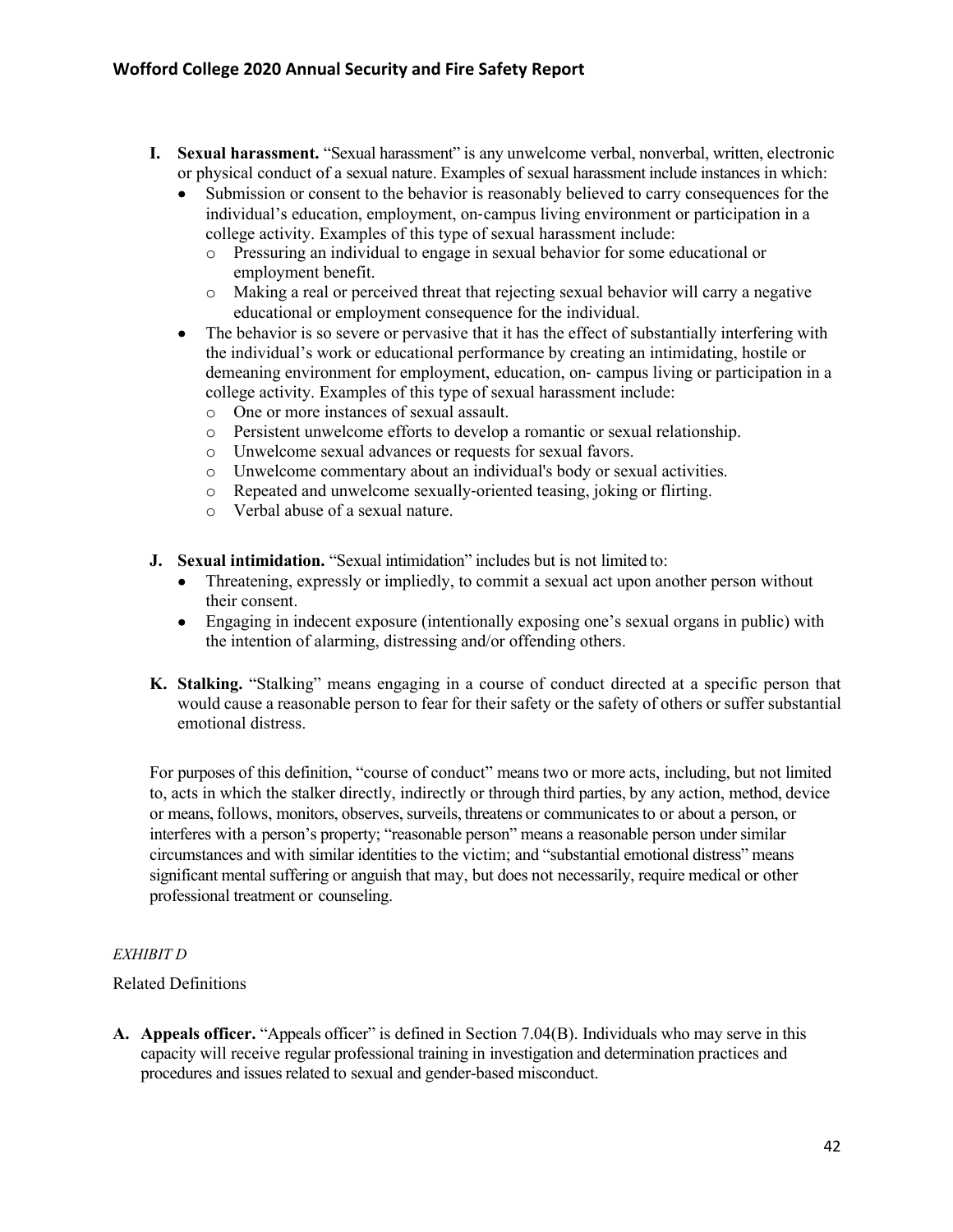- **B. Assigned Title IX deputy coordinator.** The "assigned Title IX deputy coordinator" meansthe Title IX Deputy coordinator assigned by the Title IX coordinator to handle a given complaint. In some cases, the Title IX coordinator may serve this function.
- **C. Clery Act.** The Jeanne Clery Disclosure of Campus Security Policy and Campus Crime Statistics Act (the "Clery Act") is a federal statute codified at 20 U.S.C. § 1092(f), with implementing regulations in the U.S. Code of Federal Regulations at 34 C.F.R. § 668.46. The Clery Act requires all colleges and universities that participate in federal financial aid programs to keep and disclose information about crime on and near their respective campuses.
- **D. Complainant.** A "complainant" is an individual who files a complaint of prohibited conduct or on whose behalf a complaint is filed.
- **E. Complaint.** A "complaint" is an allegation of prohibited conduct asserted against another party and initiated pursuant to Section 6.01.
- **F. Confidential resource.** "Confidential resource" is defined in Section 3.01.
	- **G. Consent.** "Consent" is informed, freely and actively given, and mutually understandable words or actions that indicate a willingness to participate in mutually agreed-upon sexual activity. Consent is mutually understandable when a reasonable person would consider the words or actions of the parties to have manifested a clear and unambiguous agreement between them to engage in certain conduct with each other. Consent cannot be gained by ignoring or acting in spite of the objections of another.

Consent cannot be inferred from:

- o Silence, passivity or lack of resistance alone.
- o A current or previous dating or sexual relationship alone (or the existence of such a relationship with anyone else).
- o Attire.
- o The buying of dinner or the spending of money on a date.
- o Consent previously given (i.e., consenting to one sexual act does not imply consent to another sexual act).

Consent is not effective if it is obtained through the use of physical force, violence, duress, deception, intimidation, coercion or the threat, expressed or implied, of bodily injury. Whether a party used intimidation or coercion to obtain consent will be determined by reference to the perception of a reasonable person found in the same or similar circumstances.

Consent may never be given by:

- o Minors, even if the other participant did not know the minor's age.
- o Mentally disabled persons, if their disability was reasonably knowable to a sexual partner who is not mentally disabled.
- o Persons who are incapacitated. The use of alcohol or drugs does not diminish one's responsibility to obtain consent and does not excuse conduct that constitutes sexual or genderbased misconduct under this policy.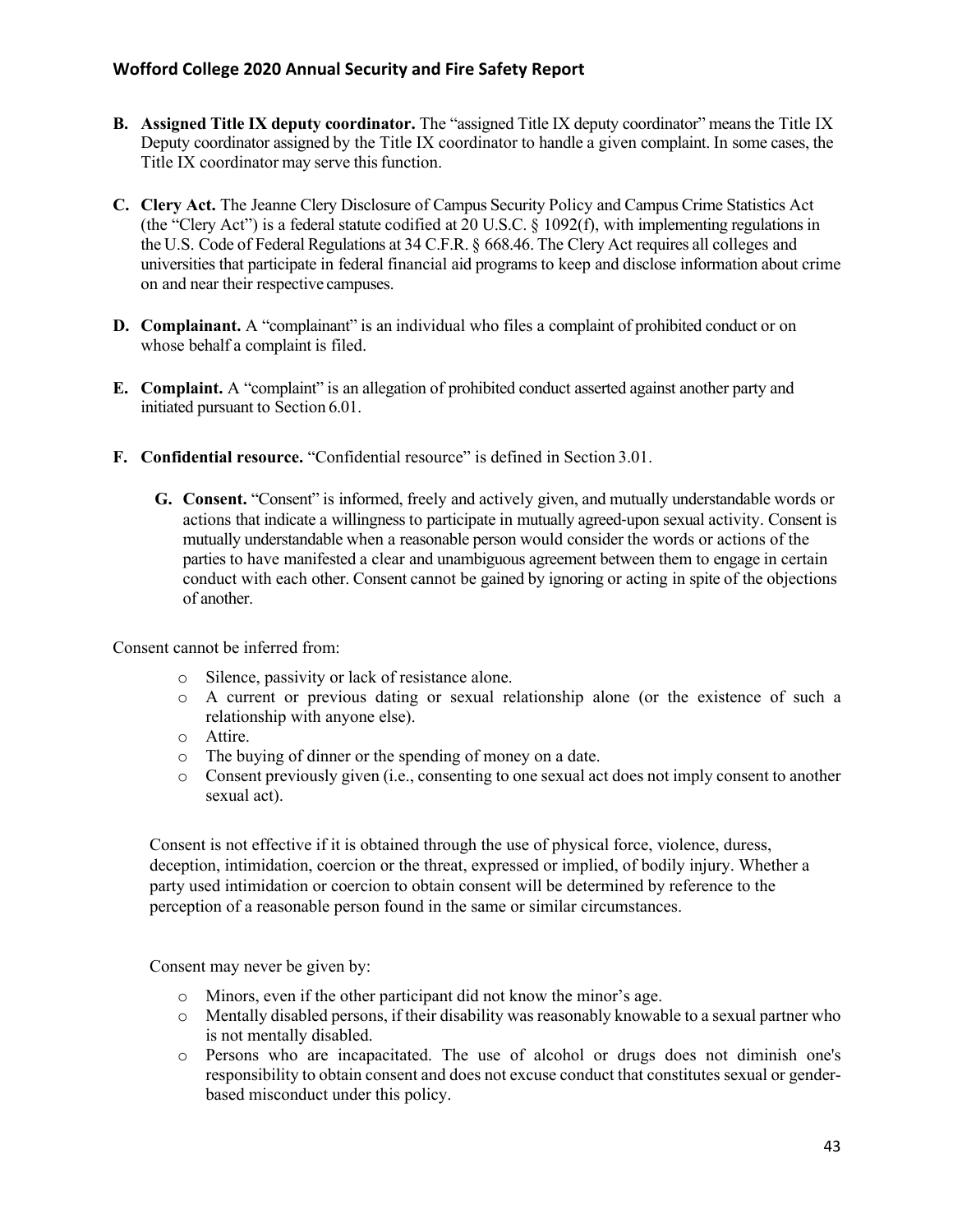If at any time during a sexual act any confusion or ambiguity is or should reasonably be apparent on the issue of consent, it is incumbent upon each individual involved in the activity to stop and clarify the other's willingness to continue and capacity to consent. Neither party should make assumptions about the other's willingness to continue.

- **H. Day.** A "day" is a business day, unless otherwise specified.
- **I. Education record.** "Education record" has the meaning assigned to it underFERPA.
- **J. FERPA.** The Family Educational Rights and Privacy Act ("FERPA") is a federal statute codified at 20 U.S.C. § 1232g, with implementing regulations at 34 § C.F.R. 99. FERPA protects the privacy of student education records. FERPA grants to eligible students the right to access, inspect, and review education records, the right to challenge the content of education records and the right to consent to the disclosure of education records.
- **K. Outcome letter.** The "outcome letter" is the notice provided concurrently to the complainant and respondent after the review panel makes a determination that a respondent is "responsible" or "not responsible" for violating the Sexual and Gender-Based Misconduct Policy at the conclusion of the formal resolution process.
- **L. Incapacitated.** "Incapacitated" means lacking the physical and/or mental ability to make informed, rational judgments. A person may be incapacitated for a variety of reasons, including but not limited to being asleep or unconscious, having consumed alcohol or taken drugs, or experiencing blackouts or flashbacks.
- **M. Investigators.** The "investigators" are neutral fact-finders who are designated by the assigned Title IX deputy coordinator to investigate a complaint. The investigators will be trained annually on (1) reasonable and appropriate investigative techniques and (2) issues related to sexual and gender-based misconduct.
- **N. Material sexual misconduct.** "Material sexual misconduct" is sexual and gender-based misconduct that, taking into account the totality of the circumstances, is sufficiently serious and significant to warrant adjudication under, and discipline pursuant to, this policy. Specifically, to determine whether sexual or gender-based misconduct rises to the level of material sexual misconduct, consideration will be given to the following criteria: (1) the type, frequency and duration of the conduct (the more severe the conduct, the less the need to show a repetitive series of incidents, particularly if the conduct is physical), (2) the identity of and relationship between the alleged victim and the respondent, (3) the number of individuals involved, (4) the age and sex of the alleged victim and the respondent, (5) the location of the incidents and the context in which they occurred, and (6) whether there have been similar incidents.
	- **O. Personally identifiable information.** "Personally identifiable information" (as that term is defined by FERPA) includes, but is not limited to:
		- o A student's name.
		- o The name of a student's parent(s) or other family members.
		- o The address of a student or a student's family.
		- o A personal identifier, such as a student's social security number, student number or biometric record.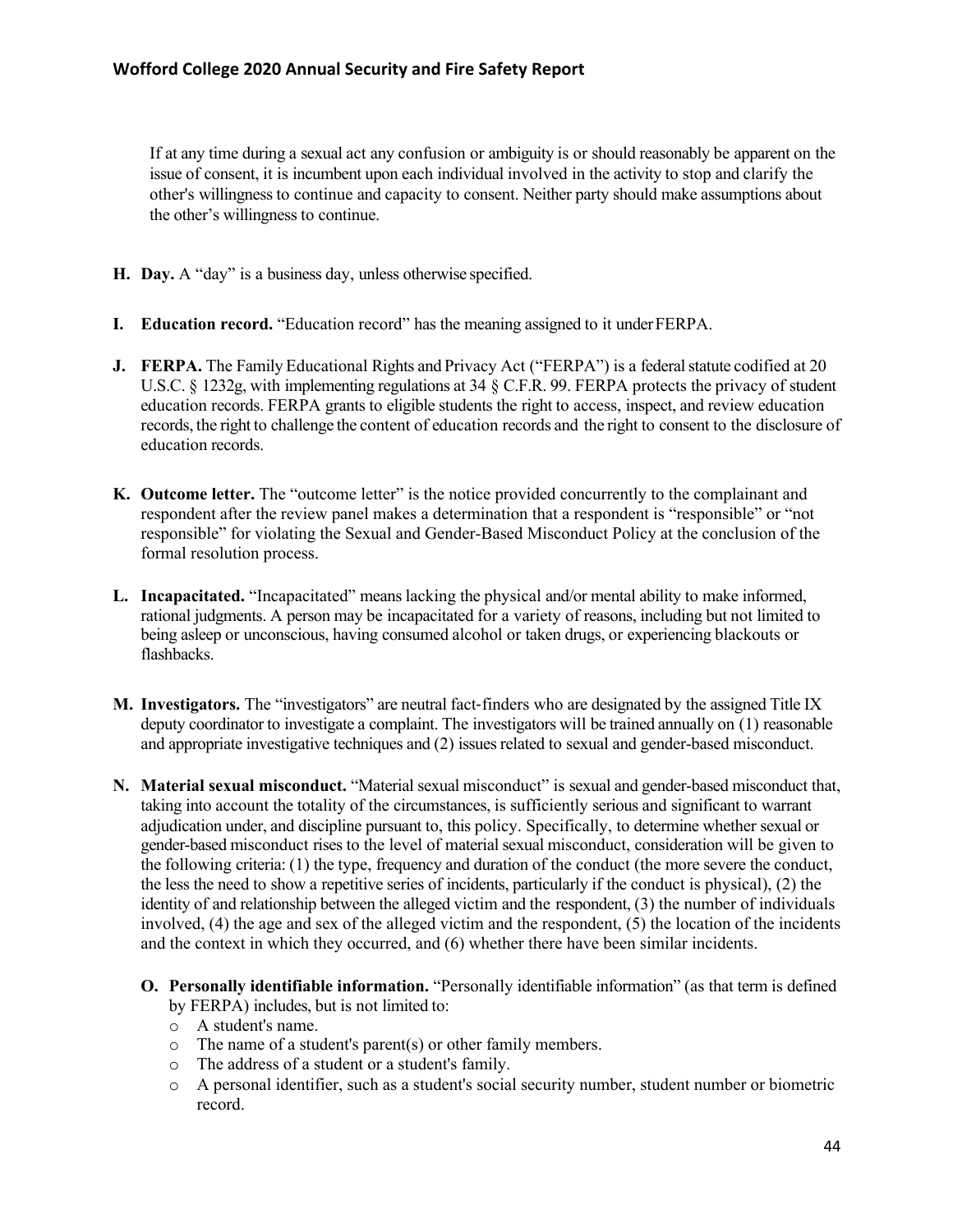- o Other indirect identifiers, such as a student's date of birth, place of birth or mother's maiden name.
- o Other information that, alone or in combination, is linked or linkable to a specific student and that would allow a reasonable person in the college community, who does not have personal knowledge of the relevant circumstances, to identify the student with reasonable certainty.
- o Information requested by a person whom the college reasonably believes knows the identity of the student to whom the education record relates.
- **P. Preponderance of the evidence.** "Preponderance of the evidence" is the evidentiary standard used in this policy to determine whether the sum of all the evidence shows that it is more likely than not that a respondent violated the Sexual and Gender-Based Misconduct Policy.
- **Q. Respondent.** A "respondent" is an individual who has been accused in a complaint of violating the Sexual and Gender-Based Misconduct Policy.
- **R. Responsible employee.** A "responsible employee" is an employee of the college who has the obligation to report to the Title IX coordinator any complaints or allegations of sexual or genderbased misconduct of which he or she becomes aware. Confidential resources are not "responsible employees," but all other employees are "responsible employees" and are required to share all available information related to sexual and gender-based misconduct with the Title IX coordinator.
- **S. Review panel.** The "review panel" is defined in Section 7.02(B). The review panel consists of trained investigators.
- **T. Sanction letter.** The "sanction letter" is the notice of sanctions provided concurrently to the complainant and respondent during the formal resolution process when a review panel finds a respondent responsible for violating the Sexual and Gender-Based Misconduct Policy and the Title IX coordinator and appropriate administrator determine sanctions.
- **U. Third**-**party reporter.** A "third-party reporter" is an individual who reports or files a complaint alleging that another individual is the victim of sexual or gender-based misconduct.
- **V. Title IX coordinator.** The college's "Title IX coordinator" is Amanda Estabrook. Estabrook's office is located in the Campus Life Building, and she may be contacted by phone at 864-597- 4047 or by email at estabrookar@wofford.edu. The Title IX coordinator has ultimate oversight responsibility for handling Title IX-related complaints and for identifying and addressing any patterns or systemic problems involving sexual and gender-based misconduct. The Title IX coordinator is available to meet with individuals who are involved with or concerned about issues or college processes, incidents, patterns or problems related to sexual or gender-based misconduct. All allegations involving sexual and gender-based misconduct should be directed to the Title IX coordinator.

The Title IX coordinator will receive regular professional training in resolution practices and procedures. More specifically, the Title IX coordinator will receive annual training on (1) issues related to dating violence, domestic violence, sexual assault and stalking, and (2) how to conduct a fair and equitable resolution process.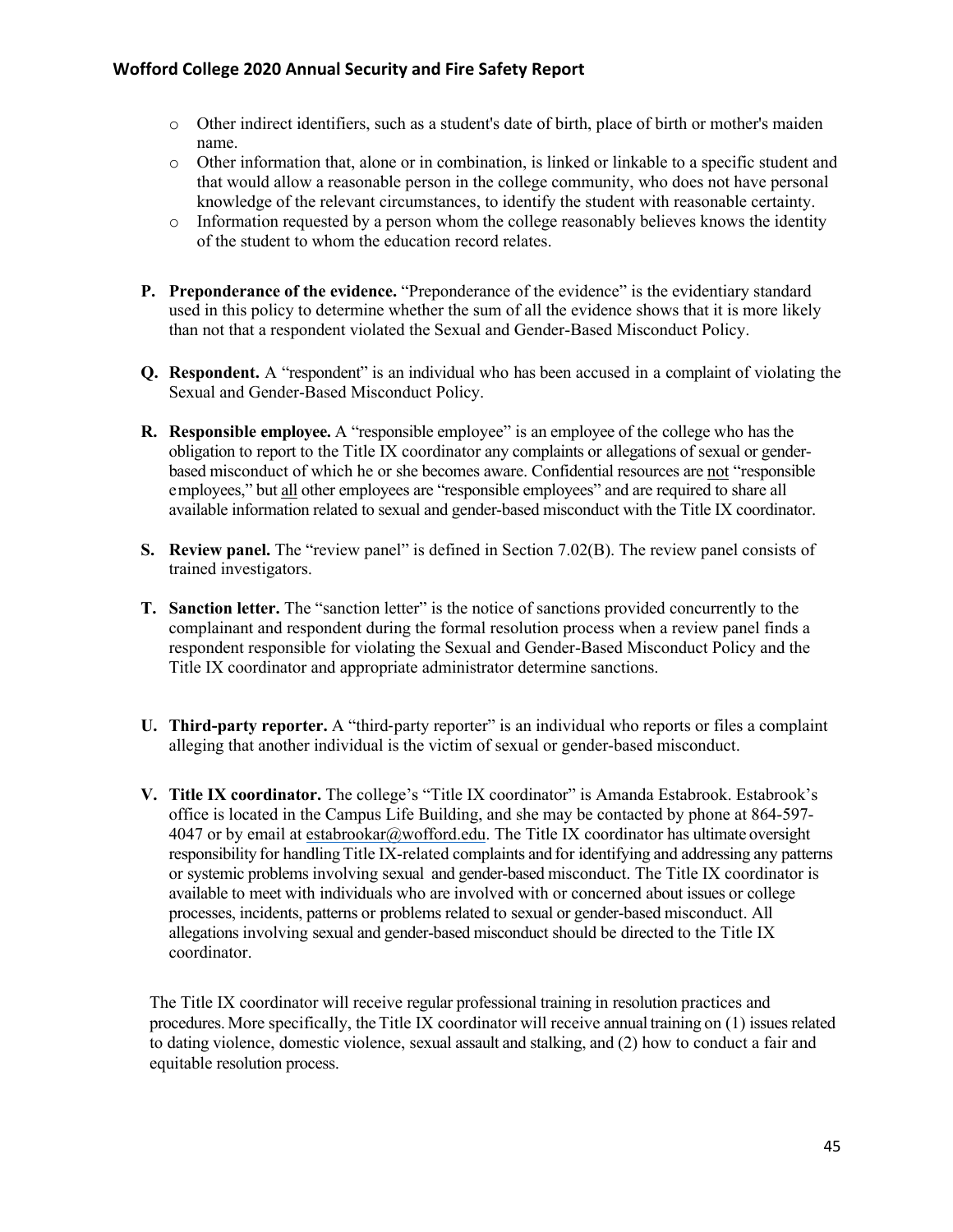**W. Title IX deputy coordinator(s).** The college's "Title IX deputy coordinators" are:

- o Matt Hammett, assistant dean of students for student involvement. Hammett can be reached by telephone at 864-597-4048, by email at hammettmk@wofford.edu or in person on the second floor of the Campus Life Building.
- o Amy Lancaster, dean of international programs. Lancaster can be reached by telephone at 854- 597-4430, by email at lancasterae@wofford.edu or in person on the first floor of the Michael S. Brown Village Center.

The Title IX deputy coordinators work under the oversight of the Title IX coordinator to assist with the handling of Title IX-related complaints. The Title IX coordinator may, at their discretion, assign a Title IX deputy coordinator as the assigned Title IX deputy coordinator in connection with a given complaint.

The Title IX deputy coordinators will receive regular professional training in resolution practices and procedures. More specifically, the Title IX deputy coordinators will receive annual training on (1) issues related sexual and gender-based misconduct and (2) how to conduct a fair and equitable resolution process.

#### *EXHIBIT E*

Sexual and Gender-Based Misconduct Education

#### **Outreach and Prevention**

Wofford College is committed to the prevention of sexual and gender-based misconduct and routinely conducts outreach and educational programming designed to increase awareness of the prevalence of sexual and gender-based misconduct involving college-age students and other college constituents, inform the Wofford community about issues related to sexual and gender-based misconduct such as substance abuse and the role of the bystander and promote knowledge of the college's Sexual and Gender-Based Misconduct Policy.

## **Training**

The college regularly conducts training for its constituents, including the following groups:

- Title IX coordinator and Title IX deputy coordinators.
- Investigators.
- Appeals officers.
- Employees.
- Students.
- Campus safety officers.

These groups are trained, as appropriate and applicable, on such subjects as:

• The Sexual and Gender-Based Misconduct Policy.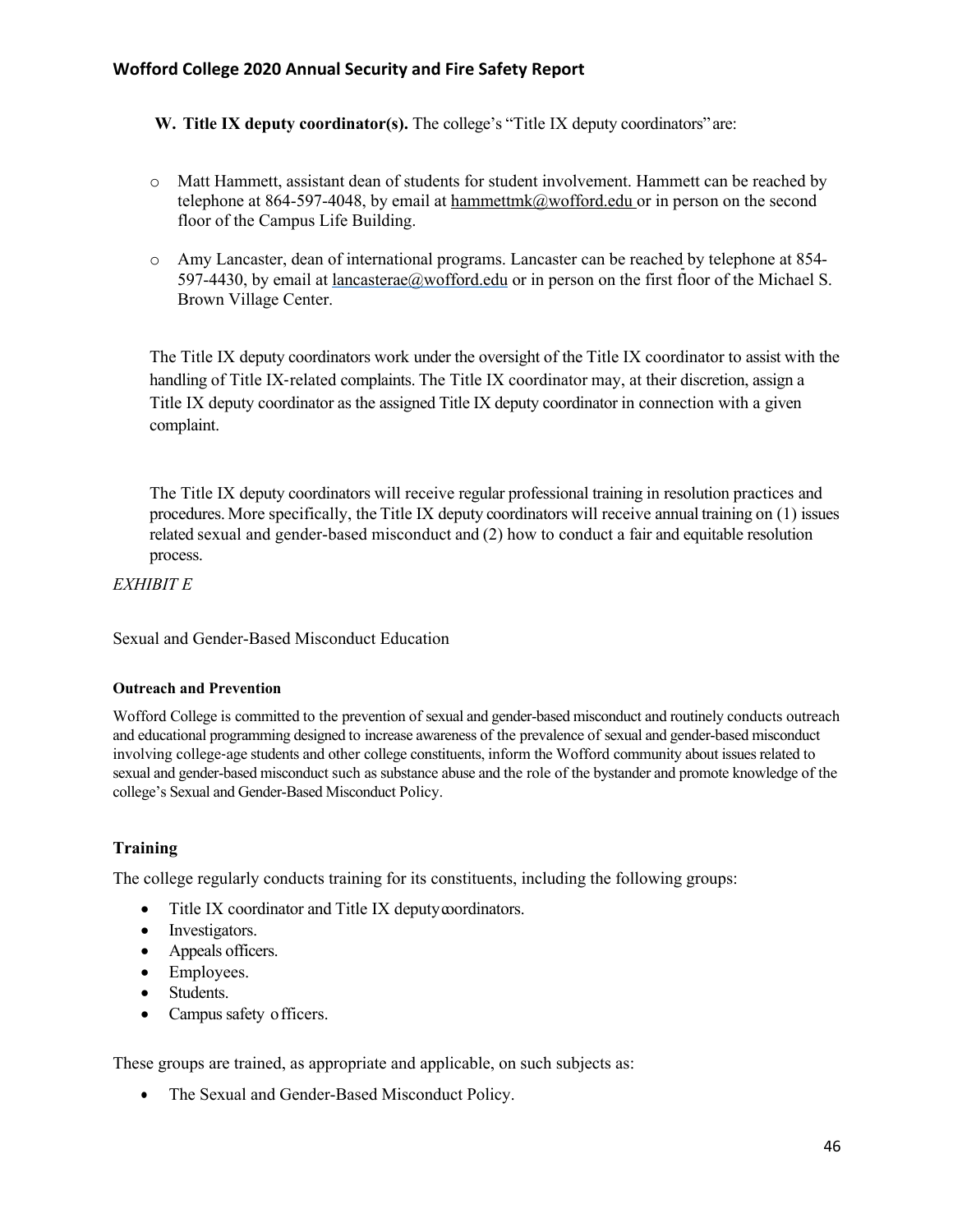- Title IX and related regulatory guidance.
- The college's responsibility to address allegations of sexual and gender-based misconduct.
- Recognizing and responding to reports of sexual and gender-based misconduct.
- Understanding common and counterintuitive victim responses (during and after an incident) and the effect of sexual and gender-based misconduct on victims.
- Understanding the link between substance abuse and sexual and gender-based misconduct.
- Which employees are "responsible employees" and which individuals and offices are confidential resources.
- Reasonable, appropriate and sensitive investigative and interview techniques.
- Issues related to dating violence, domestic violence, sexual assault and stalking.
- Conducting reliable, impartial and fair investigations and determinations.

The college offered the following primary prevention and awareness programs for all incoming students in 2019:

| <b>Name of Program</b>        | Date Held             | <b>Location Held</b>  | <b>Which Prohibited</b>   |
|-------------------------------|-----------------------|-----------------------|---------------------------|
|                               |                       |                       | <b>Behavior*</b> Covered? |
| Everfi online training        | August-September 2019 | Online                | Sexual Assault/Dating     |
| mandatory for first-year      |                       |                       | Violence/Bystander        |
| students.                     |                       |                       | Intervention              |
| First-Year Student panel      | Oct 8                 | Leonard Auditorium    | Sexual Assault; Dating    |
| program                       |                       |                       | Violence; TIX ptocess     |
| First-Year Seminar            | Mid-Oct               | Classrooms throughout | <b>Bystander</b>          |
| (required for all first-year) |                       | campus                | intervention/Sexual       |
| students)                     |                       |                       | <b>Assault Prevention</b> |
| Everfi Follow-up for all      | October 18            | Online                | Sexual Assault/Dating     |
| first-year students           |                       |                       | Violence/Bystander        |
|                               |                       |                       | Intervention              |

The college offered the following programs for the entire campus community in 2019

| <b>Name of Program</b>        | <b>Date Held</b>  | <b>Location Held</b>  | <b>Which Prohibited</b>       |
|-------------------------------|-------------------|-----------------------|-------------------------------|
|                               |                   |                       | <b>Behavior*</b> Covered?     |
| Fraternity/Sorority Risk      | Feb. $20$         | Olin Teaching Theater | Sexual Assault;               |
| Management Workshop           |                   |                       | Resources and Bystander       |
|                               |                   |                       | Intervention                  |
| Speak up and Speak out        | Feb. 28           | Campus Life           | Sexual Harassment             |
| <b>Against Sexual</b>         |                   |                       |                               |
| Harassment (For Entire        |                   |                       |                               |
| Campus)                       |                   |                       |                               |
| Everfi online training for    | March 1- April 19 | Online                | Sexual Assault,               |
| students                      |                   |                       | Domestic/Dating               |
|                               |                   |                       | Violence and Stalking         |
| Sexual Assault                | April 9           | Old Main              | <b>Sexual Assault</b>         |
| <b>Awareness Month Kick-</b>  |                   |                       |                               |
| off (Entire Campus)           |                   |                       |                               |
| <b>Bystander Intervention</b> | April 10          | Anna Todd Wofford     | <b>Bystander Intervention</b> |
| Strategies                    |                   | Center                |                               |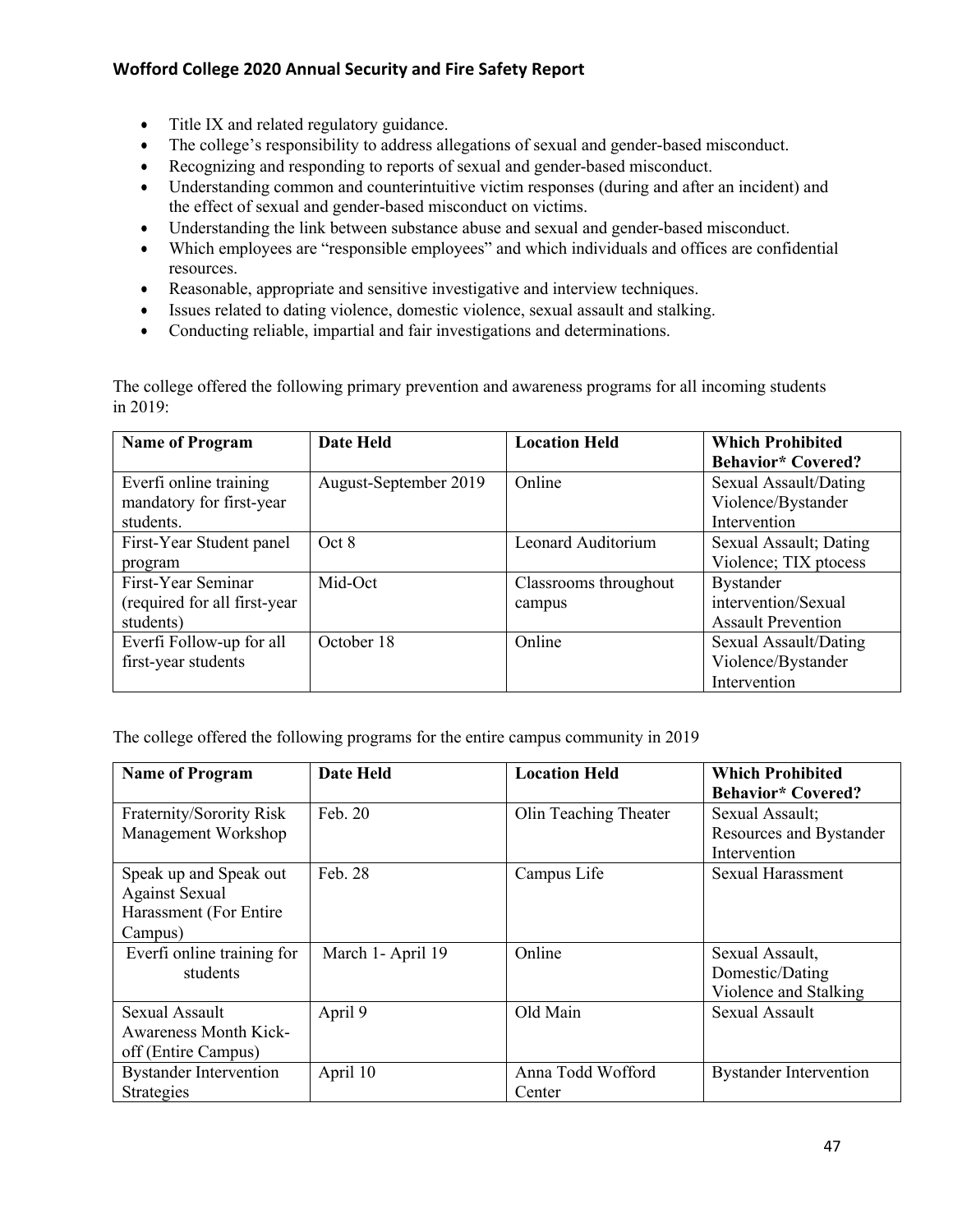| To Consent and Beyond    | April 18              | Leonard Auditorium | Consent and sexual      |
|--------------------------|-----------------------|--------------------|-------------------------|
| by Dr. Kelly Johnson     |                       |                    | assault                 |
| Partner Abuse and Sexual | April 30              | Anna Todd Wofford  | Dating Violence; Sexual |
| <b>Assault Dynamics</b>  |                       |                    | Assault                 |
| Everfi online training   | August-September 2019 | Online             | Sexual Assault/Dating   |
| mandatory for returning  |                       |                    | Violence/Bystander      |
| students.                |                       |                    | Intervention            |
| Anti-Sexual Violence     | Nov. $7$              | Indoor arena       | Sexual Assault          |
| Workshop (For all        |                       |                    |                         |
| student athletes and     |                       |                    |                         |
| coaches)                 |                       |                    |                         |

The college offered the following programs for employees in 2019

| <b>Name of Program</b>                                                | <b>Date Held</b>   | <b>Location Held</b>        | <b>Which Prohibited</b><br><b>Behavior*</b> Covered?                    |
|-----------------------------------------------------------------------|--------------------|-----------------------------|-------------------------------------------------------------------------|
| Everfi Sexual Assault<br>Prevention for Athletics<br>staff            | March 1-April 19   | Online                      | Sexual Assault,<br>Domestic/Dating<br>Violence and Stalking             |
| New Faculty Responsible<br>Employee training                          | Jan. 31<br>Aug. 27 | McMillan Theater            | <b>TIX</b> Responsible<br>Employee<br>Responsibilities and<br>Reporting |
| <b>Bystander Intervention</b><br><b>Strategies</b> (Entire<br>Campus) | April 10           | Anna Todd Wofford<br>Center | <b>Bystander Intervention</b>                                           |
| Lunch and Learn<br>Program for faculty and<br>staff                   | April 11           | Holcombe Room               | Sexual and gender-based<br>misconduct                                   |
| Transgender in Higher Ed<br>(For Entire Campus)                       | April 18           | Gray-Jones Room             | Gender Identity Hate<br><b>Crime Prevention</b>                         |
| RA TIX Training                                                       | Aug. 24            | <b>Burwell Building</b>     | RA TIX Responsibilities<br>Training                                     |
| TIX Training for cabinet<br>and TIX investigators                     | Sept. 13, 14       | Anna Todd Wofford<br>Center | Sexual and Gender<br>Misconduct Policy and<br>investigations Training   |

## **Sex Offender Registry**

In accordance with the Federal Crime and Safety Reporting Act, Wofford College provides the website of South Carolina sex offenders on the campus safety website. Sex offender information also can be located at http://scor.sled.sc.gov/ConditionsOfUse.Aspx. The site lists the address of registered sex offenders and provides a picture of the offender. To determine whether any offenders are registered within proximity of the campus, enter 429 N. Church St., Spartanburg, S.C. 29303 and hit search. Students who live off campus and want to determine whether any sex offenders live near your address, type that complete address in and hit search.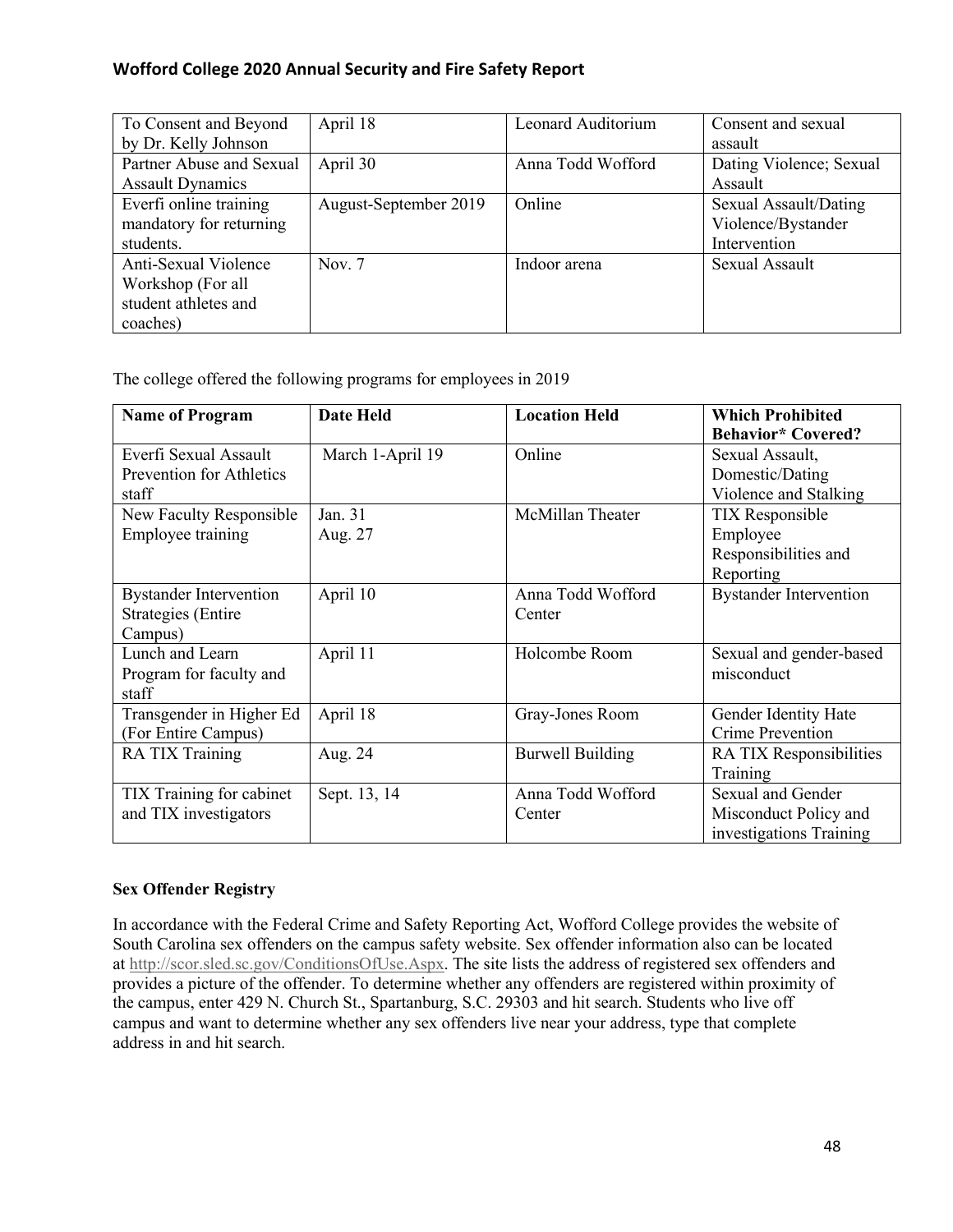#### **Hate Crimes**

Wofford College is committed to providing a safe environment for the students, faculty, staff and visitors. Violent or harassing behavior based on a bias towards a person or group's race, religion, ethnicity, national origin, gender, sexual orientation or disability will not be tolerated. Such behavior includes, but is not limited to, Clery reportable offenses such as homicide, negligent/non-negligent manslaughter, sex offenses, robbery, aggravated assault, burglary, motor vehicle theft and arson. It also includes crimes such as larceny, vandalism, intimidation and simple assault based on a victim's ethnic or social background or group. Failure to follow this policy is grounds for sanctions which may include suspension or expulsion. Hate crimes are reportable through the Campus Security Act and statistics will be maintained and recorded as part of the College Annual Security and Fire Safety Report. Local law enforcement agencies have agreed to provide reports of hate crime incidents in which they respond that are on reportable public property, on campus or on reportable non-campus property for inclusion into the annual report. Students, faculty and employees may report any bias-related incident through the Bias Incident Report Form located on the Wofford closed-access myWofford site under the Campus Life tab under the forms section. Anyone with information concerning a bias-related incident is encouraged to report the incident. The report can be completely confidential.

#### **Discrimination and Harassment**

Wofford will not tolerate any conduct (verbal or physical) that constitutes harassment by any administrator, faculty member, staff member, vendor or student. Discriminatory harassment is defined as unwelcome behaviors or persistent inappropriate comments that question, pester and/or harass others for information about an individual, and/or verbally or in a threatening manner bully, torment, heckle or persecute an individual in such a way as to create a disruption to the academic/campus community where:

- 1. Submission to such conduct is made either explicitly or implicitly a condition of an individual's employment, education or membership in a student organization.
- 2. Submission to or rejection of such conduct by an individual is used as the basis for employment, academic decisions affecting the individual or membership in a student organization.
- 3. Such conduct has the effect of substantially interfering with an individual's professional or academic performance or of creating an intimidating, hostile, degrading employment or educational environment.

Harassment does not refer to behavior acceptable to or consented to by both parties or to the normal exchange of ideas within the academic environment, nor is it intended to discourage the introduction of unpopular or controversial relevant ideas in the classroom.

Each complaint will be investigated and the resulting action will be determined up to and including suspension and/or expulsion for students and discharge for faculty/staff consistent with current college policies and procedures. If a complainant knowingly and willfully makes a false accusation, he/she will be subject to appropriate disciplinary action.

#### Telephone Harassment

Use of the telephone to threaten, harass, intimidate or coerce another person is a violation of federal and state law and Wofford College policy and will not be tolerated. Telephone harassment is defined as an offense with the intent to harass, annoy, alarm, abuse, torment or embarrass by telephone. It is a communication that is obscene or threatening. Students placing such calls will be subject to criminal sanctions such as fines or imprisonment, and to sanctions as listed in the Code of Student Rights and Responsibilities.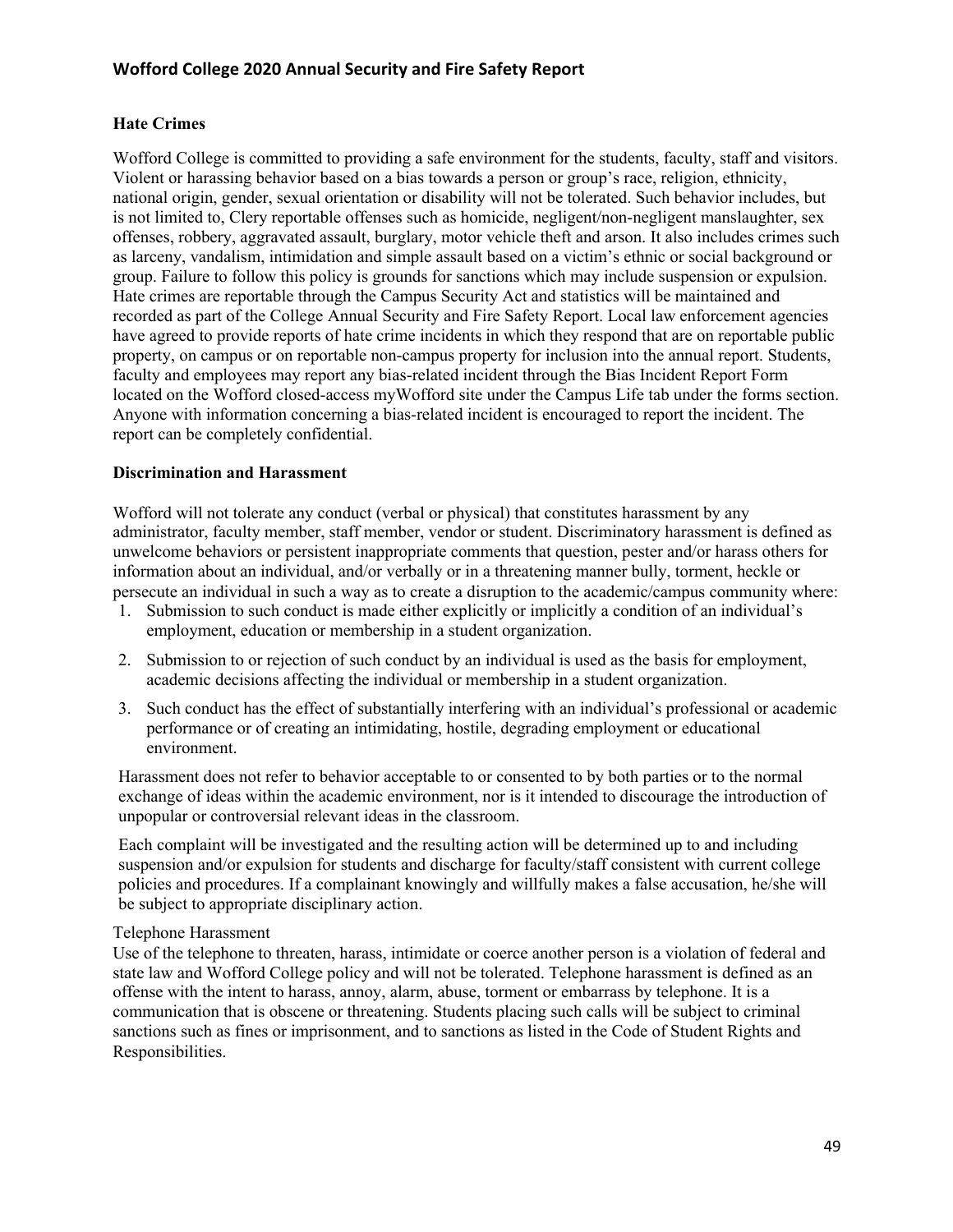#### Reporting Telephone Harassment

Telephone harassment is a serious issue. If a student receives harassing phone calls and believe he/she is in immediate danger, that student should call the Department of Campus Safety immediately at 597-4911 and contact the dean of students or the director of residence life. They will begin proceedings to attempt to determine the identity of the harasser. Investigations will be conducted by college campus safety officers and by local law enforcement officers.

#### **Emergency Notification to the Campus Community**

The Wofford College Department of Campus Safety monitors events on campus and those of nearby surrounding areas daily. If the department confirms, through on-campus or external official sources (senior facilities personnel, the environmental compliance officer for academics, the preventive maintenance supervisor, mechanical supervisor, the director or assistant director of facilities, external law enforcement agencies or community emergency agencies such as the fire department or county office of emergency management), that there is an emergency or situation that poses a risk to the health and safety of all or part of the campus community, the director of campus safety/designee (or the Office of Marketing and Communications, typically by the senior director of public relations and communications as backup) will, without delay, and taking into account the safety of the campus community, determine the content of the notification as listed below and initiate the warning system, unless, in the professional opinion of responsible authorities, issuing the notification will compromise efforts to assist a victim or respond to, or otherwise mitigate the emergency.

Campus and local first responders on the scene of a critical incident or dangerous situation that poses an immediate threat to the health or safety of the campus community will assist those preparing the emergency notification with determining what segment or segments of the campus community should receive the notification. Generally, campus community members in the immediate area of the dangerous situation (i.e. the building, adjacent buildings, or surrounding area) will receive the emergency notification first. The college may issue subsequent notifications to a wider group of community members. If the emergency affects a significant portion of or the entire campus, college officials will distribute the notification to the entire campus community.

The director of campus safety/designee will, with the assistance of campus and local first responders, determine the content of the notification. The college has developed template messages addressing several different emergency situations. The director of campus safety or his designee will select the template message most appropriate to the on-going situation and modify it to address the specifics of the present incident.

In cases in which there are no pre-determined template messages in the system, the individual issuing the alert will send and develop the most succinct message to convey the appropriate message to the community. The goal is to ensure individuals are aware of the situation and that they know the steps to take to safeguard their personal and community safety.

Messages are sent to the campus community/affected parts of the campus in a multiple message series intended to immediately alert all or part of the campus and follow-up messages to provide additional guidance or update the community. The college has various systems in place for communicating information quickly. Some or all of these methods of communication may be activated in the event for emergency notification to all or a segment of campus community. These methods of communication include the mass notification system known as Rave Mobile Alert which includes campus e-mail, text messages, and computer screen capture alerts. Social media posts may be used as well for certain situations, typically of longer duration. An outdoor warning siren system is also available and may be used in conjunction of the Rave system.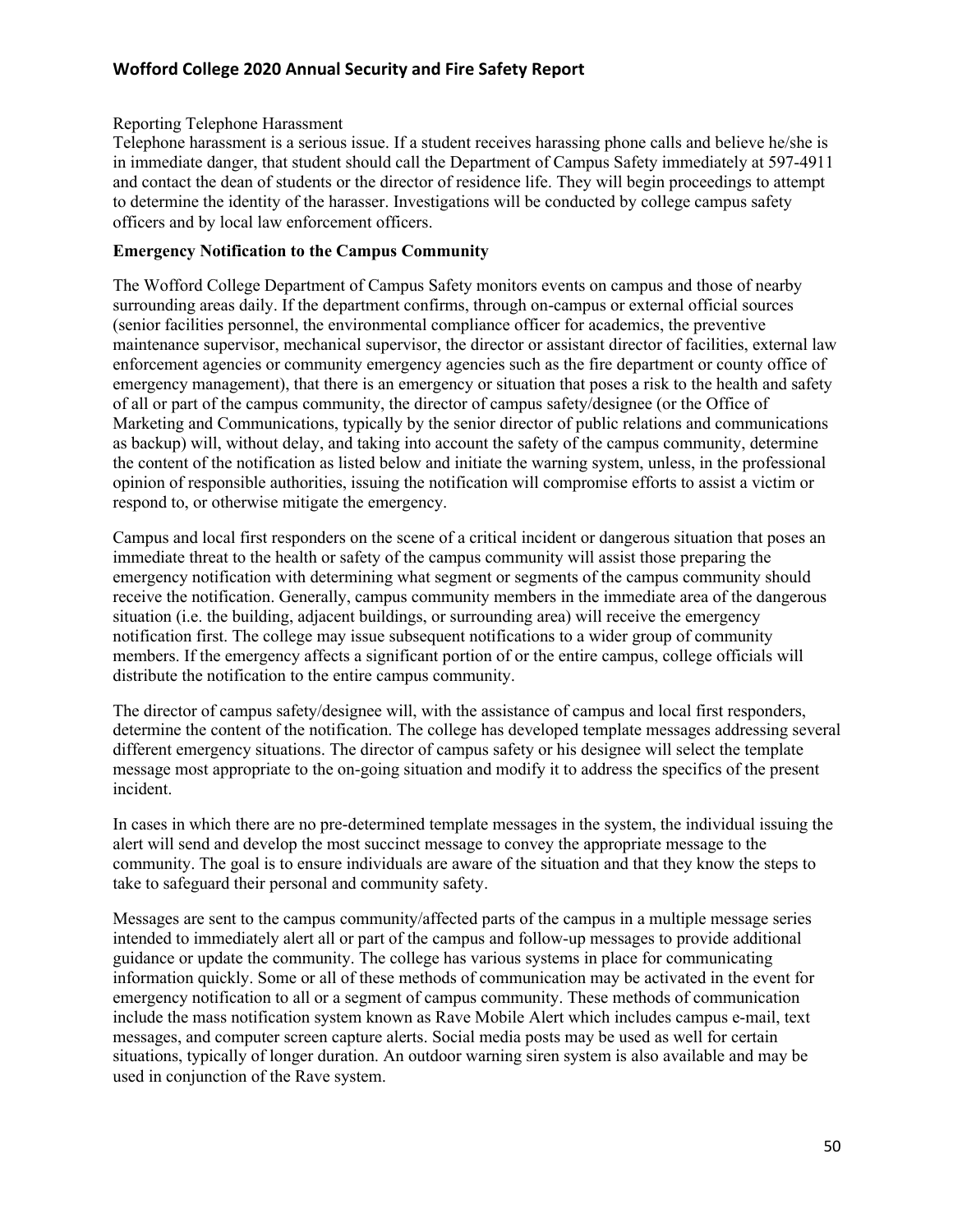All students and employees with a college email address are registered into the electronic emergency alert system. Cellular phone numbers of entering students are also enrolled into the system. All employees of the college that have a college-owned phone or tablet are required to enter the cellular phone number into the system. Students and parents are informed at orientation of the importance of ensuring that their cell phone information is correct into the system. During each monthly test of the system, an email explains that, in the event that the student or employee did not receive a text alert test, he or she must check with campus safety to correctly ensure the cellular phone information is correctly entered into the system. The emergency alert sign-up procedures are located on the campus safety website at http://www.wofford.edu/campusSafety/ In addition, reminders about emergency alert sign-up are on every Wofford Daily Announcements publication.

The Wofford campus community is encouraged to notify the Office of Campus Safety of any incident on campus that involves a significant emergency or dangerous situation that may involve an immediate or ongoing threat to the health or safety of students, employees or visitors. The college will use such information to alert the community and mitigate the emergency.

#### **Timely Warnings**

Wofford College will provide timely warning notice to the campus community in the event of a crime or criminal situation which may pose a serious or continuing threat to members of the campus community. The college will consider the safety of the campus community, determine the content of notifications and initiate the notification system if deemed appropriate. The college will never include the name of victims, holding these as confidential, and will make a reasonable and conscientious effort not to release overtly identifiable victim information in timely warnings or other crime alerts. The intent of the timely warning notices is to warn the campus community regarding a criminal incident and provide students, employees and visitors information affording them the opportunity to take appropriate precautions to protect themselves and or to prevent similar occurrences.

Timely warnings are issued for the following Clery reportable events when they are determined to pose a threat to the campus community.

Timely warning notices may be issued for the following Clery Act reported crimes: arson, murder, negligent/non-negligent manslaughter, sexual assault, robbery, aggravated assault, burglary, motor vehicle theft, arson, hate crimes, dating violence, domestic violence and stalking, arrest and/or conduct referrals for drug, liquor or weapon violations. Clery Act reported crimes are considered on a case-bycase basis, in light of the known facts of the reported crime and the continuing danger to the campus community. The college will consider other key factors such as the nature of the crime, the timeliness of the report, and whether or not the subject has been apprehended or sufficiently removed from campus to ensure that he/she no longer poses a threat. Timely warnings generally will not be issued if the threat has been mitigated, (e.g., the accused has been apprehended, he/she has been removed from campus housing and is in a location a significant distance away as to no longer be considered a threat) or if the information received is insufficient to determine whether Clery requirements apply. Crime alerts for any other non-Clery crimes of concern may be posted by the director of campus safety/designee via email or daily announcements to the campus community.

The director of campus safety or designee has the primary responsibility of coordinating the staffing by the timely warning team (president of the college, dean of students and the director of campus safety) and is responsible for ensuring the distribution of appropriate timely warnings dealing with Clery-related and mandated reportable crimes occurring on Wofford owned, controlled or adjacent public property. Ideally, the college's Office of Marketing and Communications (vice president of marketing and communications, director of communications or the digital director) will disseminate the timely warning. If no one from the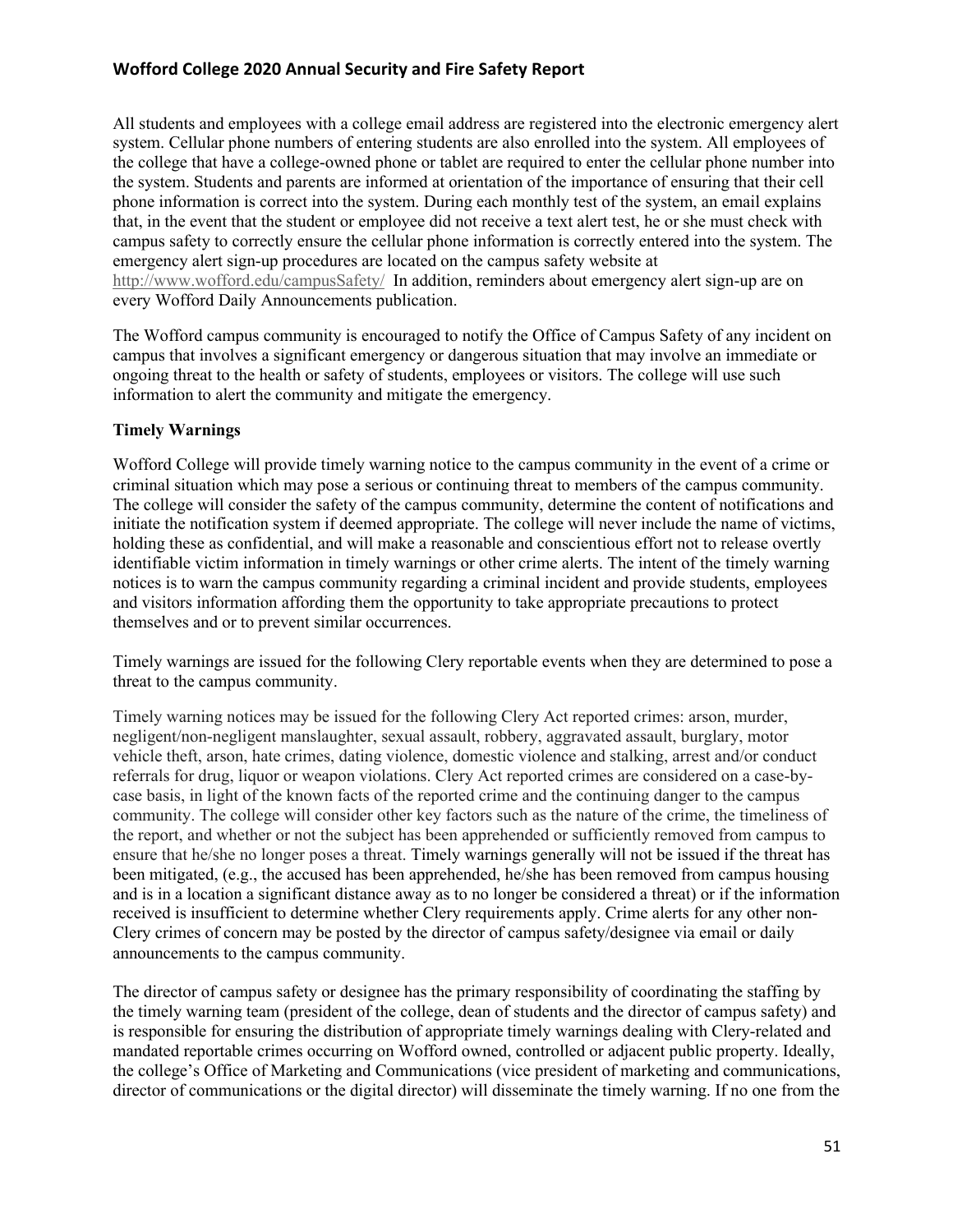Office of Marketing and Communications is available, the director of campus safety will distribute the warning.

If a timely warning is deemed necessary by the timely warning team, the Wofford College director of campus safety or designee (usually via the Office of Marketing and Communications) will issue the alert to the campus community via campus-wide email. The campus safety director/designee will post or distribute warnings in conspicuous locations in Burwell, Zach's and the Galleria (dining facilities where workers are not allowed to have phones while on duty), the indoor arena, Leonard Auditorium and the Rosalind Sallenger Richardson Center for the Arts (locations where visitors are likely to gather or visit). Warnings will be printed with red lettering and will be posted so that they are easily seen.

#### **Emergency Response and Evacuation Policies and Procedures and Testing**

Wofford College emergency management functions follow the guidelines of the college's Emergency Operation Plan. The plan, prepared and updated by Wofford's Emergency Preparedness Committee, outlines response operations utilizing the all-hazards approach. In addition to a formal Emergency Operations Center framework, the plan also established a cadre of building response personnel, collectively known as floor wardens and building captains. The building response personnel are instrumental in communicating with occupants about emergency procedures, announced drill information, and providing drill and exercise feedback. The Emergency Preparedness Committee conducts at least one exercise annually in order to assess and evaluate emergency plans and capabilities.

Emergency response and evacuation procedures are tested at least once per semester in residence facilities in the form of severe weather, shelter-in-place or fire drills. Drills and exercises may be announced or unannounced and serve to enable campus safety and the Wofford residence life staff to evaluate emergency notification equipment effectiveness/functionality and egress routes/shelter locations. Campus safety submits results indicating a need for improvement for follow-up corrective actions. RAs provide each student educational evacuation information at hall meetings at the beginning of each school year and written emergency and evacuation information is posted on each hall or residential facilities. Subsequent evacuation training is typically available for students at other times during the year in the form of residence life programs. Campus safety provides residence hall evacuation training, typically in conjunction with fire safety and extinguisher training conducted by the fire marshal. A trained residence life staff is always available to provide assistance and guidance to resident students.

Campus safety conducts and supervises other drills and exercises including but not limited to armed intruder exercises and drills, tabletop exercises, or severe weather drills for the campus community at least annually. Campus safety will coordinate these exercises and drills and maintains records of each to include the time and date of the exercise, number of participants, an evaluation of the drill or exercise and whether or not the exercise or drill was announced. When possible, campus safety will invite evaluators from other agencies or departments to evaluate the effectiveness of the activity. The college will publish a summary of its evacuation plans and procedures with at least one drill per year.

The college conducted a severe weather drill on Apr 12 in conjunction with the state tornado drill. In addition, fire and evacuation drills were conducted for the entire campus several times during the year. Campus Safety, in conjunction with the city fire marshal's office, conducted fire evacuation training under smoke-filled conditions on Apr 18 for resident students. Campus safety conducted a severe weather tabletop exercise for the college emergency management organization, including the cabinet, on Oct 4. Fire drills for residence halls are conducted at least once (during the first 10 days of the semester) and typically again during most semesters and during summer school semesters. In total, officers conducted six fire and evacuation drills for residence hall facilities and two for academic and administrative buildings during 2019. Emergency mass notification was tested regularly throughout the semester.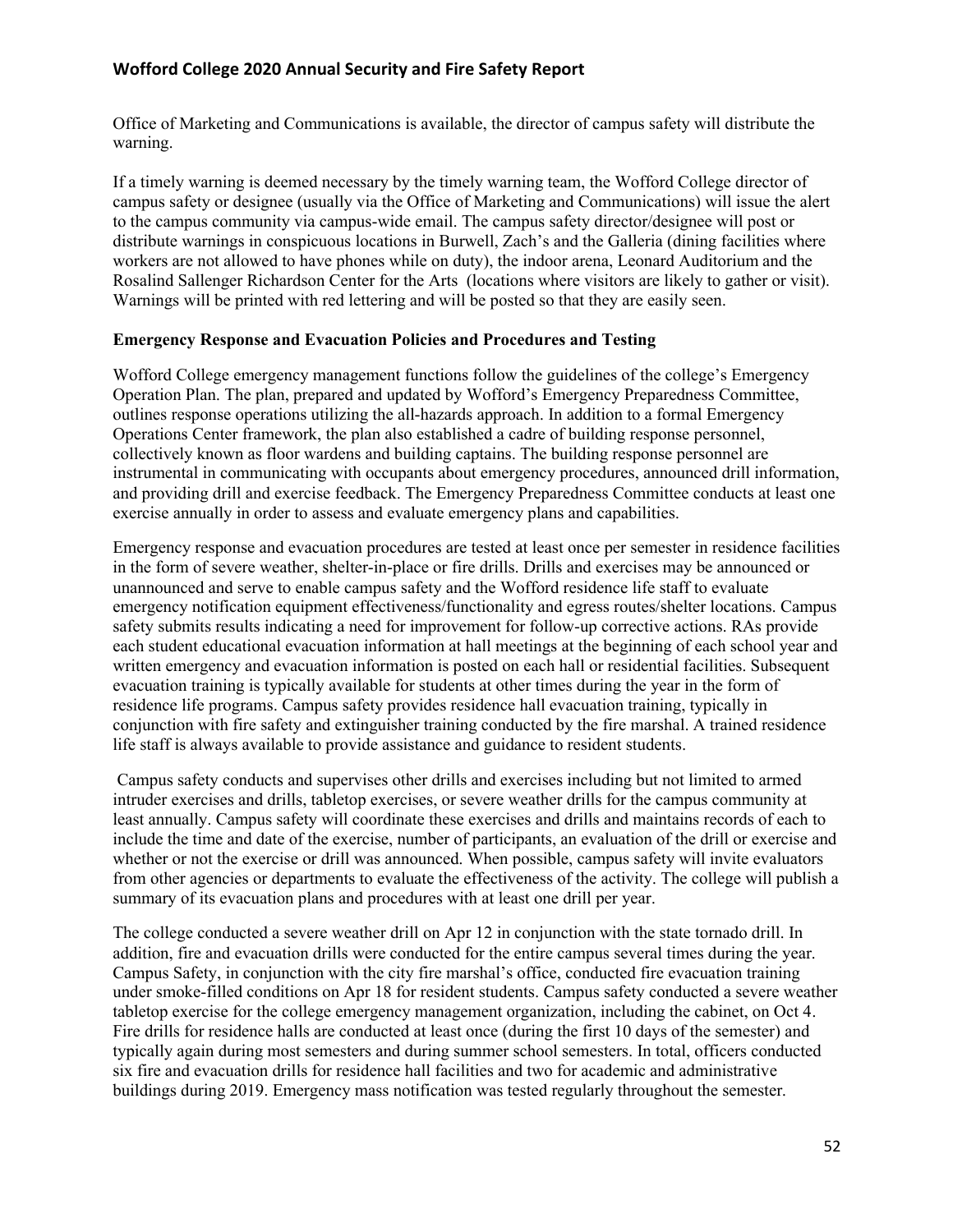campus safety officers test both the outdoor warning system and the Rave electronic mass notifications at least three times a semester, usually on the first Saturday of the month to coincide with county testing.

#### **Emergency Medical Response Procedures**

Students, employees and visitors should report any medical emergency situation to the Office of Campus Safety immediately at 864-597-4911. Campus safety dispatchers will send a Wofford officer to the scene to evaluate the situation and begin basic first aid (if appropriate). If EMS or other assistance is required, officers, through dispatch, can make the call. The campus community may also call 911 directly but the department requests that they call campus safety immediately after the 911 call so that officers can quickly begin life saving measures (if necessary) and guide EMS to the scene.

## **Campus Crime Log**

The director of campus safety maintains a daily campus crime log that records all crimes reported to campus safety. This log contains the incident location, date of occurrence, date report was made, incident report number, disposition or action taken on the case, and description of the incident for each crime reported. The director of campus safety maintains a copy of the crime log for public inspection at the campus safety office. In addition, the crime log is posted on the campus safety website at http://www.wofford.edu/campusSafety/. A three-year crime synopsis is located on the following pages that represent offenses that have occurred on the main Wofford Campus and the Goodall Environmental Studies Center in Glendale. Data also is provided for offenses that have occurred on public property in the immediate vicinity of Wofford-owned or leased property. For purposes of the report, the section of the Spartanburg Memorial Auditorium parking lot leased for college use is reported as on-campus property as is the former Calvary Baptist Church building and lot that is leased to the college. As such, any offenses reported on an adjacent sidewalk, the public road adjacent to the property and the sidewalk beyond on the other side of the public street will be reported as offenses occurring on public property as long as there is no fence that prohibits access to the public property. Any offenses occurring on adjacent property that is private will not be included in the reporting statistics.

The Goodall Environmental Studies Center in Glendale is considered a separate campus for crime reporting because courses taught there count towards a degree, the center has its own budget and program director (although not always on site and has an office on main campus). Offenses occurring in the adjacent post office lot of Goodall Center will be recorded as offenses occurring on public property as will those occurring on the 111-437 block of Glendale Ave., 341 Broadway St. and Emma Cudd Road adjacent to the Glendale dam.

Wofford College also uses, by written agreement or formal lease, property on the 100 block of Lake Forest Drive in the county that includes the golf practice facility and the banks and streambed of Lawson Fork Creek that is used by the Department of Environmental Studies. The athletics department utilizes the track facilities at Spartanburg High School (2250 East Main St.) and the Milliken Arboretum (Highway 585 and Business 85). College club teams utilize a stable facility for practice and competition in Campobello (10035 New Cut Road) and the YMCA (151 Ribault St) These locations are also considered to be non-campus property.

#### **Three-Year Campus Crime Report**

Public law and the federal government require the college to maintain and publish a three-year crime log listing certain crimes. Crimes are reported based on location. For Wofford, all crimes occurring on the geographical limits of main campus are reported as "on campus" This also includes the leased lot spaces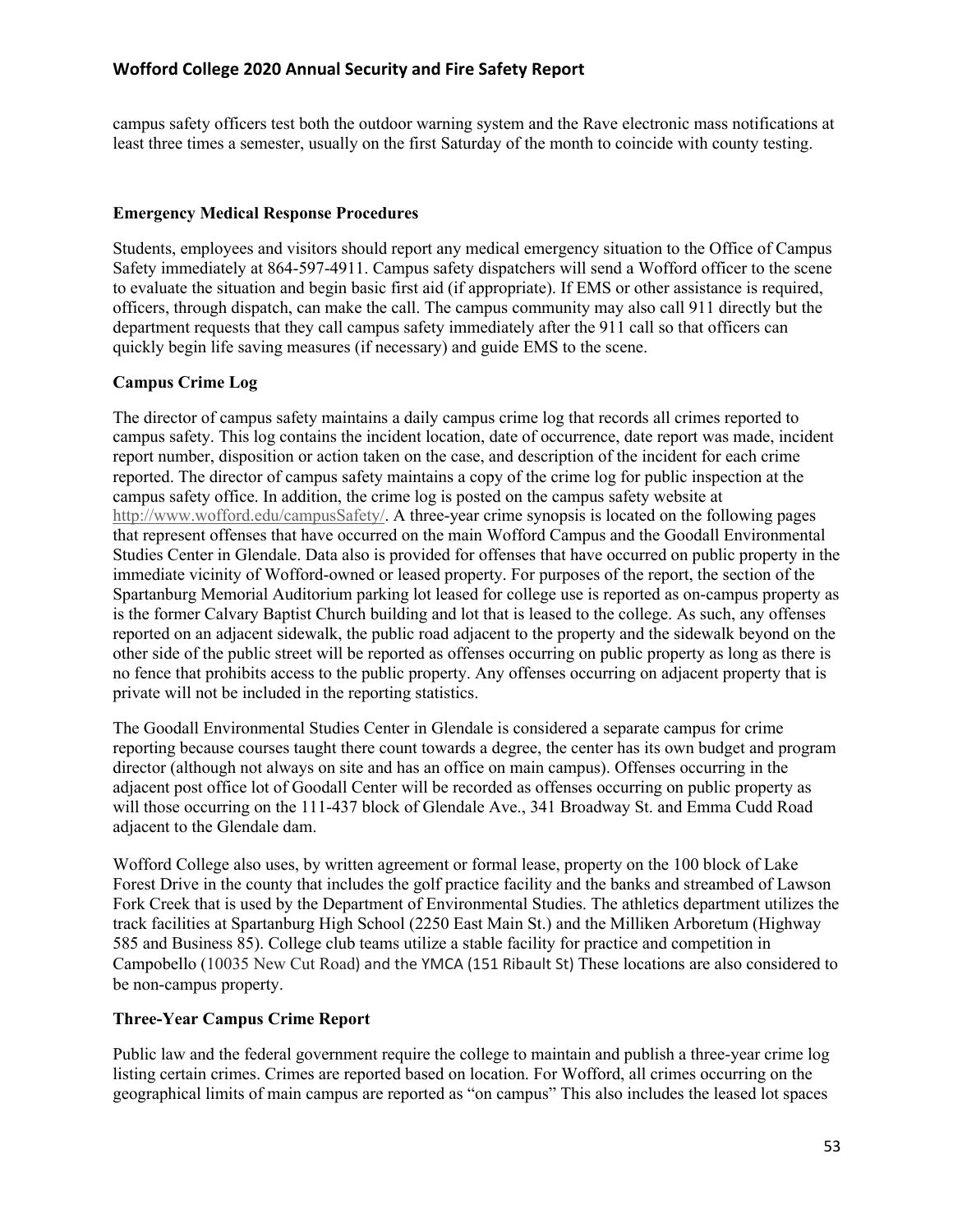at the Spartanburg Memorial Auditorium, Calvary Baptist Church building and lot on Osage Street, Terrier Plaza apartments located at 544 N. Church St., and the leased adjunct faculty housing at Magnolia Lofts located at 249 Magnolia St. because of the contiguous proximity to campus, the standard of use and because the college leases these areas. The college also leased residential space in Andrews Hall located on the campus of Converse College at 200 N. Fairview Ave. for the 2019 fall semester. Both Converse and Wofford College will report crimes that occurred on the property. Any crime occurring in "residential facilities" are those in the residence halls, the Village apartments, the Michael S. Brown Village Center and leased residential spaces listed above that are within proximity (one mile) of the college Crimes occurring on "public property" are those crimes occurring on public property that is within the campus such as on city streets (Evins to Osage streets, Cumming Street from McDowell Street to Pinewood Place and East Cleveland Street loop at the end of Memorial Drive) and any public property that borders and is accessible from campus. This includes Memorial Drive from East Cleveland Street to the area just beyond the leased parking area in the Spartanburg Memorial Auditorium lot, both sidewalks and road surface of North Church Street from the Spartanburg Memorial Auditorium's entrance on North Church Street to Evins Street, Pearl Street from Edgewood Street to 214 East Pearl, and Osage Street from Evins Street to Pearl Street. Public property is not counted in public areas bordering the campus that is enclosed by a fence with a gate that is not usually opened. Crimes occurring at the golf facility on Lake Forest Drive, the easement on Lake Forest used by the environmental studies department and the Office of Marketing and Communications and green space located at 121 College St. are listed as occurring on "non-campus" property. Crimes committed in locations that are frequently used, such as hotels used by an athletics team or a group of students, and other locations where students are housed for more than two days (such as on Interim trips in January) are also recorded as occurring on non-campus property since the college leases (controls) a portion of the property for use by students and employees during the trip.

| <b>Offense</b>        | Year | <b>On-Campus</b><br>Property | <b>On-Campus</b><br><b>Student</b><br><b>Housing</b> | <b>Non-Campus</b> | <b>Public Property</b> |
|-----------------------|------|------------------------------|------------------------------------------------------|-------------------|------------------------|
| Murder/Non-           | 2019 | 0                            | 0                                                    | $\pmb{0}$         | 0                      |
| <b>Negligent</b>      | 2018 | $\Omega$                     | $\Omega$                                             | 0                 | 0                      |
| Manslaughter          | 2017 | 0                            | 0                                                    | 0                 | $\mathbf 0$            |
| Manslaughter          | 2019 | $\Omega$                     | 0                                                    | 0                 | 0                      |
| by Negligence         | 2018 | 0                            | 0                                                    | 0                 | $\mathbf 0$            |
|                       | 2017 | 0                            | 0                                                    | $\mathbf 0$       | $\mathbf 0$            |
| Rape                  | 2019 | 4                            | 4                                                    | $\mathbf 0$       | $\mathbf 0$            |
|                       | 2018 | 4                            | $\overline{4}$                                       | $\pmb{0}$         | $\mathbf 0$            |
|                       | 2017 | 7                            | 4                                                    | 0                 | 0                      |
| <b>Fondling</b>       | 2019 | 6                            | 4                                                    | 1                 | $\mathbf 0$            |
|                       | 2018 | 1                            | 0                                                    | $\mathbf 0$       | $\mathbf 0$            |
|                       | 2017 | 11                           | 3                                                    | $\pmb{0}$         | $\mathbf 0$            |
| Incest                | 2019 | 0                            | $\mathbf 0$                                          | $\mathbf 0$       | $\mathbf 0$            |
|                       | 2018 | 0                            | 0                                                    | $\mathbf 0$       | $\mathbf 0$            |
|                       | 2017 | 0                            | 0                                                    | $\pmb{0}$         | $\mathbf 0$            |
| <b>Statutory Rape</b> | 2019 | 0                            | $\mathbf 0$                                          | $\mathbf 0$       | $\mathbf 0$            |
|                       | 2018 | 0                            | 0                                                    | $\mathbf 0$       | $\mathbf 0$            |
|                       | 2017 | $\Omega$                     | 0                                                    | 0                 | 0                      |
| Robbery               | 2019 | 0                            | 0                                                    | $\pmb{0}$         | 1                      |
|                       | 2018 | 0                            | 0                                                    | $\mathbf 0$       | $\Omega$               |

**Three-Year Crime Report (Includes reported offenses occurring on main campus from Jan. 1-Dec. 31 of each year)**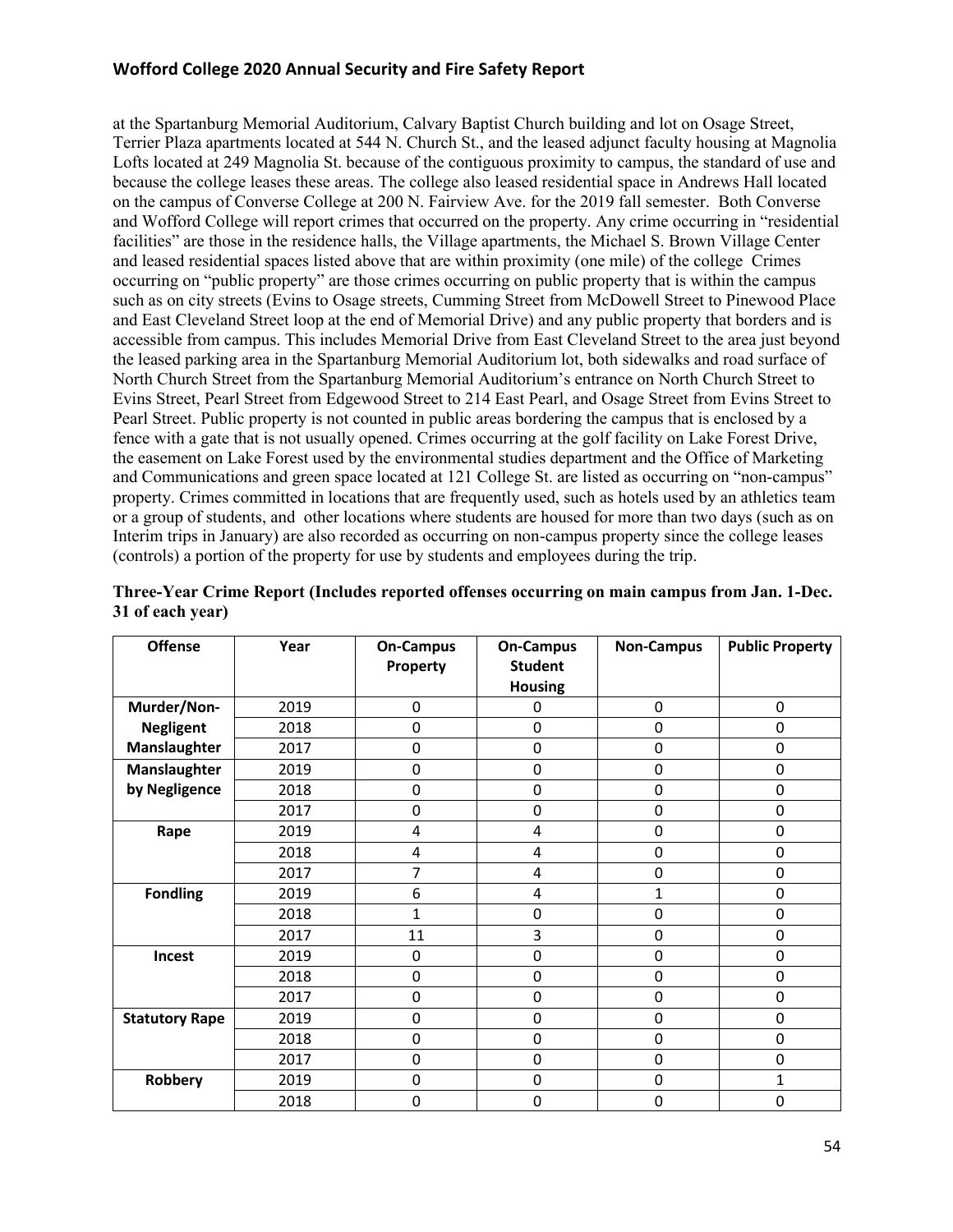|                      | 2017 |   | 0           | 0 | $\Omega$ |
|----------------------|------|---|-------------|---|----------|
| Aggravated           | 2019 | 0 | 0           | 0 |          |
| <b>Assault</b>       | 2018 |   | 0           | 0 | 0        |
|                      | 2017 | 2 | 0           | 0 | 0        |
| <b>Burglary</b>      | 2019 |   | 1           | 0 | 0        |
|                      | 2018 | 6 | 4           | 0 | 0        |
|                      | 2017 | 6 | 4           | 0 | 0        |
| <b>Motor Vehicle</b> | 2019 | 0 | 0           | 0 | 0        |
| <b>Theft</b>         | 2018 | 2 | 0           | 0 | 0        |
|                      | 2017 | 2 | 0           |   | 0        |
| Arson                | 2019 | 0 | 0           | 0 | 0        |
|                      | 2018 |   | $\mathbf 0$ | 0 | 0        |
|                      | 2017 | 0 | 0           | 0 | 0        |
| <b>Unfounded</b>     | 2019 | 0 |             |   |          |
| <b>Crimes</b>        | 2018 |   |             |   |          |
|                      | 2017 | 0 |             |   |          |

| <b>Offense</b>                    | Year | <b>Goodall Environmental</b><br><b>Studies Center</b> |
|-----------------------------------|------|-------------------------------------------------------|
| Murder/Non-Negligent              | 2019 | 0                                                     |
| Manslaughter                      | 2018 | $\mathbf 0$                                           |
|                                   | 2017 | $\mathbf 0$                                           |
| <b>Manslaughter by Negligence</b> | 2019 | $\pmb{0}$                                             |
|                                   | 2018 | $\mathbf 0$                                           |
|                                   | 2017 | $\pmb{0}$                                             |
| Rape                              | 2019 | $\mathbf 0$                                           |
|                                   | 2018 | $\mathbf 0$                                           |
|                                   | 2017 | $\pmb{0}$                                             |
| <b>Fondling</b>                   | 2019 | $\pmb{0}$                                             |
|                                   | 2018 | 0                                                     |
|                                   | 2017 | $\pmb{0}$                                             |
| Incest                            | 2019 | $\mathbf 0$                                           |
|                                   | 2018 | $\mathbf 0$                                           |
|                                   | 2017 | $\mathbf 0$                                           |
| <b>Statutory Rape</b>             | 2019 | $\mathbf 0$                                           |
|                                   | 2018 | $\mathbf 0$                                           |
|                                   | 2017 | $\mathbf 0$                                           |
| <b>Robbery</b>                    | 2019 | $\mathbf 0$                                           |
|                                   | 2018 | $\mathbf 0$                                           |
|                                   | 2017 | $\pmb{0}$                                             |
| <b>Aggravated Assault</b>         | 2019 | $\mathbf 0$                                           |
|                                   | 2018 | $\pmb{0}$                                             |
|                                   | 2017 | $\mathbf 0$                                           |
| <b>Burglary</b>                   | 2019 | $\mathbf 0$                                           |
|                                   | 2018 | $\pmb{0}$                                             |
|                                   | 2017 | $\pmb{0}$                                             |
| <b>Motor Vehicle Theft</b>        | 2019 | $\pmb{0}$                                             |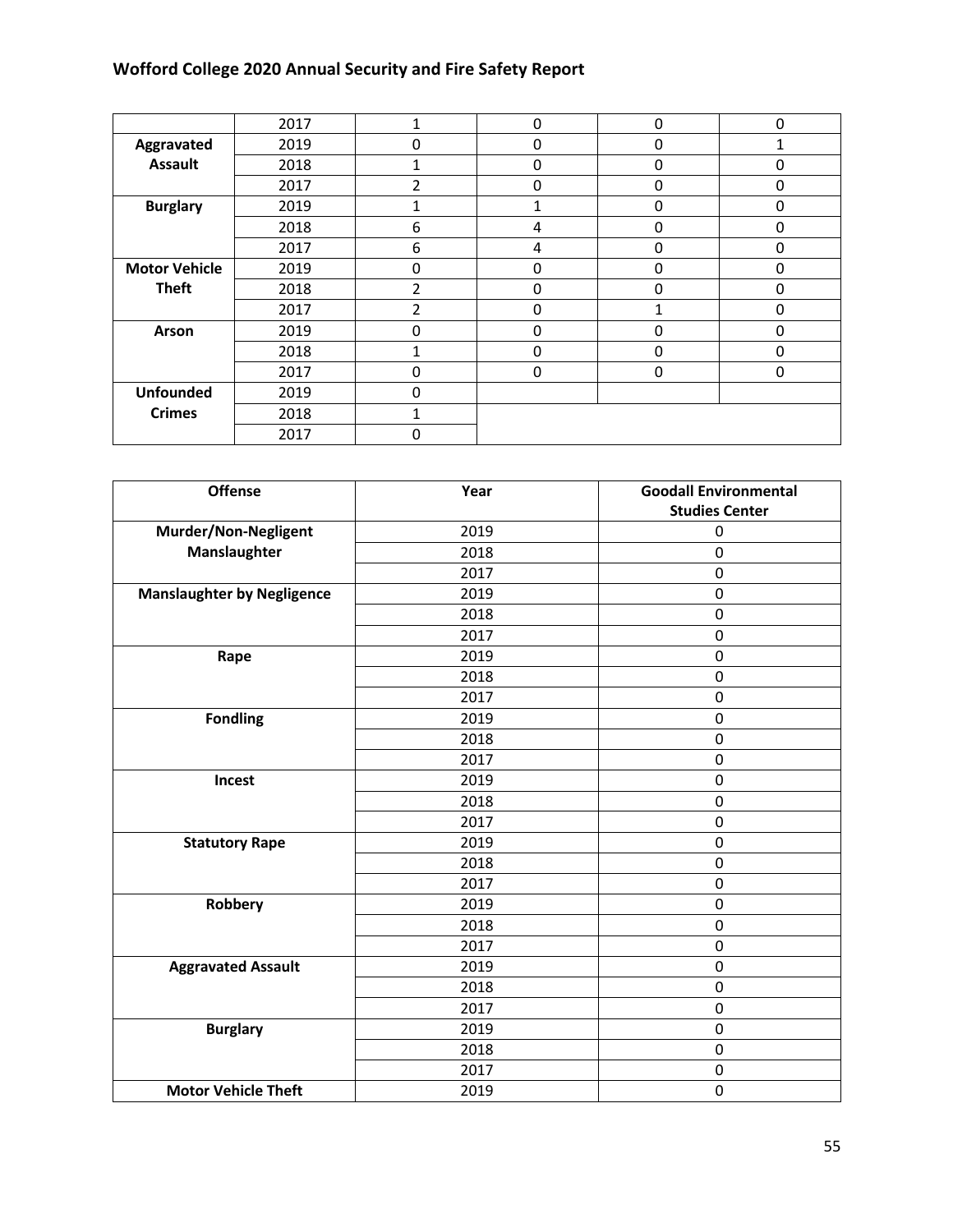|                         | 2018 |  |
|-------------------------|------|--|
|                         | 2017 |  |
| Arson                   | 2019 |  |
|                         | 2018 |  |
|                         | 2017 |  |
| <b>Unfounded Crimes</b> | 2019 |  |
|                         | 2018 |  |
|                         | 2017 |  |

# **Violence Against Women Act Violations Reported on Main Campus**

| <b>Offense</b>  | Year | <b>On-Campus</b><br>Property | <b>On-Campus</b><br><b>Student</b><br>Housing | <b>Non-Campus</b> | <b>Public Property</b> |
|-----------------|------|------------------------------|-----------------------------------------------|-------------------|------------------------|
| <b>Domestic</b> | 2019 | 0                            |                                               |                   | 0                      |
| <b>Violence</b> | 2018 | 0                            | 0                                             | 0                 | 0                      |
|                 | 2017 |                              | 0                                             | 0                 | 0                      |
| <b>Dating</b>   | 2019 |                              | 0                                             | 0                 |                        |
| <b>Violence</b> | 2018 |                              |                                               | 0                 |                        |
|                 | 2017 |                              |                                               | 0                 |                        |
| <b>Stalking</b> | 2019 |                              |                                               | ი                 |                        |
|                 | 2018 |                              |                                               |                   | 0                      |
|                 | 2017 |                              |                                               |                   |                        |

| <b>Offense</b>           | Year | <b>Goodall Environmental</b> |
|--------------------------|------|------------------------------|
|                          |      | <b>Studies Center</b>        |
| <b>Domestic Violence</b> | 2019 |                              |
|                          | 2018 |                              |
|                          | 2017 |                              |
| <b>Dating Violence</b>   | 2019 |                              |
|                          | 2018 |                              |
|                          | 2017 |                              |
| <b>Stalking</b>          | 2019 |                              |
|                          | 2018 |                              |
|                          | 2017 |                              |

# **Arrest and Disciplinary Referrals Reported on Main Campus**

| <b>Offense</b>                 | Year | <b>On-Campus</b><br>Property | <b>On-Campus</b><br><b>Student</b><br><b>Housing</b> | <b>Non-Campus</b> | <b>Public</b><br>Property |
|--------------------------------|------|------------------------------|------------------------------------------------------|-------------------|---------------------------|
| <b>Arrests: Weapons:</b>       | 2019 |                              |                                                      |                   |                           |
| <b>Carrying/Possessing</b>     | 2018 |                              |                                                      |                   |                           |
|                                | 2017 |                              |                                                      |                   |                           |
| <b>Disciplinary Referrals:</b> | 2019 |                              |                                                      |                   |                           |
| <b>Weapons:</b>                | 2018 |                              |                                                      |                   |                           |
| <b>Carrying/Possessing</b>     | 2017 |                              |                                                      |                   |                           |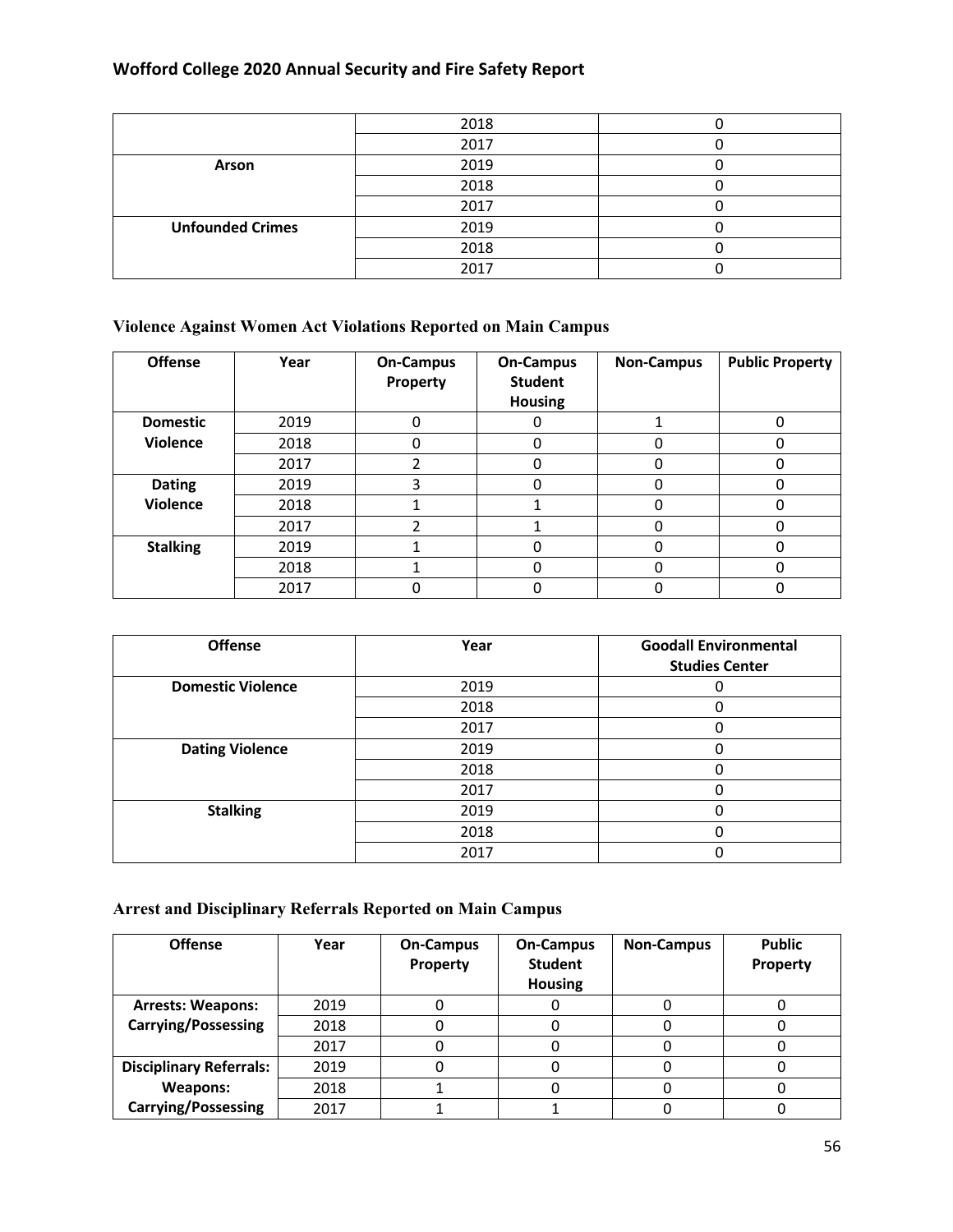| <b>Arrests: Drug Abuse</b>     | 2019 |     |     |   | 0 |
|--------------------------------|------|-----|-----|---|---|
| <b>Violations</b>              | 2018 |     |     |   |   |
|                                | 2017 |     |     |   |   |
| <b>Disciplinary Referrals:</b> | 2019 | 25  | 23  |   | 3 |
| <b>Drug Abuse</b>              | 2018 | 31  | 26  |   |   |
| <b>Violations</b>              | 2017 | 25  | 13  |   | 0 |
| <b>Arrests: Liquor Law</b>     | 2019 |     |     |   |   |
| <b>Violations</b>              | 2018 | O   |     | C |   |
|                                | 2017 | ი   |     |   |   |
| <b>Disciplinary Referrals:</b> | 2019 | 200 | 139 |   |   |
| <b>Liquor Law Violations</b>   | 2018 | 216 | 157 |   |   |
|                                | 2017 | 194 | 106 |   |   |

| <b>Offense</b>                          | Year | <b>Goodall Environmental</b><br><b>Studies Center</b> |
|-----------------------------------------|------|-------------------------------------------------------|
| <b>Arrests: Weapons:</b>                | 2019 | 0                                                     |
| <b>Carrying/Possession</b>              | 2018 | 0                                                     |
|                                         | 2017 | 0                                                     |
| <b>Disciplinary Referrals: Weapons:</b> | 2019 | 0                                                     |
| <b>Carrying/Possession</b>              | 2018 | 0                                                     |
|                                         | 2017 | 0                                                     |
| <b>Arrests: Drug Abuse Violations</b>   | 2019 | 0                                                     |
|                                         | 2018 | 0                                                     |
|                                         | 2017 | 0                                                     |
| <b>Disciplinary Referrals: Drug</b>     | 2019 | 0                                                     |
| <b>Abuse Violations</b>                 | 2018 | 0                                                     |
|                                         | 2017 | 0                                                     |
| <b>Arrests: Liquor Law Violations</b>   | 2019 | 0                                                     |
|                                         | 2018 | 0                                                     |
|                                         | 2017 | 0                                                     |
| <b>Disciplinary Referrals: Liquor</b>   | 2019 | $\Omega$                                              |
| <b>Law Violations</b>                   | 2018 | 0                                                     |
|                                         | 2017 | 0                                                     |

HATE CRIME REPORTING: Hate crimes also include incidents of larceny/theft, simple assault, intimidation or destruction of property that were motivated by bias.

| <b>Hate Crime</b><br><b>Offense</b> | Year | <b>On-Campus</b><br>Property | <b>On-Campus</b><br><b>Student</b><br><b>Housing</b> | <b>Non-Campus</b> | <b>Public Property</b> |
|-------------------------------------|------|------------------------------|------------------------------------------------------|-------------------|------------------------|
| Murder/Non-                         | 2019 |                              |                                                      |                   |                        |
| <b>Negligent</b>                    | 2018 |                              |                                                      |                   |                        |
| Manslaughter                        | 2017 |                              |                                                      |                   |                        |
| Manslaughter                        | 2019 |                              |                                                      |                   |                        |
| by Negligence                       | 2018 |                              |                                                      |                   |                        |
|                                     | 2017 |                              |                                                      |                   |                        |
| Rape                                | 2019 |                              |                                                      |                   |                        |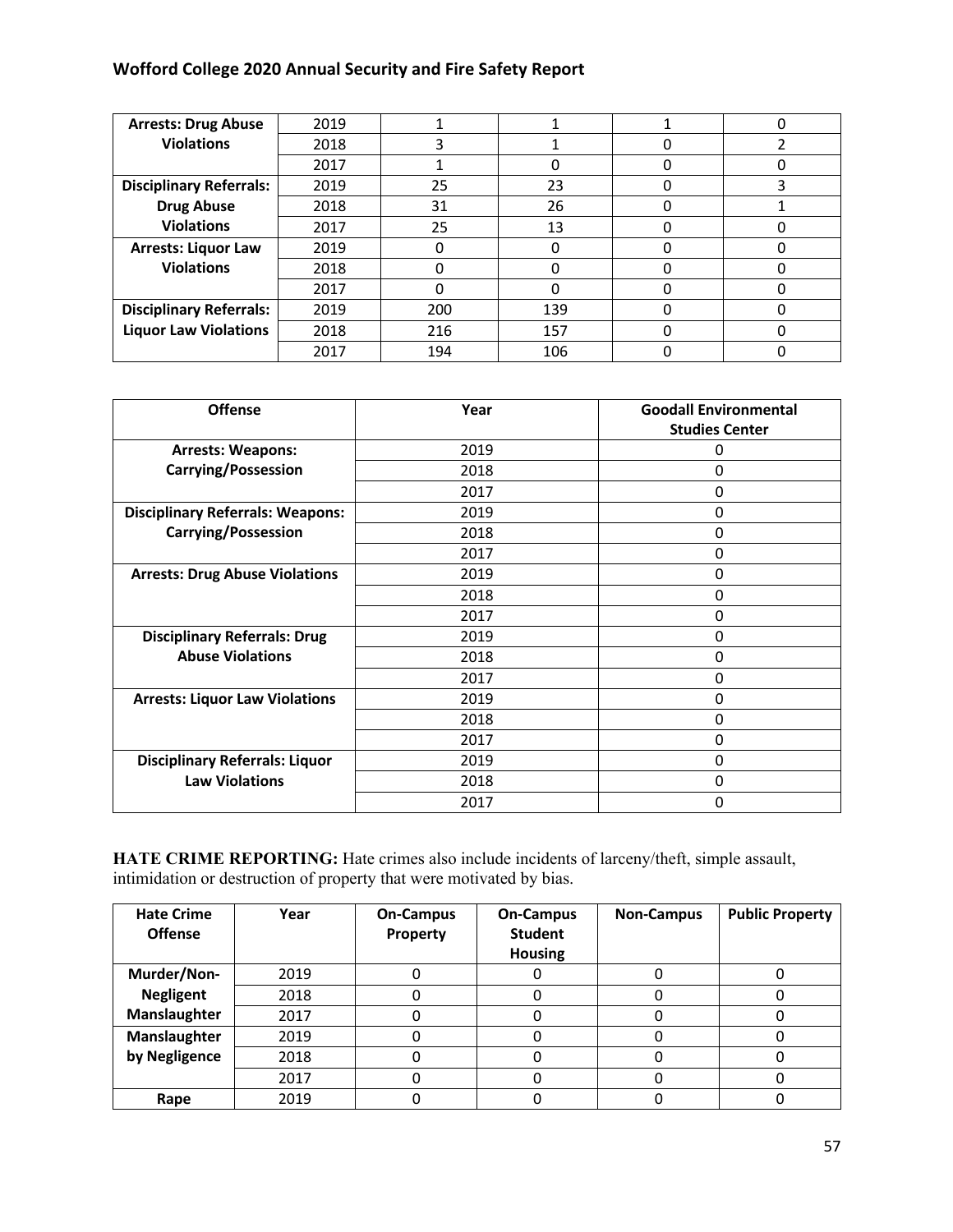|                       | 2018 | $\mathbf 0$ | 0           | $\mathbf 0$ | 0           |
|-----------------------|------|-------------|-------------|-------------|-------------|
|                       | 2017 | $\mathbf 0$ | $\pmb{0}$   | 0           | 0           |
| <b>Fondling</b>       | 2019 | $\mathbf 0$ | 0           | $\mathbf 0$ | 0           |
|                       | 2018 | $\mathbf 0$ | $\pmb{0}$   | $\pmb{0}$   | $\pmb{0}$   |
|                       | 2017 | $\mathbf 0$ | 0           | 0           | 0           |
| Incest                | 2019 | $\pmb{0}$   | $\pmb{0}$   | $\pmb{0}$   | $\pmb{0}$   |
|                       | 2018 | $\mathbf 0$ | 0           | 0           | 0           |
|                       | 2017 | $\mathbf 0$ | $\pmb{0}$   | $\mathbf 0$ | 0           |
| <b>Statutory Rape</b> | 2019 | $\mathbf 0$ | 0           | 0           | 0           |
|                       | 2018 | $\mathbf 0$ | 0           | 0           | 0           |
|                       | 2017 | 0           | 0           | $\pmb{0}$   | $\pmb{0}$   |
| Robbery               | 2019 | $\mathbf 0$ | 0           | $\mathbf 0$ | 0           |
|                       | 2018 | $\mathbf 0$ | 0           | 0           | 0           |
|                       | 2017 | $\mathbf 0$ | 0           | 0           | $\pmb{0}$   |
| Aggravated            | 2019 | $\pmb{0}$   | $\pmb{0}$   | $\pmb{0}$   | $\pmb{0}$   |
| <b>Assault</b>        | 2018 | $\mathbf 0$ | $\pmb{0}$   | 0           | 0           |
|                       | 2017 | $\mathbf 0$ | 0           | $\mathbf 0$ | 0           |
| <b>Burglary</b>       | 2019 | $\mathbf 0$ | 0           | 0           | 0           |
|                       | 2018 | $\mathbf 0$ | 0           | 0           | $\mathbf 0$ |
|                       | 2017 | 0           | 0           | $\pmb{0}$   | 0           |
| <b>Motor Vehicle</b>  | 2019 | $\mathbf 0$ | 0           | $\pmb{0}$   | 0           |
| <b>Theft</b>          | 2018 | $\mathbf 0$ | 0           | 0           | 0           |
|                       | 2017 | $\mathbf 0$ | 0           | 0           | 0           |
| Arson                 | 2019 | $\mathbf 0$ | $\pmb{0}$   | 0           | $\mathbf 0$ |
|                       | 2018 | $\mathbf 0$ | 0           | 0           | 0           |
|                       | 2017 | $\mathbf 0$ | 0           | $\mathbf 0$ | 0           |
| <b>Simple Assault</b> | 2019 | $\mathbf 0$ | 0           | 0           | 0           |
|                       | 2018 | $\pmb{0}$   | 0           | 0           | 0           |
|                       | 2017 | 0           | 0           | 0           | 0           |
| Larceny/Theft         | 2019 | $\mathbf 0$ | 0           | 0           | 0           |
|                       | 2018 | $\mathbf 0$ | 0           | 0           | 0           |
|                       | 2017 | $\mathbf 0$ | 0           | $\pmb{0}$   | 0           |
| Intimidation          | 2019 | 0           | 0           | 0           | 0           |
|                       | 2018 | 0           | 0           | 0           | 0           |
|                       | 2017 | 0           | 0           | 0           | 0           |
| Vandalism             | 2019 | $\pmb{0}$   | $\pmb{0}$   | $\pmb{0}$   | $\pmb{0}$   |
|                       | 2018 | $\pmb{0}$   | $\mathbf 0$ | $\pmb{0}$   | $\pmb{0}$   |
|                       | 2017 | 2 (Race)    | 1 (Race)    | 0           | $\pmb{0}$   |
| <b>Domestic</b>       | 2019 | 0           | $\pmb{0}$   | 0           | 0           |
| <b>Violence</b>       | 2018 | $\mathsf 0$ | 0           | $\mathsf 0$ | $\pmb{0}$   |
|                       | 2017 | $\mathbf 0$ | $\pmb{0}$   | $\pmb{0}$   | $\pmb{0}$   |
| <b>Dating</b>         | 2019 | $\mathbf 0$ | $\pmb{0}$   | 0           | $\pmb{0}$   |
| <b>Violence</b>       | 2018 | $\mathsf 0$ | $\pmb{0}$   | $\pmb{0}$   | $\pmb{0}$   |
|                       | 2017 | 0           | 0           | 0           | 0           |
| <b>Stalking</b>       | 2019 | $\mathbf 0$ | $\pmb{0}$   | $\pmb{0}$   | $\pmb{0}$   |
|                       | 2018 | $\mathsf 0$ | $\pmb{0}$   | $\pmb{0}$   | $\pmb{0}$   |
|                       | 2017 | $\pmb{0}$   | $\pmb{0}$   | 0           | 0           |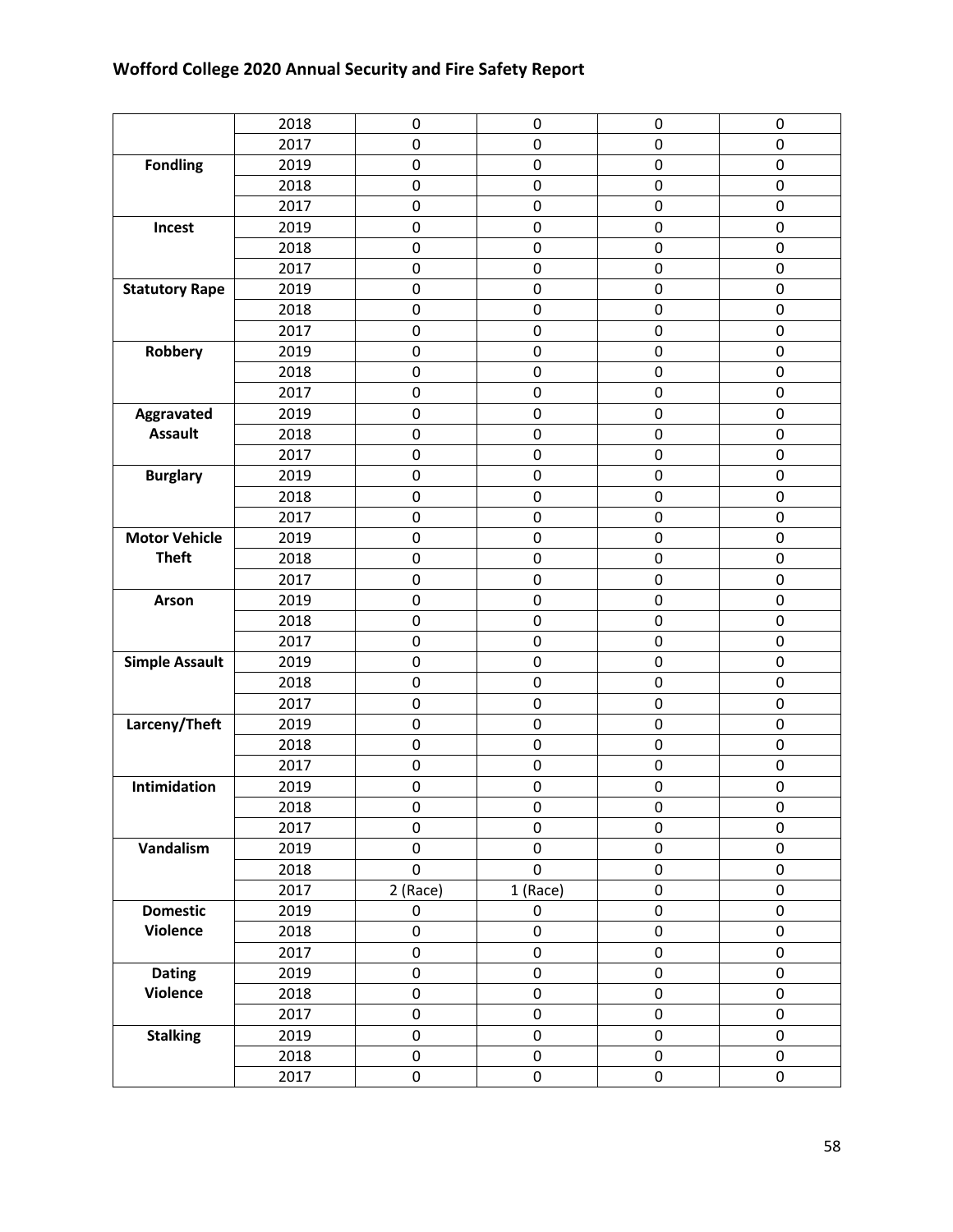| <b>Hate Crime Offense</b>         | Year | <b>Goodall Environmental</b> |
|-----------------------------------|------|------------------------------|
|                                   |      | <b>Studies Center</b>        |
| Murder/Non-Negligent              | 2019 | $\mathbf 0$                  |
| Manslaughter                      | 2018 | $\mathbf 0$                  |
|                                   | 2017 | $\pmb{0}$                    |
| <b>Manslaughter by Negligence</b> | 2019 | $\pmb{0}$                    |
|                                   | 2018 | $\pmb{0}$                    |
|                                   | 2017 | $\pmb{0}$                    |
| Rape                              | 2019 | $\mathbf 0$                  |
|                                   | 2018 | $\pmb{0}$                    |
|                                   | 2017 | $\pmb{0}$                    |
| <b>Fondling</b>                   | 2019 | $\pmb{0}$                    |
|                                   | 2018 | $\pmb{0}$                    |
|                                   | 2017 | $\pmb{0}$                    |
| Incest                            | 2019 | $\pmb{0}$                    |
|                                   | 2018 | $\pmb{0}$                    |
|                                   | 2017 | $\mathbf 0$                  |
| <b>Statutory Rape</b>             | 2019 | $\mathbf 0$                  |
|                                   | 2018 | $\pmb{0}$                    |
|                                   | 2017 | $\pmb{0}$                    |
| Robbery                           | 2019 | $\pmb{0}$                    |
|                                   | 2018 | $\pmb{0}$                    |
|                                   | 2017 | $\pmb{0}$                    |
| <b>Aggravated Assault</b>         | 2019 | $\pmb{0}$                    |
|                                   | 2018 | $\pmb{0}$                    |
|                                   | 2017 | $\pmb{0}$                    |
| <b>Burglary</b>                   | 2019 | $\mathbf 0$                  |
|                                   | 2018 | $\pmb{0}$                    |
|                                   | 2017 | $\pmb{0}$                    |
| <b>Motor Vehicle Theft</b>        | 2019 | 0                            |
|                                   | 2018 | $\pmb{0}$                    |
|                                   | 2017 | $\pmb{0}$                    |
| Arson                             | 2019 | $\pmb{0}$                    |
|                                   | 2018 | $\mathbf 0$                  |
|                                   | 2017 | $\pmb{0}$                    |
| <b>Simple Assault</b>             | 2019 | $\pmb{0}$                    |
|                                   | 2018 | $\pmb{0}$                    |
|                                   | 2017 | $\pmb{0}$                    |
| Larceny/Theft                     | 2019 | $\pmb{0}$                    |
|                                   | 2018 | $\pmb{0}$                    |
|                                   | 2017 | $\mathbf 0$                  |
| Intimidation                      | 2019 | $\pmb{0}$                    |
|                                   | 2018 | $\pmb{0}$                    |
|                                   | 2017 | $\pmb{0}$                    |
| <b>Domestic Violence</b>          | 2019 | $\pmb{0}$                    |
|                                   | 2018 | $\pmb{0}$                    |
|                                   | 2017 | $\pmb{0}$                    |
| <b>Dating Violence</b>            | 2019 | $\pmb{0}$                    |
|                                   |      |                              |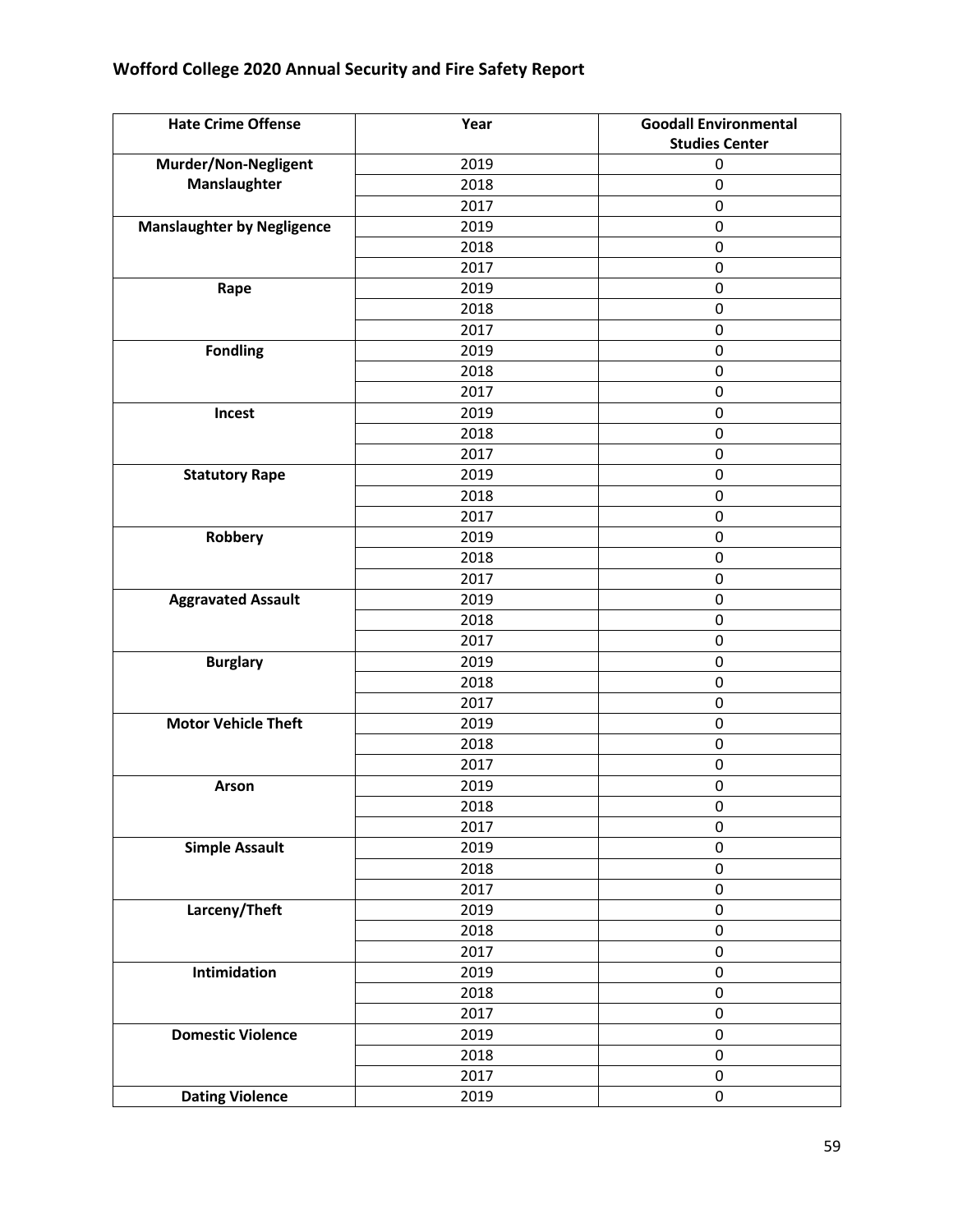|                 | 2018 |  |
|-----------------|------|--|
|                 | 2017 |  |
| <b>Stalking</b> | 2019 |  |
|                 | 2018 |  |
|                 | 2017 |  |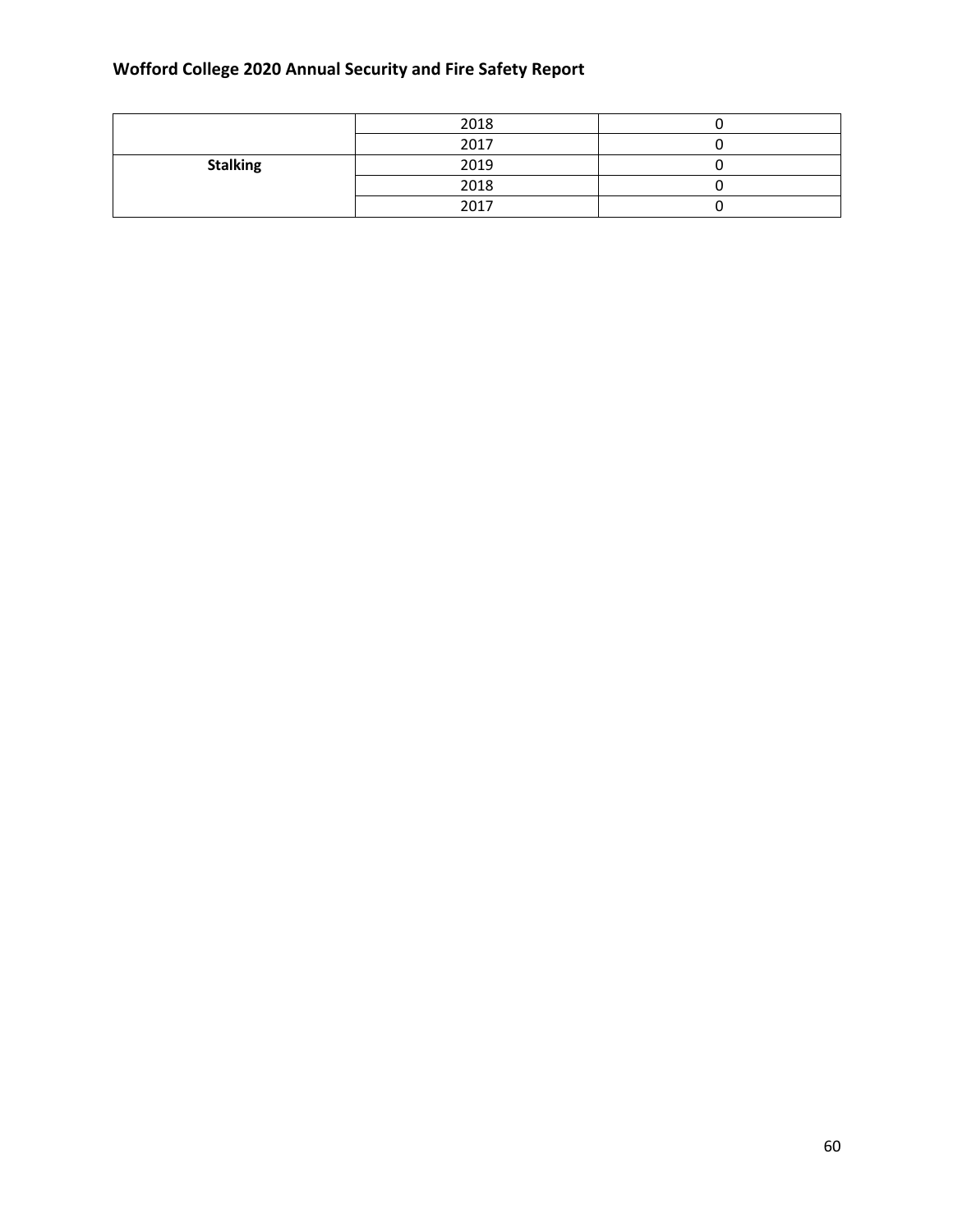#### **Annual Fire Safety Report**

The Annual Fire Report will be completed at the same time as the Annual Security Report. The report will contain statistics on fires on campus and in any residence halls and the cause of each, any deaths or injuries caused by fire and any property damage that resulted from a fire. The report will outline fire evacuation procedures for each residence facility, policies on contraband items that could cause fires, fire safety equipment on campus and residence halls, policies on fire safety training, fire reporting procedures and plans for future improvements in fire safety. The report also includes a fire log that records record each fire, the time and date it occurred and the nature of the fire.

#### **2019 Fire Statistics**

There were no fires in residence facilities in 2019.

#### **Fire Safety Equipment and Systems on Campus**

Residence Hall Fire Safety Systems Status

- Andrews Hall (Converse College; fall semester 2019 only): Sprinkled throughout, alarms tied to monitoring company.
- Michael S. Brown Village Center: Detectors hard-wired and 100% tied to monitored alarms; fully sprinkled. Each unit has smoke and heat detectors.
- Carlisle: Hardwired detectors tied to monitoring station throughout the building; the building has sprinklers throughout.
- DuPré: Hardwired detectors tied to monitoring station throughout the building; the building has sprinklers throughout.
- Greene: Hardwired detectors tied to monitoring station throughout the building; the building has sprinklers throughout.
- Lesesne: Detectors hard-wired and 100% tied to monitored alarms; fully sprinkled.
- Marsh: Hardwired detectors tied to monitoring station throughout the building; the building has sprinklers throughout.
- Northside Commons: New for 2020- Detectors hard-wired and 100% tied to monitored alarms; fully sprinkled.
- J.J. Richardson Hall: New for 2020. Detectors hard-wired and 100% tied to monitored alarms; fully sprinkled.
- Shipp: Hardwired detectors tied to monitoring station throughout the building; the building has sprinklers throughout.
- Village Apartments (Considered to be 30 separate residence hall facilities since each unit has its own fire safety system): Detectors hard-wired and 100% tied to monitored alarms; fully sprinkled. Each unit has smoke and heat detectors.
- Wightman: Detectors are hard-wired in hallways. Battery operated detectors in rooms (except in designated handicap rooms) do not go to alarms; fully sprinkled.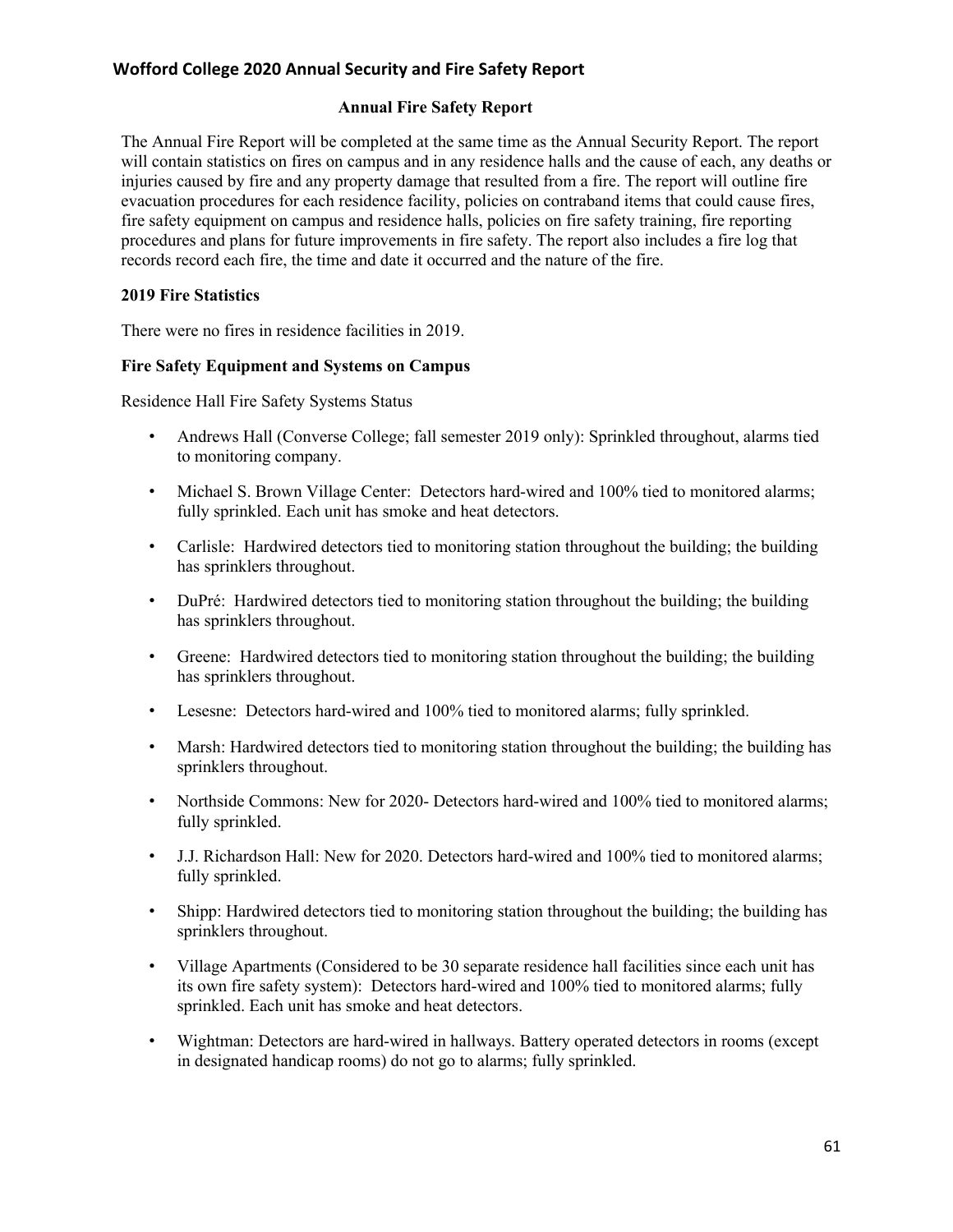Administration/Educational Buildings

- Burwell: Alarms tied to detectors and monitored; no sprinklers.
- Chandler Environmental Studies Building; Alarms monitored and has sprinklers
- College Street Annex: No alarms or sprinklers
- Cumming Street Facility: Alarms tied to detectors and monitored; no sprinklers.
- Daniel Building: No detectors; must pull alarm
- DuPré Administration Building: Alarm not monitored; building has no sprinklers.
- Gibbs Stadium: Alarms monitored; no sprinklers.
- Goodall Environmental Studies Center: Alarms monitored; no sprinklers.
- Main Building: Alarms monitored and has sprinklers
- Mungo Student Center: Detectors tied to alarms and are monitored; no sprinklers.
- Roger Milliken Science Center: Alarms monitored and has sprinklers on west side addition.
- Franklin W. Olin Building: Alarms monitored with sprinklers.
- Papadopoulos/Hugh Black Buildings: Alarms monitored; no sprinklers.
- Richardson Physical Activities Building: Alarms monitored; sprinklers only in weight room.
- Richardson Indoor Stadium: Alarms monitored and has sprinklers.
- Rosalind Sallenger Richardson Center for the Arts: Alarms monitored and has sprinklers
- Sandor Teszler Library: Alarm monitored. Portion of building sprinkled.
- Snyder House: Alarms not tied to detectors or monitored, no sprinklers; evacuees must pull alarm at sign of fire/smoke.
- Joe E. Taylor Athletic Center: Alarms monitored with sprinklers.

Note: All buildings have fire extinguishers in addition to alarms and or sprinkler systems.

#### **Fire Drills**

Campus safety conducts fire drills for each residence facility. Fire drills are observed and monitored by campus safety officers and residence life staff. Each drill concludes with an after-action review conducted by the officer and other staff present. At least one fire drill per semester will be conducted at night. Campus safety also conducts fire drills during the year for administrative and classroom buildings during business hours. All fire drills are recorded on a fire drill log. Campus safety conducted fire drills on each occupied residence hall and apartment building a total of six times in 2019. Campus Safety also conducted fire drills for academic and administrative buildings twice during the year.

#### **Institutional Policies on Prohibited Items**

The college outlines specific rules for materials and items that are considered dangerous or that could cause fires. The current policy is located in the Wofford College Student Handbook, located at http://www.wofford.edu/uploadedfiles/studentlife/Student%20Handbook.pdf on the college website. In addition, incoming students and their parents are presented a list of prohibited items during the residence life/campus safety presentation at orientation. The Student Handbook includes the following rules:

Open Flames:

No open flames, such as candles, oil lamps or incense are allowed in residence hall rooms. If observed, staff members of the residence life, Division of Campus Life and Student Development or campus safety staff will confiscate these items. Students found in violation of this policy will be fined \$20 plus \$5 per item and will be subject to disciplinary actions.

Prohibited Appliances: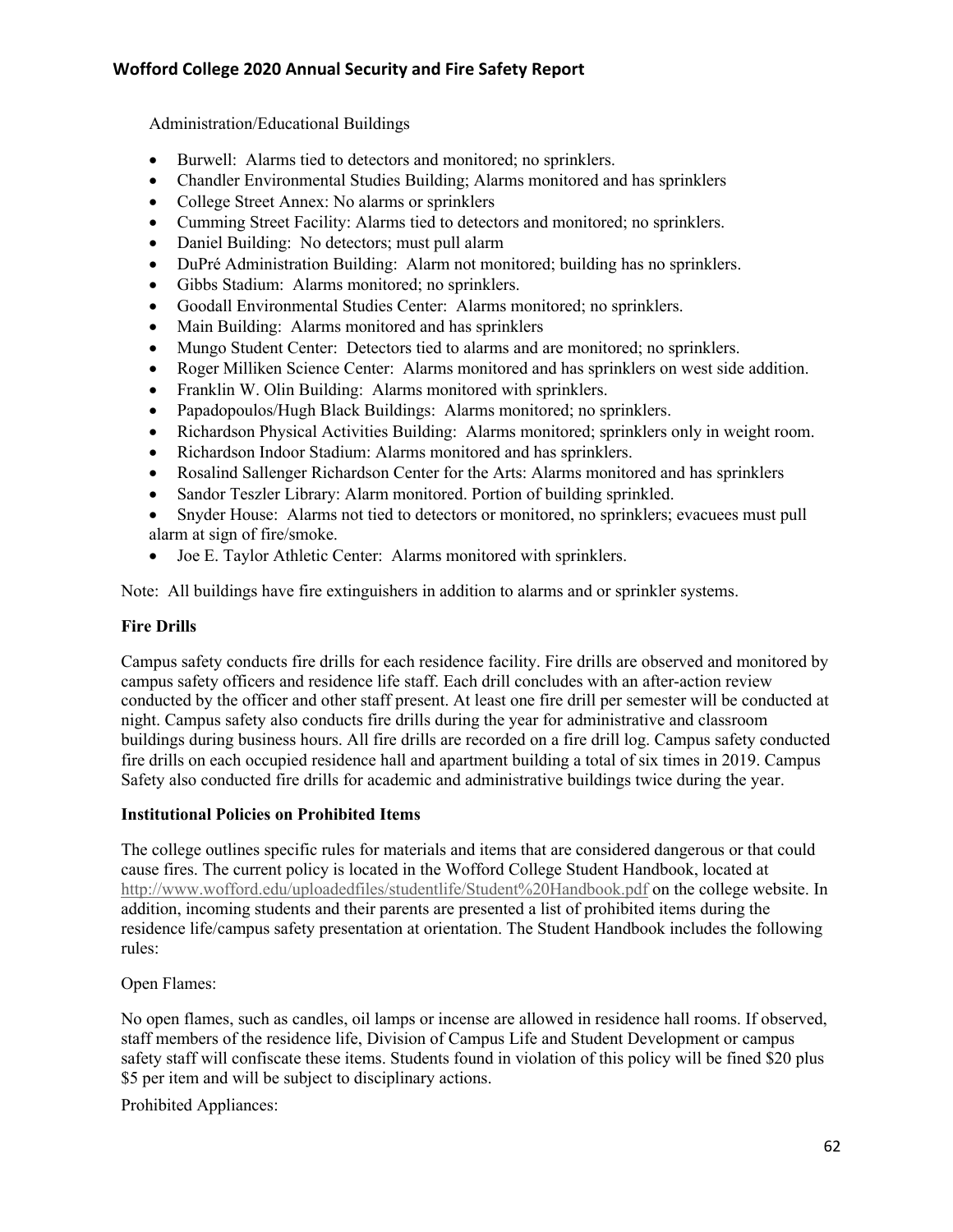The following appliances have been deemed a fire hazard and are not allowed in the residence halls: hot plates, Bunsen burners, toasters, toaster ovens, George Foreman grills and halogen lamps. Additionally, microwave/toaster combination appliances are not permitted. Any student found in possession of these items will be subject to disciplinary action, and the items will be confiscated.

#### **Procedures for Residence Facility Evacuation**

Every resident advisor (RA) and director (RD) complete fire safety training conducted by campus safety and the fire marshal in August before students arrive on campus. This training consists of evacuation assembly areas, primary and alternate routes and exits, fire safety equipment and systems for each residence facility, and hands-on extinguisher deployment training. When students arrive on campus, RAs conduct evacuation procedures and route training for residents of their halls. Every resident is given a copy of both fire and severe weather evacuation locations. Evacuation areas are:

| <b>BUILDING</b>                                                      | <b>SAFE LOCATION</b>                                                                         |
|----------------------------------------------------------------------|----------------------------------------------------------------------------------------------|
| 1. Andrews Hall<br>(Converse College-<br>fall semester 2019<br>only) | Fairview Road parking lot                                                                    |
| <b>Michael S. Brown</b><br>$2_{-}$<br><b>Village Center</b>          | Lawn vicinity of House 110                                                                   |
| <b>Carlisle Hall</b><br>3.                                           | Lawn at west end of Daniel Building between Daniel and<br>Milliken                           |
| 4. DuPre Hall                                                        | Lawn of mall behind Main Building                                                            |
| <b>Greene Hall</b><br>5.                                             | Alarms monitored and has sprinklers                                                          |
| 6. Lesesne Hall                                                      | Lawn beside Olin Building (stay away from curb and FDC at<br>east end of bldg.).             |
| <b>Marsh Hall</b><br>7.                                              | Lawn in front of Greene Hall (to right of central sidewalk)                                  |
| 8. Northside Commons                                                 | <b>Upper Parking Lot</b>                                                                     |
| <b>J.J. Richardson Hall</b><br>9.                                    | Soccer field and stands                                                                      |
| 10. Shipp Hall                                                       | Mall area behind Main (do not go to parking lots or paved roads)                             |
| 11. Village Units 110-<br>140; 210&220                               | Central lawn area vicinity the trees (stay away from hydrants<br>vicinity 170 and Osage St.) |
| 12. Village Units 150-170                                            | Same as above                                                                                |
| 13. Village Units 230-250                                            | Grass between 150/390 vicinity of emergency pole                                             |
| 14. Village Units $270 \&$<br>280                                    | Lawn in front of House 310                                                                   |
| 15. Village 300 Series<br><b>Units</b>                               | Gravel lot behind units; stay away from fire lanes                                           |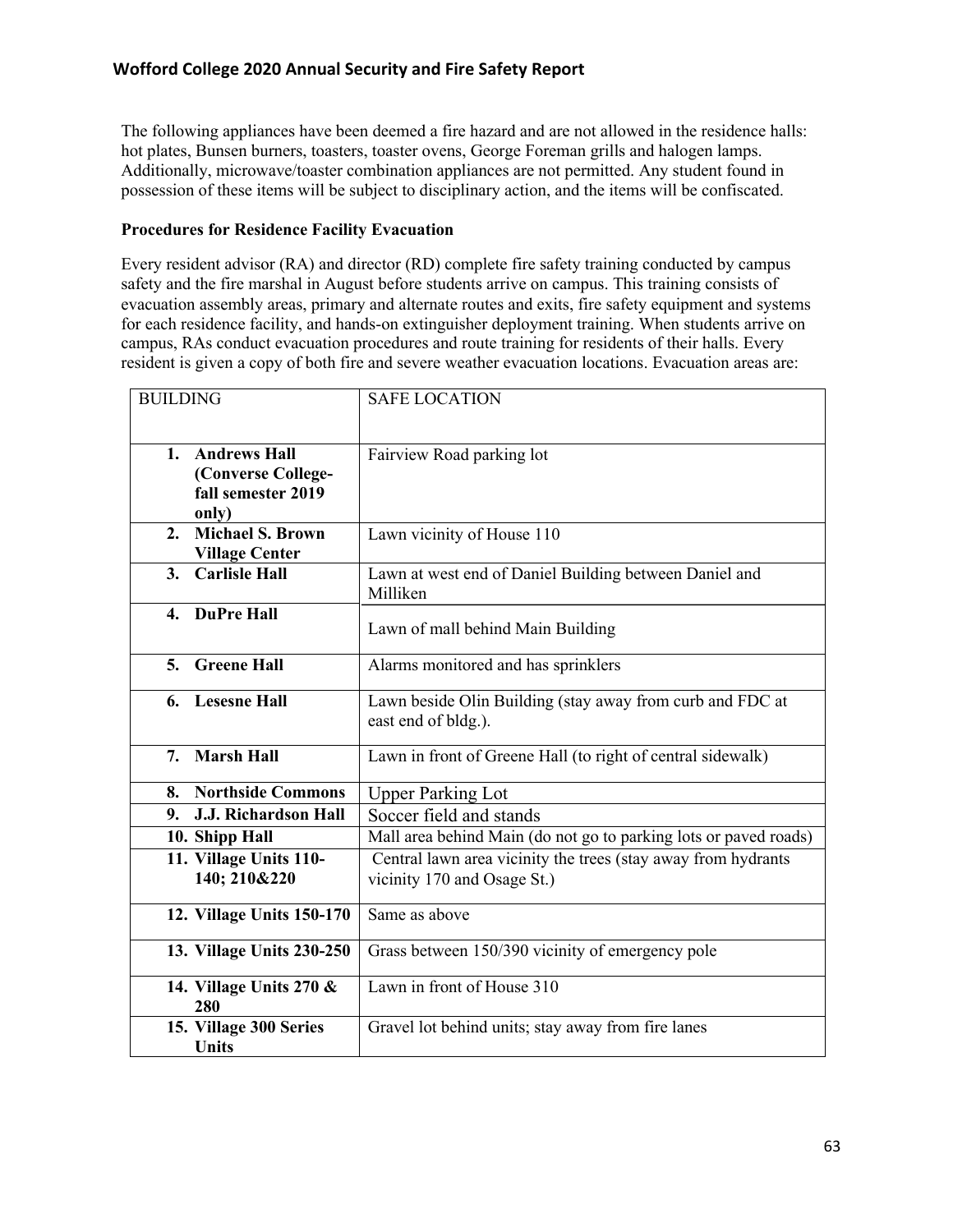| Level grassy area between Pavilion and Papadopoulos Bldg.<br>(stay away from hydrant at Butler Circle and FDA on front of<br>14. Wightman Hall<br>dorm) |
|---------------------------------------------------------------------------------------------------------------------------------------------------------|
|---------------------------------------------------------------------------------------------------------------------------------------------------------|

In the event of a fire, persons must pull an alarm if alarm has not yet sounded and get out the nearest exit. People should never attempt to use an elevator. If in a class, students and their professor should move directly to the assembly area. The faculty member will get accountability. Students and staff must try to stay out of parking lots because that is a likely place for emergency vehicles to gather. Persons should never assemble near a hydrant or fire department connection (FDC). Persons should never gather along curbs or fire lanes. These will be used by the emergency vehicles and crews. Despite that some of the assembly areas seem a long distance from the residence halls, the assembly areas are clear of hydrants and FDCs.

## **Reporting Fires on Campus**

Students, faculty and staff should report fires, alarms or annunciator horn activation immediately to campus safety at 864-597-4911. Notification of campus safety ensures that officers can immediately respond, often before the alarm monitoring company can call the office (always after local fire departments are called and dispatched). In addition to campus safety, anyone observing an actual fire on campus may also call 911 but always with a follow-up call to campus safety. If a fire is seen but no alarms are present, persons should attempt to activate a pull station if they can get to one safely and follow evacuation plans.

## **Fire Safety Training and Programming**

Campus safety and the fire marshal's office conducted comprehensive fire safety and evacuation training for Ras during their training and orientation prior to the arrival of students. Besides evacuation training, RAs were given hands on fire extinguisher deployment training and a review of prohibited, unsafe items during the session. In addition, campus safety provided each RA large safety postures with evacuation locations for building common areas as well as smaller, individual sized posters for occupant rooms. For incoming students, RAs went over evacuation locations and procedures during the first hall meeting on the day that new students arrive on campus. RAs for returning students also had safety and evacuation posters for returning students and evacuation locations and routes reviewed during hall meetings for those students. Every student participated in fire evacuation drills during the first ten days on campus. Campus safety and residence life worked together on a realistic fire evacuation training program which was open to all resident students where a residence hall was completely fogged out with smoke machines and students were trained by the fire marshal's office to evacuate in smoke and no visibility.

## **Plans for Future Improvement**

Campus Safety is constantly observing fire evacuation drills and other exercises in order to identify fire safety and evacuation problems and deficiencies that require correction. Officers listen for audibility of horns in lower, out of the way sections of older housing units and academic building. Evacuation assembly are suitability is also an area for close observation. This year, a drill revealed inaudible fire alarm in a basement of an older building. New horns and other safety devices were installed recently as a result. The college also has invested in a completely new fire alarm system for the library which came online along with other extensive renovations in the spring of 2020. Campus Safety, The Office of Greek Life and the county fire marshal's office will work together in planning for upcoming fire safety improvements to the Greek Village in early 2021. Utilizing the fire marshal's team of inspectors along with fraternity representatives, college officials initiated plans for a safer Greek Village. Plans for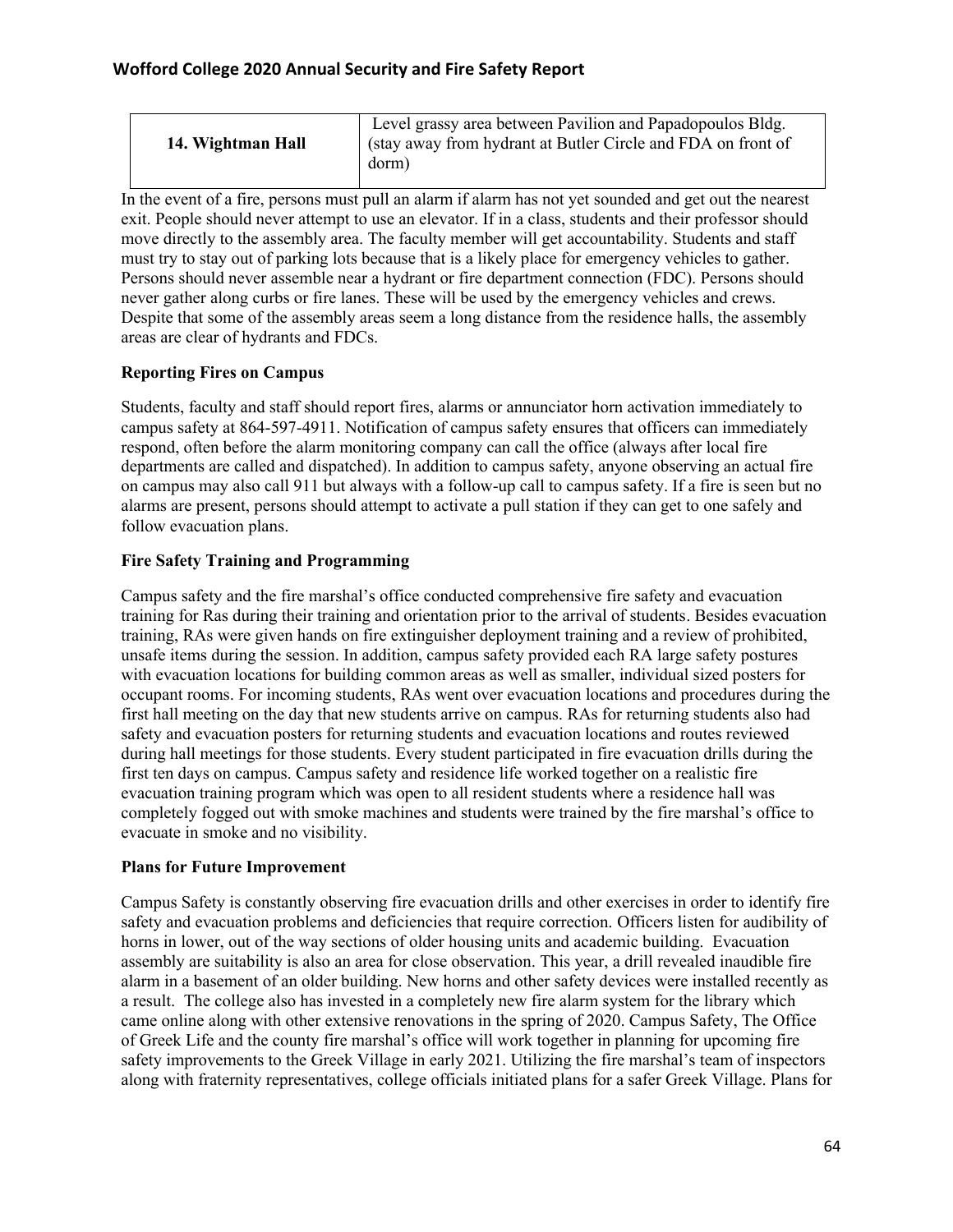improvements to residence facilities include implementation of a fully hardwired and integrated detector/alarm/sprinkler system in Wightman Hall.

#### **Residence Hall Fire Log**

Campus safety will maintain a fire log like the daily crime log. This log will be available for review in the campus safety office or in printed form by request by calling 864-597-4352. The log will contain:

- The nature of the fire.
- The date and time of the fire.
- Location of the fire.
- Damages, injuries and cost of fire.

#### **Three-Year Residence Hall Fire Log**

| 2019               |                           |                |                     |        |                              |                 |                 |
|--------------------|---------------------------|----------------|---------------------|--------|------------------------------|-----------------|-----------------|
| Date               | Location                  | Injuries/Death | Damage              | Cost   | Cause                        | Reported        | Time of<br>Fire |
| None               | N/A                       | N/A            | N/A                 | N/A    | N/A                          | N/A             | N/A             |
| 2018               |                           |                |                     |        |                              |                 |                 |
| Date               | Location                  | Injuries/Death | Damage              | Cost   | Cause                        | Reported        | Time of<br>Fire |
| Mar<br>20<br>2018  | Greene<br>Hall<br>Laundry | None           | Dryer/Clothes       | \$1000 | Dryer<br>electrical<br>fault | Mar 20<br>2018  | 1803            |
| June<br>20<br>2018 | Apt 270                   | None           | None                | \$0    | Grease fire<br>in pan        | June 20<br>2018 | 2212            |
| 2017               |                           |                |                     |        |                              |                 |                 |
| Date               | Location                  | Injuries/Death | Damage              | Cost   | Cause                        | Reported        | Time of<br>Fire |
| Jan<br>15<br>2017  | Wightman                  | None           | Bathroom<br>Counter | \$200  | Candle                       | Jan<br>15/1510  | Jan<br>15/1420  |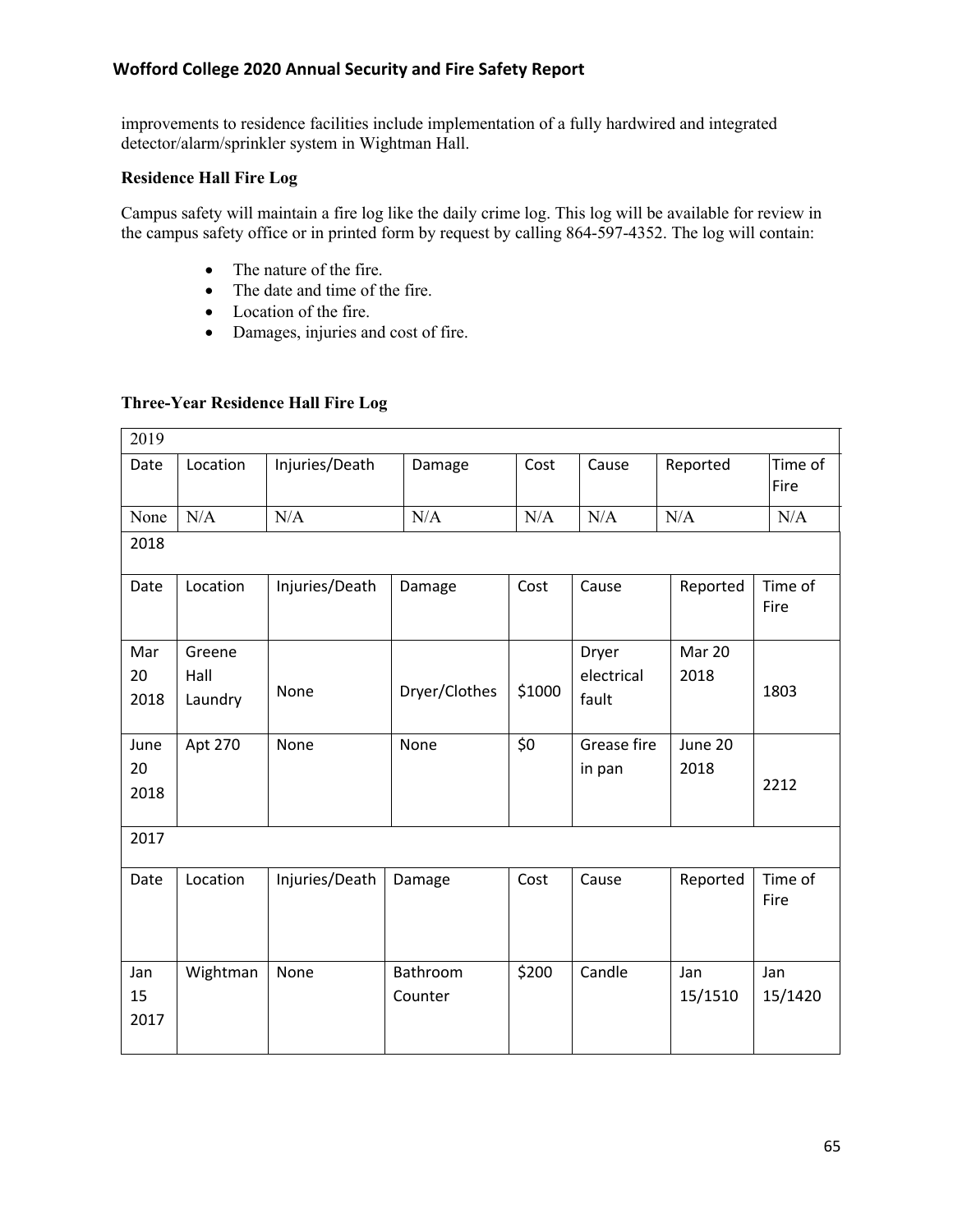| Fires On-Campus Student Housing Three Year Report          |                                    |                    |              |             |
|------------------------------------------------------------|------------------------------------|--------------------|--------------|-------------|
| <b>Residence Hall</b>                                      | Address                            | Number of<br>Fires |              |             |
|                                                            |                                    | 2017               | 2018         | 2019        |
| Andrews Hall (Converse College fall semester<br>2019 only) | 200 N. Fairview Ave                | <b>NA</b>          | <b>NA</b>    | 0           |
| Michael S. Brown Village Center                            | 160 Evins Street                   | $\pmb{0}$          | 0            | $\mathbf 0$ |
| <b>Carlisle Hall</b>                                       | 275 Wofford Campus<br><b>Drive</b> | 0                  | 0            | 0           |
| DuPre Hall                                                 | 235 Evins Street                   | 0                  | 0            | 0           |
| <b>Greene Hall</b>                                         | 273 Wofford Campus<br><b>Drive</b> | 0                  | $\mathbf{1}$ | 0           |
| Lesesne Hall                                               | 121 Evins Street                   | 0                  | 0            | $\pmb{0}$   |
| Marsh Hall                                                 | 299 Wofford Campus<br><b>Drive</b> | 0                  | 0            | 0           |
| J.J. Richardson Hall (New in 2020)                         | 280 Wofford Campus<br><b>Drive</b> | N/A                | N/A          | N/A         |
| Shipp Hall                                                 | 229 Evins Street                   | $\mathbf 0$        | 0            | 0           |
| The Village                                                |                                    |                    |              |             |
| <b>Unit 110</b>                                            | 180 Evins Street Unit<br>110       | 0                  | 0            | 0           |
| 120                                                        | 180 Evins Street Unit<br>120       | 0                  | 0            | 0           |
| 130                                                        | 180 Evins Street Unit<br>130       | 0                  | 0            | $\mathbf 0$ |
| 140                                                        | 180 Evins Street Unit<br>140       | 0                  | 0            | 0           |
| 150                                                        | 180 Evins Street Unit<br>150       | 0                  | 0            | $\mathbf 0$ |
| 160                                                        | 180 Evins Street Unit<br>160       | 0                  | 0            | $\mathbf 0$ |
| 170                                                        | 180 Evins Street Unit<br>170       | 0                  | 0            | 0           |
| 210                                                        | 180 Evins Street Unit<br>210       | 0                  | 0            | 0           |
| 220                                                        | 180 Evins Street Unit<br>220       | 0                  | 0            | 0           |
| 230                                                        | 180 Evins Street Unit<br>230       | 0                  | 0            | 0           |
| 240                                                        | 180 Evins Street Unit<br>240       | 0                  | 0            | 0           |
| 250                                                        | 180 Evins Street Unit<br>250       | 0                  | 0            | 0           |
| 260                                                        | 180 Evins Street Unit<br>260       | 0                  | 0            | 0           |